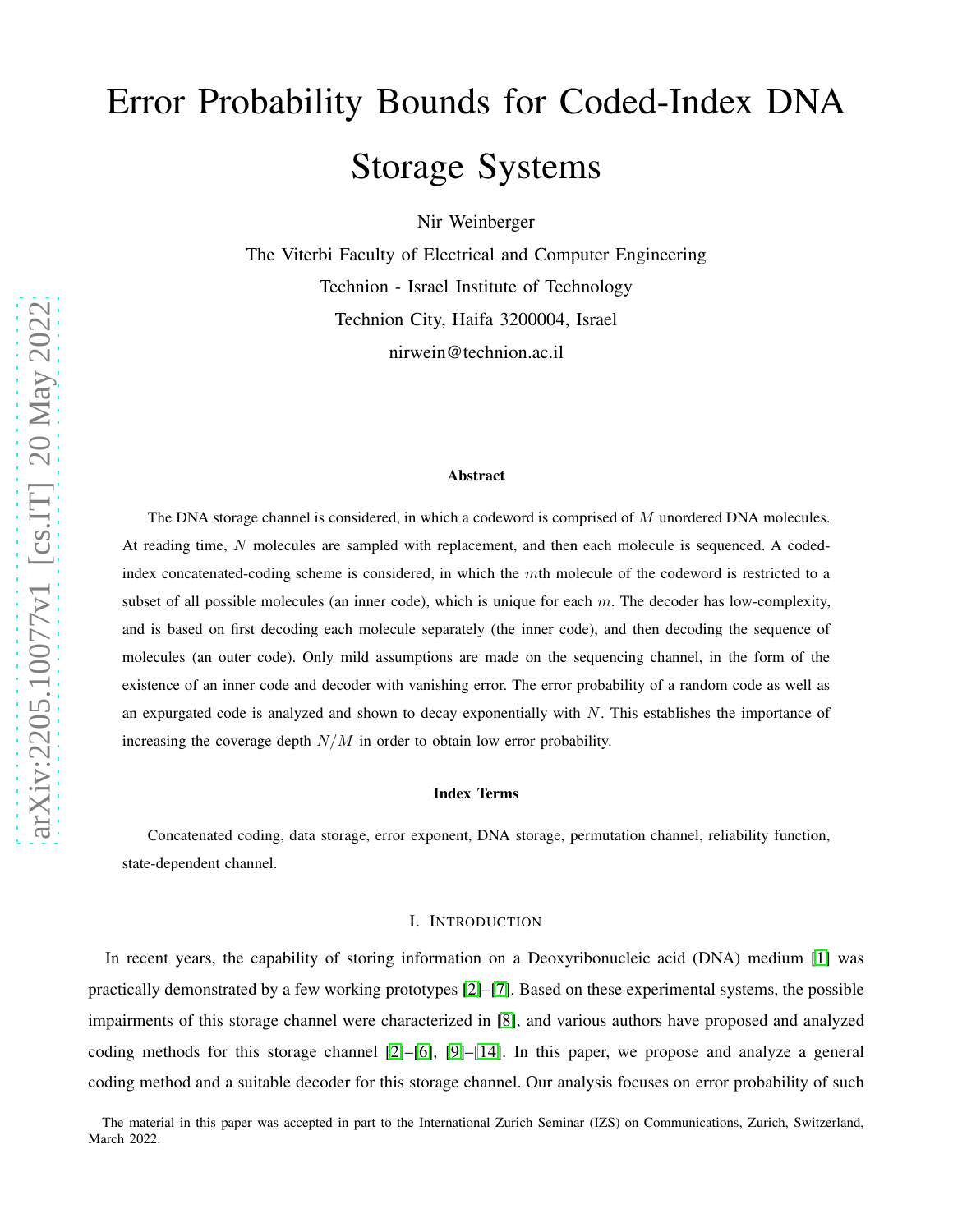systems, and specifically on its scaling, with respect to (w.r.t.) the parameters of the system. To facilitate this analysis, we consider random, unstructured, codes. Nonetheless, both the codebook ensemble and the decoder take complexity considerations into account, as a step towards effective, practical, implementation of such systems.

*The DNA storage channel model:* Information is stored in a pool of M short DNA molecules, where each such molecule is comprised of two complementary length L strands of four nucleotides (Adenine, Cytosine, Guanine, and Thymine). The M molecules cannot be spatially ordered, and during reading are accessed in uncontrollable manner. Specifically, the  $M$  molecules are sampled from the DNA pool  $N$  times (with replacement), and each of these sampled molecules is *sequenced* in order to obtain a vector describing the L nucleotides which were synthesized to this molecule. The set of  $N$  sequenced molecules is the channel output. The sampling mechanism leads to *molecule errors*, as, e.g. some of the M molecules might not be read at all (erased).[1](#page-1-0) The sequencing mechanism leads to *symbol errors*, modeled as an L-dimensional probability kernel  $W^{(L)}$  which specifies the probability of sequencing some L-symbol vector conditioned that the information synthesized to the molecule was (possibly other)  $L$ -symbol vector.<sup>[2](#page-1-1)</sup>

*Capacity:* The capacity of the DNA channel was first studied in [\[15\]](#page-34-5), and later on by [\[16\]](#page-34-6)–[\[18\]](#page-34-7). These works assumed that the sequencing channel is memoryless, and specifically, a binary symmetric channel (BSC) in [\[15\]](#page-34-5)– [\[17\]](#page-34-8) (with some results generalized to larger alphabet symmetric channels), and general, possibly asymmetric, discrete memoryless channels (DMC) in [\[18\]](#page-34-7). A fundamental observation [\[15\]](#page-34-5) has established that the capacity is positive only when the scaling of the molecule length is  $L = \beta \log M$  with  $\beta > 1$ . In [\[16\]](#page-34-6), [\[17\]](#page-34-8) it was observed that the decoder can gain from observing the same molecule multiple times with independent sequencing "noise" realizations, and so the capacity of the DNA channel is related to the *binomial (multi-draw)* channel [\[19\]](#page-34-9) (for BSC sequencing channels), and more generally, to *information combining* [\[20\]](#page-34-10)–[\[22\]](#page-34-11). For the DNA storage channel, the impediment of achieving this capacity is that the decoder does not know the order of the output molecules. To resolve this,  $[16]$  proposed a decoder based on (hard) *clustering*<sup>[3](#page-1-2)</sup> of the N output molecules, so that with high probability the decoder can identify the output molecules which correspond to the same input input, and thus can exploit this multi-draw BSC to obtain increased capacity. Nonetheless, this requirement for clustering limited the regime of  $\beta$  and the crossover probability, both for the lower bound (achievable) [\[16\]](#page-34-6) and the upper bound (converse) [\[17\]](#page-34-8). This was alleviated in [\[18\]](#page-34-7) which considered general DMCs, and significantly improved the regime in which the capacity bounds are valid.

*Motivation:* In this paper, we focus on an alternative type of schemes and analysis for several reasons: First, the decoder in [\[18\]](#page-34-7) is computationally intensive, in the sense the even computing the metric for a single

<span id="page-1-0"></span><sup>&</sup>lt;sup>1</sup>In fact, in practice, it might be that a molecule was actually not written at all to the pool, or was erased during storage time.

<sup>&</sup>lt;sup>2</sup>In fact, in practice, it might be that a molecule was not synthesized to the correct sequence of nucleotides during writing, or because it was corrupted during storage.

<span id="page-1-2"></span><span id="page-1-1"></span><sup>&</sup>lt;sup>3</sup>The adjective "hard" is in the sense that the clustering is based on thresholding the Hamming distance between molecules.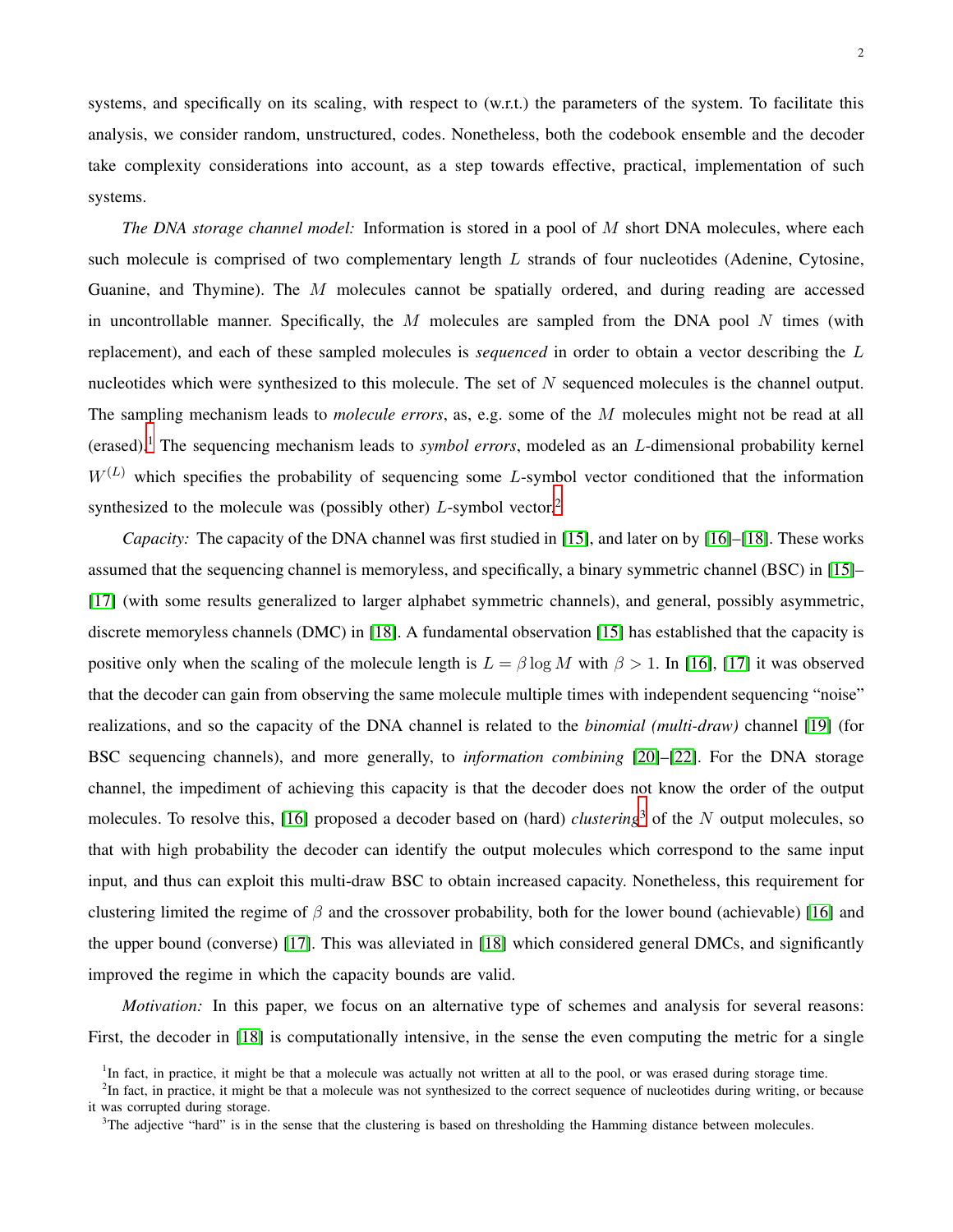3

codeword requires maximizing over all possible sampling events which has cardinality of  $M<sup>N</sup>$  (the clustering algorithm of [\[16\]](#page-34-6) has  $O(N)$  metric computation complexity, but as said, it only guaranteed to successfully operate in a restricted regime of  $\beta$  and the BSC crossover probability). Second, the results of [\[15\]](#page-34-5)–[\[18\]](#page-34-7) all assume a memoryless sequencing channel. As surveyed in [\[8\]](#page-34-1), a practical sequencing channel might be much more involved, and include, e.g., deletions and insertions in addition to substitution errors. Moreover, constraints on long sequences of homopolymers or constraints on the composition of the nucleotides types in the codeword should practically also be taken into account [\[23\]](#page-34-12), [\[24\]](#page-34-13). Third, as was established in [\[18\]](#page-34-7) for the  $N = \Theta(M)$ case, the error probability is dominated by sampling events, in which some molecules are significantly undersampled. So, while a codeword is comprised of a total of  $ML$  symbols, the error probability decays as  $e^{-\Theta(M)}$ , rather than the  $e^{-\Theta(ML)}$  decay rate expected from a code of blocklength  $ML$  used over a standard DMC. This slow decay of the error probability is significant for practical systems of finite blocklength. Fourth, even in the memoryless setting, if the sequencing channel is almost clean, then  $C(W) \lessapprox \log |\mathcal{X}|$ , and in this sense, there is only a marginal gain in capacity due to information combining according to the binomial (multi-draw) channel. For example, if we denote the capacity of the *binomial (multi-draw)* BSC as  $C_{w,d}$ , where w is the crossover probability and d is the number of independent draws, then  $C_{0.01,d} \approx (0.91, 0.97, 0.99)$  bits for  $d = 1, 2, 3, 4$  $d = 1, 2, 3, 4$ and quickly saturates to its maximal value of  $log_2 |\mathcal{X}| = 1$  bit.

*Our contribution:* Accordingly, and in the spirit of [\[16\]](#page-34-6), we consider a simple, yet general, coding method for the DNA storage channel and analyze its error probability. The scheme follows a practical approach to this channel [\[4\]](#page-33-2)–[\[6\]](#page-34-2), [\[10\]](#page-34-14) in which the lack of order of the molecules is resolved by an *index*. The simplest indexing-based scheme, is based on utilizing the first  $\log_2 M$  bits of each DNA molecule to specify its index  $m \in [M]$ . Whenever there is no noise, the decoder is able to perfectly sort the molecules using the received index. This leads to a rate loss of  $1/\beta$ , which seems to be an inherent consequence of the lack of order of the molecules in the pool. Nonetheless, if the payload bits (the last  $(\beta - 1) \log_2 M$  bits of the molecule) of such encoding are arbitrary, then an erroneous ordering of the molecules can be caused by a single bit flip. This motivated explicit *coded-indexing* based schemes for noisy sequencing channels [\[15\]](#page-34-5), [\[17\]](#page-34-8), [\[18\]](#page-34-7), [\[25\]](#page-34-15), [\[26\]](#page-34-16). Here, we consider a general, *non-explicit coded-indexing scheme*, in which the possible molecules of the codeword are chosen from an inner code – a restricted subset  $\mathcal{B}^{(L)} \subset \mathcal{X}^{L}$  of all possible molecules. This inner code is further partitioned into M equal cardinality sub-codes  $\mathcal{B}_m^{(L)}$ , so that the mth molecule of a codeword is chosen only from  $\mathcal{B}_m^{(L)}$ . As before, when there are no sequencing errors, the index m of a sampled molecule is determined by the sub-code  $\mathcal{B}_m^{(L)}$  it belongs to. The advantage over uncoded indexing is that the inner code  $\mathcal{B}^{(L)}$  also protects the index from sequencing errors. The decoder that we consider in this paper is based on a black-box decoder for the inner code  $\mathcal{B}^{(L)}$ . Upon sampling and sequencing N molecules, this decoder uses the inner-code decoder to *independently* decode each of the sequenced molecule to a valid sequence in  $\mathcal{B}^{(L)}$ .

<span id="page-2-0"></span><sup>4</sup>For comparison  $C_{0.11,d} \approx (0.5, 0.71, 0.83, 0.9)$  bits for  $d = 1, 2, 3$  $d = 1, 2, 3$  $d = 1, 2, 3$ . See also Fig. 1 in the discussion in Sec. [III](#page-8-0) to follow.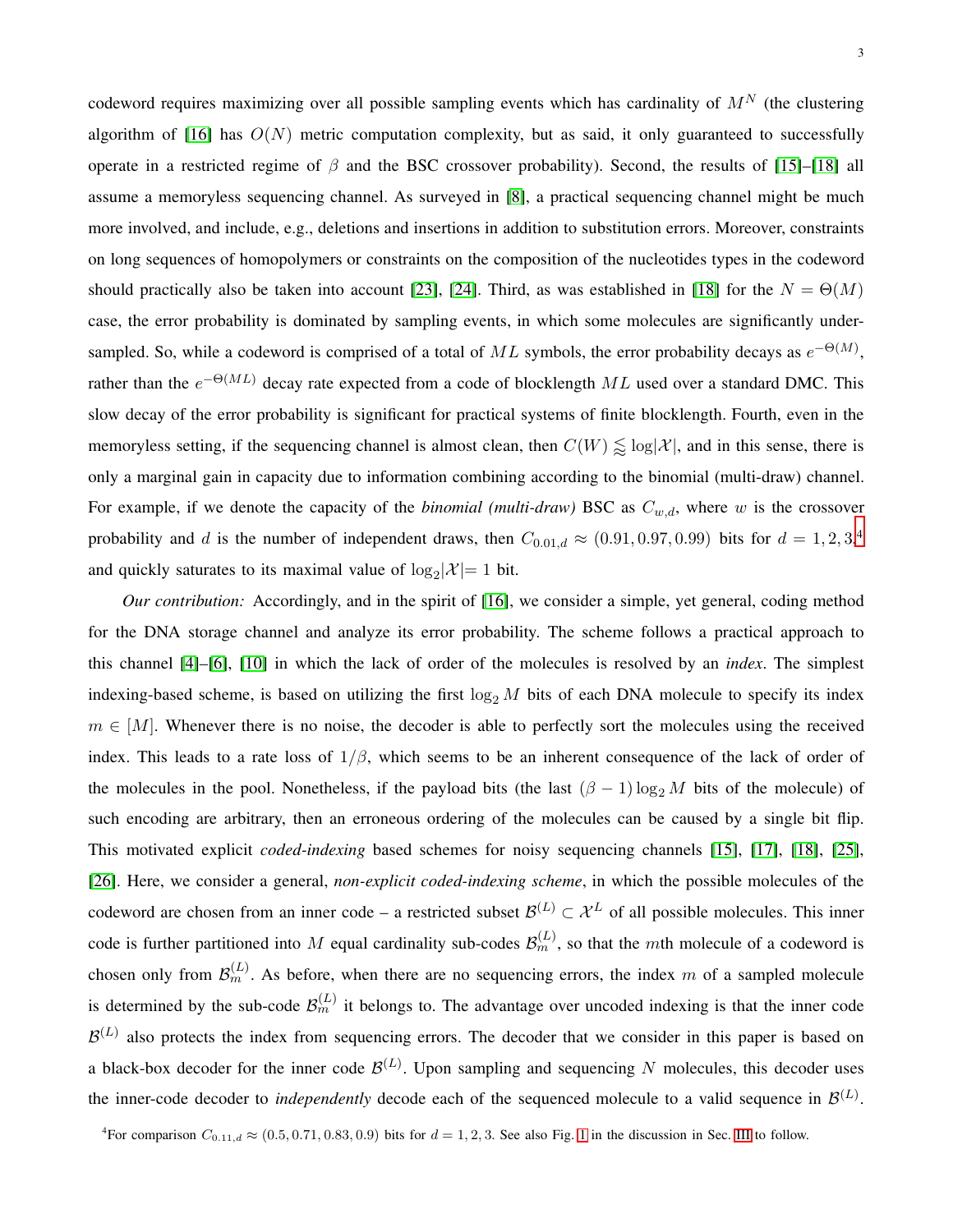Since the decoder operates on a molecule-by-molecule basis, it is fairly practical ( $L = \beta \log M$  is expected to be relatively short, say on the order of  $10^2 - 10^3$ ), and much simpler than the decoder of [\[18\]](#page-34-7).<sup>[5](#page-3-0)</sup>

After the individual molecule decoding stage, the decoder holds N sequences from  $\mathcal{B}^{(L)}$ , which are partitioned to the m sub-codes  $\mathcal{B}_m^{(L)}$ . For each  $m \in [M]$ , the decoder collects the set of inner-code decoded output molecules which belong to  $\mathcal{B}_m^{(L)}$  (if there are any), and either chooses from this sub-code a unique molecule, or declares an erasure of the mth molecule. An outer-code – which restricts the possible sequences of molecules – is then used to correct possible erasures or undetected erroneous molecules. Specifically, this can be achieved by a simple minimum Hamming distance (on a molecule level) decoder.<sup>[6](#page-3-1)</sup> Therefore, the proposed coded-index based scheme is practical, and its analysis is general, in the sense that very little is assumed on the sequencing channel. It is only required that a proper decoder for an inner code of blocklength  $L$  exists, such that the error probability decays to zero with increasing L. This addresses the first two issues raised above.

As was shown in [\[18\]](#page-34-7), and will also be apparent from the analysis in this paper, it appears that sequencing errors affect the error probability to much less extent compared to unfavorable sampling events. Indeed, bad sampling events are the origin of the slow  $e^{-\Theta(M)}$  decay of the error probability obtained in [\[18\]](#page-34-7), which assumed  $N = \alpha M$  for some fixed  $\alpha > 1$ . The only way to ameliorate this behavior is by increasing N. In accordance, we consider in this paper the scaling  $N = \alpha_M M$  where  $\alpha_M$  may either be a constant (as in [\[15\]](#page-34-5)–[\[18\]](#page-34-7)) or an increasing function of  $M$  (though at a rather slow rate). As we shall see, this has a profound effect on the scaling of the decay of the error probability. This addresses the third issue raised above. Furthermore, if indeed the increased capacity of the binomial (multi-draw) capacity is marginal, then increasing  $N$  is not useless, since it has an important role in determining the error probability. This addresses the fourth issue discussed above. Our main result pertains to an achievable single-letter bound on the error probability of a coded-index based scheme for the DNA storage channel. It is comprised of both a random coding bound, as well as an expurgated bound, which lead to a decay rate of the error probability of the order  $e^{-\Theta(N)}$ . An important consequence of this result is that operating at a large covering depth  $N/M$  is of importance when low error probability is of interest. This is in contrast to capacity analysis, which, as discussed in [\[15,](#page-34-5) Sec. I], it is wasteful to operate at a large covering depth  $N/M$  as this only provides marginal capacity gains, but the sequencing costs are large.

*Comparison with previous works:* In [\[16\]](#page-34-6) a coding scheme was proposed which is similarly based on (explicit) coded-indexing and on concatenated coding of outer code aimed to correct erasures, and an inner code aimed to correct sequencing errors. The main difference is, perhaps, that [\[16\]](#page-34-6) aims to achieve the capacity of the multi-draw channel. To this end, it should be recalled that the encoder does not know in advance how many times each molecule will be sampled, and thus also not the capacity of the effective channel from the input molecule to the corresponding output molecule(s). The scheme [\[16\]](#page-34-6) incorporates a code over multiple

 $5$ The clustering decoder [\[25\]](#page-34-15) is based on sequential assignment of molecules to clusters and thus the complexity of computing the metric is  $\Theta(N)$ , but there are no guarantees on the decay rate of the error probability, as we show in this paper.

<span id="page-3-1"></span><span id="page-3-0"></span><sup>6</sup>Practically, by a *maximum distance separable* code [\[16\]](#page-34-6).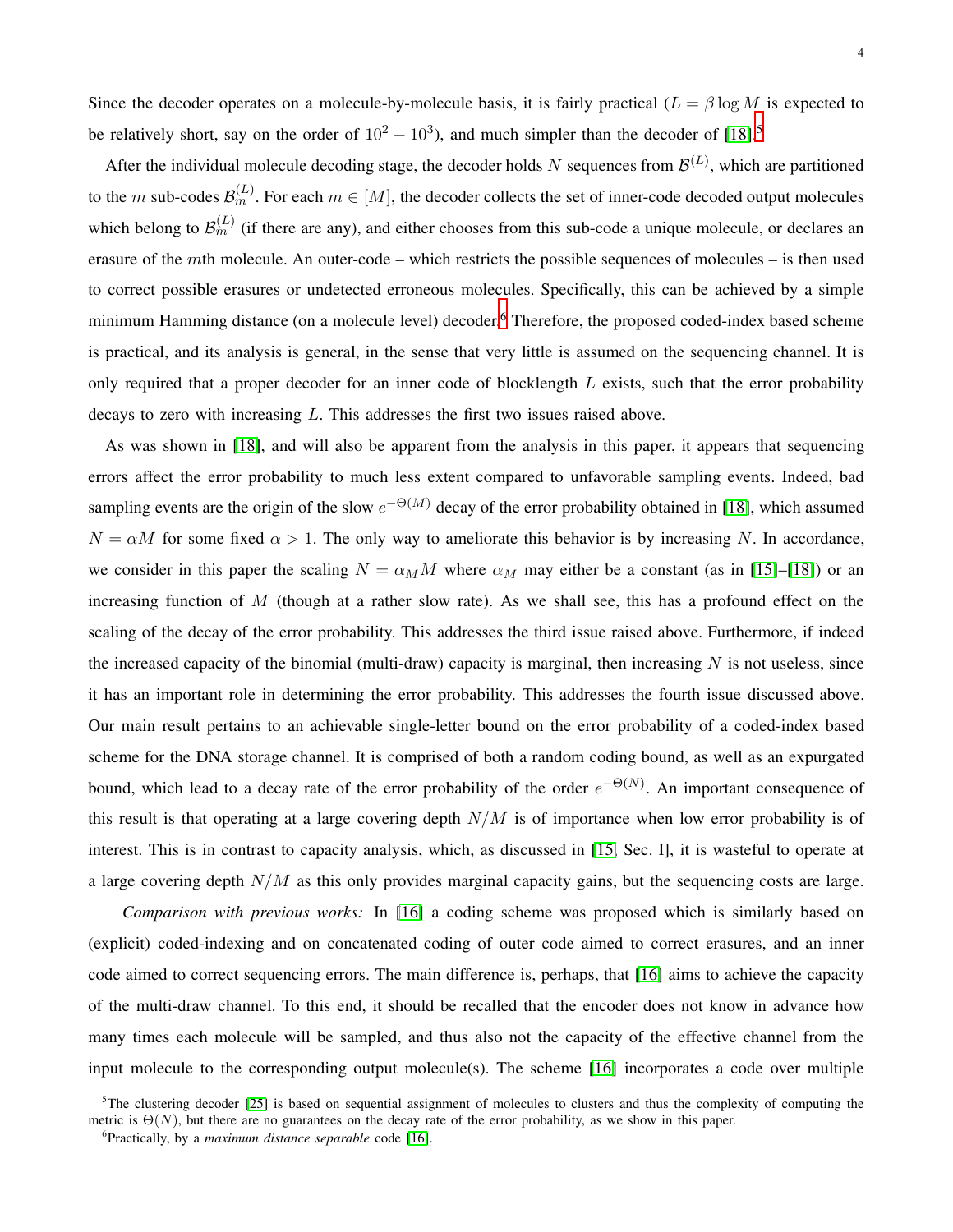molecules, so that the capacity of the jointly encoded molecules is averaged over the randomness of the sampling operation. Compared to this paper, [\[16\]](#page-34-6) is based on (hard) output clustering, and so is mainly tailored to the BSC, and positive rate is only achieved when the crossover probability is less than 1/4. The resulting capacity lower bound tends to capacity bound of [\[17\]](#page-34-8) only if the crossover probability of the BSC tends to zero (as in our scheme, as the increase in capacity due to multi-draws is marginally small), or if  $N/M \to \infty$  (which is indeed better than our scheme in terms of rate, but the improvement in the error probability is not established). As described above, in this paper, we consider general sequencing channels, and focus on error probability analysis and simple decoding, at the price of possible rate loss. We also mention that [\[27\]](#page-35-0) have studied the coding rate loss of explicit uncoded indexing compared to optimal codes, under an adversarial channel model (with a different scaling of the molecule size). In our context, the conclusion is that the loss is more profound for small  $\beta$ .

*Outline:* The rest of the paper is organized as follows. In Sec. [II](#page-4-0) we establish notation conventions, and formulate the DNA storage channel and coded-index based systems. In Sec. [III](#page-8-0) we state our main result, and in Sec. [IV](#page-11-1) we provide the proof, which includes both random coding analysis as well as an expurgated bound. In Sec. [V](#page-31-0) we summarize the paper.

# II. PROBLEM FORMULATION

# <span id="page-4-0"></span>*A. Notation Conventions*

Random variables will be denoted by capital letters, specific values they may take will be denoted by the corresponding lower case letters, and their alphabets will be denoted by calligraphic letters. Random vectors and their realizations will be super-scripted by their dimension. For example, the random vector  $A^K =$  $(A_0, \ldots, A_{K-1}) \in \mathcal{A}^K$  (where  $K \in \mathbb{N}^+$ ), may take a specific vector value  $a^K = (a_0, \ldots, a_{K-1}) \in \mathcal{A}^K$ , the Kth order Cartesian power of A, which is the alphabet of each component of this vector. The Cartesian product of A and B (both finite alphabets) will be denoted by  $A \times B$ . The probability of the event E will be denoted by  $\mathbb{P}(\mathcal{E})$ , and its indicator function will be denoted by  $\mathbb{1}(\mathcal{E})$ . The expectation operator w.r.t. a given distribution P will be denoted by  $\mathbb{E}[\cdot]$ .

Logarithms and exponents will be understood to be taken to the natural base. The binary entropy function  $h_b: [0, 1] \to [0, 1]$  will be denoted by  $h_b(a) := -a \log a - (1 - a) \log(1 - a)$  and the binary Kullback–Leibler (KL) divergence  $d_b: [0, 1] \times (0, 1) \to \mathbb{R}^+$  by  $d_b(a||b) := a \log \frac{a}{b} + (1 - a) \log \frac{(1 - a)}{(1 - b)}$ .

The number of *distinct* elements of a finite multiset A will be denoted by  $|\mathcal{A}|$ . The equivalence relation will be denoted by ≡, and will mainly be used to simplify notation at some parts of the paper (typically, the removal of subscripts/superscripts in order to avoid cumbersome notation). Asymptotic Bachmann–Landau notation will be used. Specifically, for a pair of positive sequences  $\{f_K\}_{K\in\mathbb{N}}$ ,  $\{g_K\}_{K\in\mathbb{N}}$   $f_K = O(g_K) \Leftrightarrow \limsup_{K\to\infty} \frac{f_K}{g_K}$  $\frac{JK}{g_K} < \infty$ , and  $f_K = \Theta(g_K) \Leftrightarrow \{f_K = O(g_K) \text{ and } g_K = O(f_K)\}, f_K = o(g_K) \Leftrightarrow \lim_{K \to \infty} \frac{|f_K|}{g_K} = 0$ , and  $f_K = \omega(g_K) \Leftrightarrow \omega(g_K) \Leftrightarrow \omega(g_K) \Leftrightarrow \omega(g_K) \Leftrightarrow \omega(g_K) \Leftrightarrow \omega(g_K) \Leftrightarrow \omega(g_K) \Leftrightarrow \omega(g_K) \Leftrightarrow \omega(g_K) \Leftrightarrow \omega(g_K) \Leftrightarrow \omega(g_K) \Leftrightarrow \omega(g_K) \Leftrightarrow \omega(g_K) \Leftrightarrow \omega(g_K)$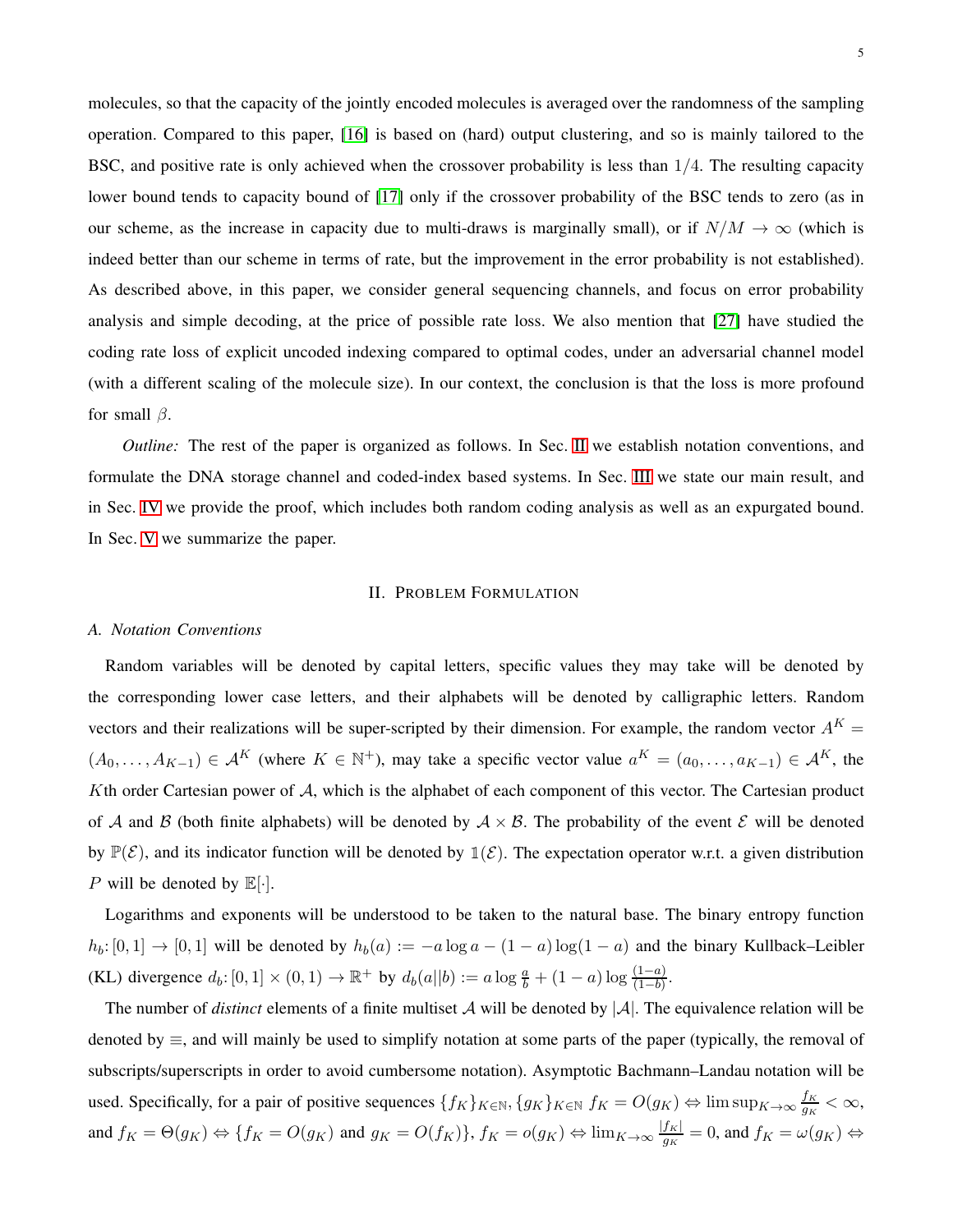$\lim_{K\to\infty} \frac{|f_K|}{g_K} = \infty$ . Minimum and maximum will be denoted as  $\min(a, b) := a \wedge b$ ,  $\max(a, b) := a \vee b$ , and  $[a]_+ := a \vee 0$ . For a positive integer N,  $[N] := \{0, 1, \ldots, N-1\}$ , where scalar multiplications of these sets will be used, e.g., as  $\frac{1}{N}[N+1] = \{0, \frac{1}{N}\}$  $\frac{1}{N}, \ldots \frac{N-1}{N}, 1$ . Throughout, for the sake of brevity, integer constraints on large numbers which are inconsequential will be ignored, for example, the number of codewords in a rate R codebook of dimension K will be simply written as  $e^{KR}$  (instead of  $\lceil e^{KR} \rceil$ ).

# <span id="page-5-2"></span>*B. Formulation of the DNA Storage Channel*

In this section, we formulate a DNA storage channel and the corresponding encoders and decoders. The channel will be indexed by the number of molecules  $M$  in the DNA pool used to store a message.<sup>[7](#page-5-0)</sup>

*The channel model (reading mechanism):* A DNA molecule is a sequence of  $L \equiv L_M \in \mathbb{N}_+$  nucleotides (symbols) chosen from an alphabet  $X$ , where in physical systems  $X = \{A, C, G, T\}$ . In previous works (e.g., [\[15\]](#page-34-5)–[\[17\]](#page-34-8)) the binary case  $\mathcal{X} = \{0, 1\}$  was typically assumed for simplicity, yet here, we do not make any such assumptions. Thus, each molecule is uniquely represented by a sequence  $x^L \in \mathcal{X}^L$ . An input to the DNA channel is a sequence of M molecules,  $x^{LM} = (x_0^L, \dots, x_{M-1}^L)$ , where  $x_m^L \in \mathcal{X}^L$  for all  $m \in [M]^8$  $m \in [M]^8$ 

Suppose that an input is synthesized into a sequence of M molecules,  $x^{LM}$ . The DNA storage channel we consider here is parameterized by the number of molecule samples  $N \equiv N_M \in \mathbb{N}_+$ , and a sequencing channel  $W^{(L)}: \mathcal{X}^L \to \mathcal{Y}^{(L)}$ . Note that the output alphabet  $\mathcal{Y}^{(L)}$  does not have to be the Lth order Cartesian power of  $\mathcal{Y}$ . For example, for a deletion/insertion sequencing channel  $\mathcal{Y}^{(L)} = \mathcal{Y}^0 \cup \mathcal{Y}^1 \cup \cdots$ .

The operation of the channel on the stored codeword  $x^{LM}$  is modeled as a two-stage process:

1) Sampling: N molecules are sampled uniformly from the M molecules of  $x^{LM}$ , independently, with replacement. Let  $U^N \in [M]^N$  be such that  $U_n$  is the sampled molecule at sampling event  $n \in [N]$ . We refer to  $U^N$  as the *molecule index vector*, so that  $U^N \sim$  Uniform( $[M]^N$ ). The result of the sampling stage is thus the vector

$$
(x_{U_0}^L, x_{U_1}^L, \dots, x_{U_{N-1}}^L) \in (\mathcal{X}^L)^N.
$$
\n<sup>(1)</sup>

Let  $S^M \in [N]^M$  be such that  $S_m$  is the number of times that molecule m was sampled, to wit  $S_m =$  $\sum_{n\in[N]} \mathbb{1}\{U_n=m\}$ , the empirical count of  $U^N$ . It holds that  $S^M \sim \text{Multinomial}(N; (\frac{1}{M}, \frac{1}{M}, \dots, \frac{1}{M}))$ , and we refer to S<sup>M</sup> as the *molecule duplicate vector*.

2) Sequencing: For each  $n \in [N]$ ,  $x_{U_n}^L$  is sequenced to  $Y_n^{(L)} \in \mathcal{Y}^{(L)}$ , and the sequencing of  $x_{U_n}^L$  is independent for all  $n \in [N]$ . Denoting the channel output by  $(Y^{(L)})^N = (Y_0^{(L)}$  $Y_0^{(L)}, \ldots, Y_{N-1}^{(L)}) \in (\mathcal{Y}^{(L)})^N$ , it thus holds

<span id="page-5-0"></span><sup>&</sup>lt;sup>7</sup>Occasionally, also by quantities which depend on M. Specifically, we may index the channels by  $N = N_M$ , the number of output molecules.

<span id="page-5-1"></span><sup>8</sup> In principle, a codeword is a *multiset* of M molecules, that is, the order is not specified. However, for analysis it is convenient to assume an arbitrary ordering of the molecules. As evident from the description of the sampling stage, this ordering does not affect the channel output.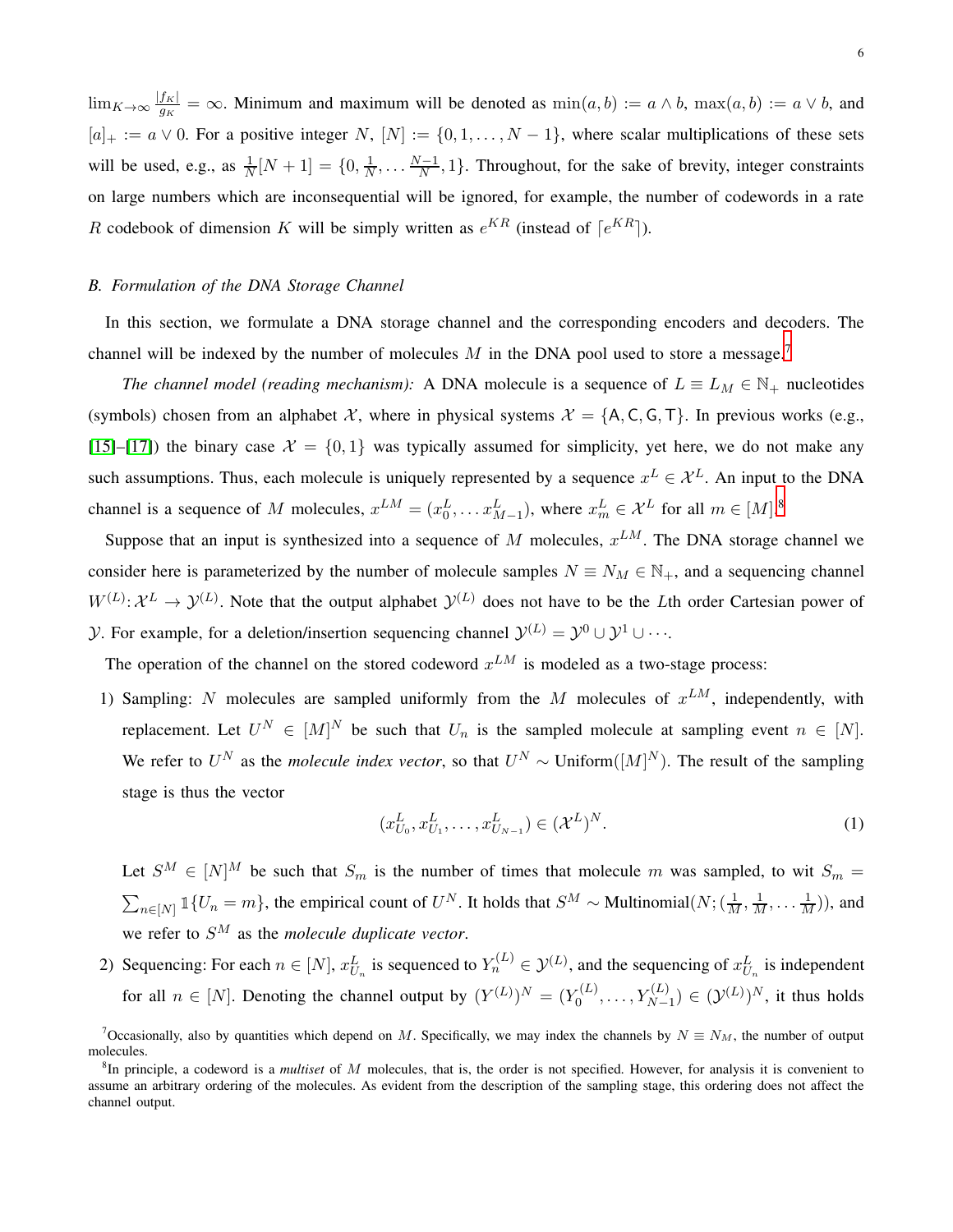that

$$
\mathbb{P}\left[ (Y^{(L)})^N = (y^{(L)})^N \mid x^{LM}, \ U^N \right] = \prod_{n \in [N]} W^{(L)} \left( y_n^{(L)} \mid x_{U_n}^L \right). \tag{2}
$$

The channel output is  $(Y^{(L)})^N$ , where due to the random sampling stage, it is clear that the observed index n of  $y_n^{(L)}$  in  $(y^{(L)})^N$  is immaterial for decoding.

*The encoder:* A codebook to the DNA storage channel is a set of different possible codewords (channel inputs)  $C = \{x^{LM}(j)\}\.$  In this work we consider the following restricted set of codebooks, which is based on *coded*-*index*:

<span id="page-6-0"></span>**Definition 1** (Coded-index based codebooks). Let  $\{\mathcal{B}_m^{(L)}\}_{m\in[M]}$  be a collection of pairwise disjoint sets  $\mathcal{B}_m^{(L)}$   $\subset$  $\mathcal{X}^L$  of equal cardinality, and let  $\mathcal{B}^{(L)} = \cup_{m \in [M]} \mathcal{B}_m^{(L)}$  be their union. A DNA storage code is said to be *codedindex* based if  $x_m^L(j) \in \mathcal{B}_m^{(L)}$  for all  $m \in [M]$  and all  $j \in [C]$ .

To wit, a codeword contains exactly a single molecule from each of the M sub-codes  $\{\mathcal{B}_m^{(L)}\}_{m\in[M]}$ . The identity of the sub-code from which  $x_m^L(j)$  was chosen from is considered an "index" of the molecule, which can be used by the decoder to order the decoded molecules. A coded-index based codebook can be thought of as a concatenated code. The set  $\mathcal{B}^{(L)}$  is an inner-code, which is used to clean the output molecules from sequencing errors, and the dependency between molecules of different index  $m$  can be considered an outer-code which is used to cope with erasures due to the sampling stage, and residual sequencing errors.

*The decoder:* A general decoder is a mapping  $D: (\mathcal{Y}^{(L)})^N \to [[\mathcal{C}]]$ . In this work we consider the following class of decoders, which are suitable for coded-index based codebooks. The decoder is equipped with an innercode decoder  $D_b: \mathcal{Y}^{(L)} \to \mathcal{B}^{(L)}$  and a threshold  $T \equiv T_M$ , and processes  $(y^{(L)})^N$  in three steps:

- 1) Correction of individual molecules: The decoder employs the inner-code decoder for each of the received molecules  $y_n^{(L)}$ ,  $n \in [N]$ , and sets  $z_n^L = D_b(y_n^{(L)})$ . Following this stage, it holds that  $z^{LN} = (z_0^L, \dots, z_{N-1}^L)$ is such that  $z_n^L \in \mathcal{B}^{(L)}$  for all  $n \in [N]$ .
- 2) Threshold for each index: For each index  $m \in [M]$ , if there exists a  $b^L \in \mathcal{B}_m^{(L)}$  such that

<span id="page-6-1"></span>
$$
\sum_{n\in[N]} \mathbb{1}\{z_n^L = b^L\} \ge T > \max_{\tilde{b}^L \in \mathcal{B}_m^{(L)} \setminus \{b_l^L\}} \sum_{n\in[N]} \mathbb{1}\{z_n^L = \tilde{b}^L\}
$$
 (3)

then the decoder sets  $\hat{x}_m^L = b^L$ . That is,  $\hat{x}_m^L = b^L$  if  $b^L$  is a unique molecule in  $\mathcal{B}_m^{(L)}$  whose number of appearances in  $z^{LN}$  is larger than T. Otherwise  $\hat{x}_m^L = e$ , where e is a symbol representing an *erasure*. 3) Codeword decoding: Let

$$
j^* = \underset{j \in [|\mathcal{C}|]}{\arg \min} \rho\left(\hat{x}^{LM}, x^{LM}(j)\right),\tag{4}
$$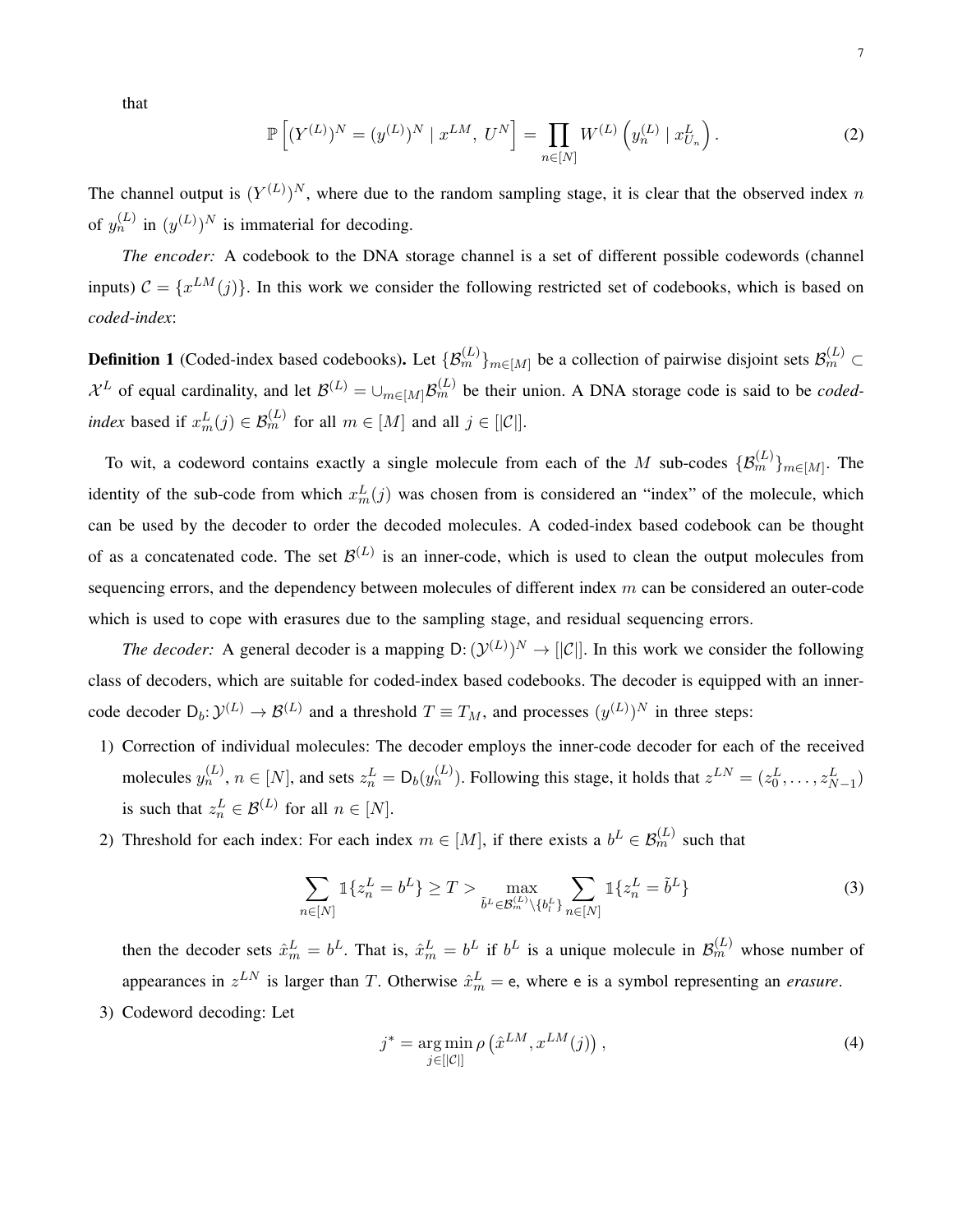where (with a slight abuse of notation)

<span id="page-7-0"></span>
$$
\rho(\hat{x}^{LM}, x^{LM}) := \sum_{m \in [M]} \rho(\hat{x}_m^L, x_m^L),\tag{5}
$$

and

$$
\rho(\hat{x}^L, x^L) := \begin{cases} \mathbb{1}\{\hat{x}^L \neq x^L\}, & \hat{x}^L \neq e \\ 0, & \hat{x}^L = e \end{cases}
$$
 (6)

That is, the distance of a codeword  $x^{LM}(j)$  to  $\hat{x}^{LM}$  has zero contribution from erased molecule indices or if  $x_m^L(j) = \hat{x}_m^L$ , and 1 otherwise.

*Assumptions on the channel model:*

- 1) Molecule length scaling:  $L \equiv L_M = \beta \log M$ , where  $\beta > 1$  is the *molecule length parameter*.
- 2) Coverage depth scaling:  $N = \alpha_M M$ , where  $\alpha_M > 1$  is the *coverage depth scaling function*, and  $\alpha_M$  is a monotonic non-decreasing function. If  $\alpha \equiv \alpha_M$  is constant then  $\alpha$  is the *coverage depth scaling parameter.*

The DNA storage channel is thus indexed by M and parameterized by  $(\alpha_M, \beta, \{W^{(L)}\}_{L \in \mathbb{N}_+})$ . The (storage) rate of the codebook C is given by  $R = \frac{\log|\mathcal{C}|}{ML}$ , and the error probability of D given that  $x^{LM}(j) \in \mathcal{C}$  was stored is given by

$$
pe(C, D \mid x^{LM}(j)) := \mathbb{P}\left[D((y^{(L)})^N) \neq j \mid x^{LM}(j)\right].
$$
\n(7)

Let  $\psi_M : \mathbb{N}_+ \to \mathbb{N}_+$  be a monotonic strictly increasing sequence. An *error exponent*  $E(R)$  *w.r.t. scaling*  $\psi_M$ is achievable for channel DNA at rate R, if there exists a sequence  $\{C_M, D_M\}_{M\in\mathbb{N}_+}$  so that the average error probability is bounded as

$$
\liminf_{M \to \infty} -\frac{1}{\psi_M} \log \left[ \frac{1}{|\mathcal{C}_M|} \sum_{j \in [|\mathcal{C}_M|]} \mathsf{pe}(\mathcal{C}_M, \mathsf{D}_M \mid x^{LM}(j)) \right] \ge E(R). \tag{8}
$$

In this paper, we present single-letter expressions for error exponents achieved under coded-index codebook and the class of decoders defined above. Let  $R_b = \frac{\log|\mathcal{B}^{(L)}|}{L}$  be the rate of the inner code, and let

$$
\mathsf{pe}_b(\mathcal{B}^{(L)}) = \max_{b^L \in \mathcal{B}^{(L)}} W^{(L)} \left[ \mathsf{D}_b(y^{(L)}) \neq b^L \mid b^L \right] \tag{9}
$$

be the maximal error probability of the inner code over the sequencing channel  $W^{(L)}$ . We will not make any assumptions regarding the channel  $W^{(L)}$  (e.g., that it is the Lth order power of a DMC  $W: \mathcal{X} \to \mathcal{Y}$ , or that  $W^{(L)}$  is a deletion/insertion channel). Rather instead, we will assume that a suitable sequence of codes can be found, as follows.

*Assumptions on the inner code:*

- 1) Inner code rate:  $R_b = \frac{1}{L}$  $\frac{1}{L} \log |\mathcal{B}^{(L)}| > 1/\beta.$
- 2) Vanishing inner code error probability:  $pe_b(\mathcal{B}^{(L)}) = e^{-\Theta(L^{\zeta})}$  where  $\zeta > 0$ .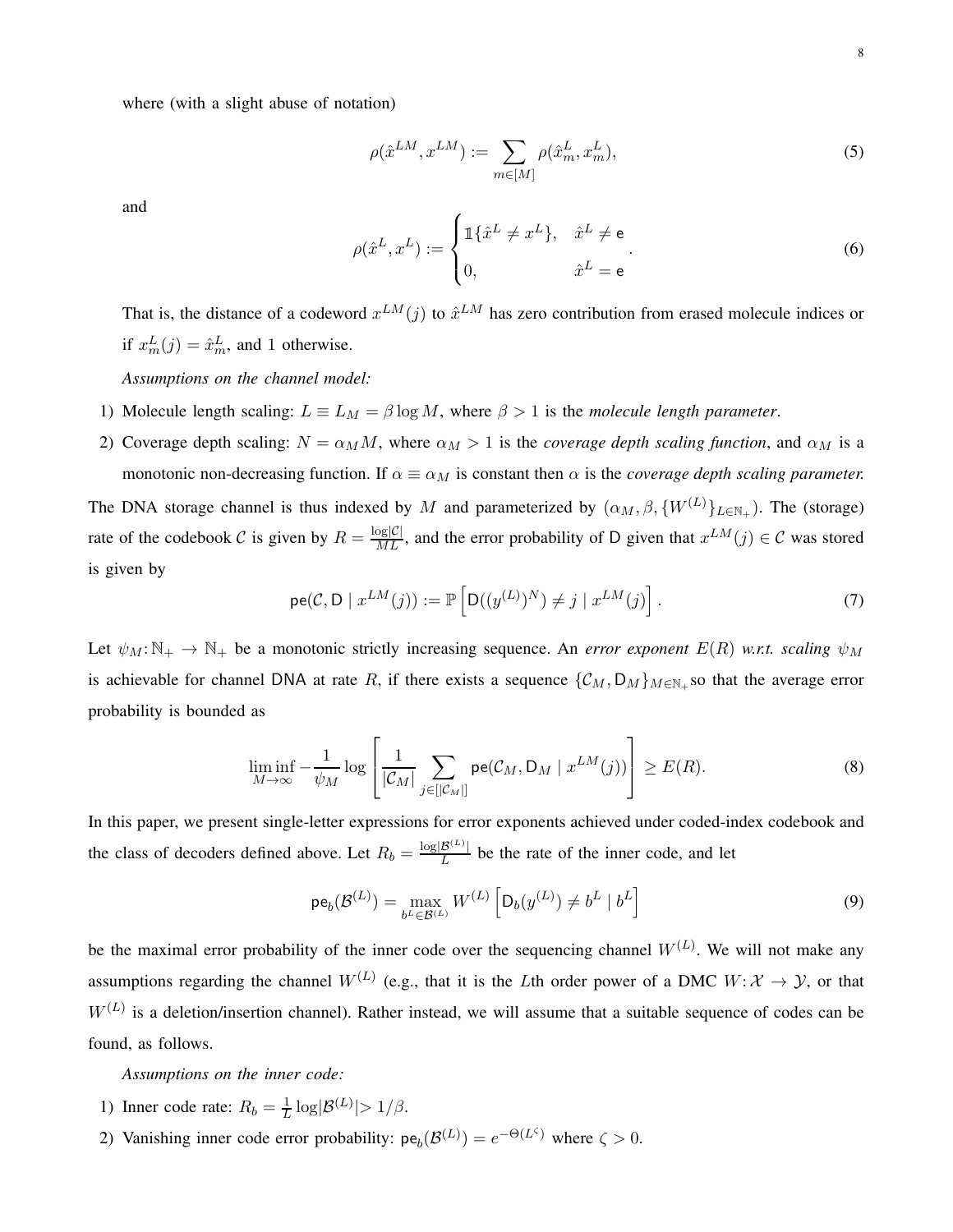The cardinality of each sub-code is  $|\mathcal{B}_m^{(L)}| = \frac{e^{R_b L}}{M} = M^{(R_b \beta - 1)}$ . Thus, for any rate which satisfies the assumption  $R_b > 1/\beta$ , the inner sub-code size  $|\mathcal{B}_m^{(L)}|$  is strictly larger than 1 for all M large enough. The assumption on the error probability assures that the error probability at the first decoding step tends to zero as  $L = \beta \log M \to \infty$ . Thus, it must hold that  $R_b$  is below the normalized capacity of the sequencing channel  $\lim_{L\to\infty}\frac{1}{L}C(W^{(L)})$ , where, in general, the capacity is as given by the *infimum information rate* formula of [\[28\]](#page-35-1). For memoryless sequencing channels  $W^{(L)} = W^{\otimes L}$ , and the error probability decays exponentially with L, as  $e^{-E \cdot L}$  where E is an exponent which depends on the rate of the inner code. Here, however, we consider general sequencing channels, for which the error probability may decay much more slowly with L, even for optimal codes. For concreteness, we have assumed  $pe_b(\mathcal{B}^{(L)}) = e^{-\Theta(L^{\zeta})}$ , but as we shall see,  $\zeta$  does not affect the achievable exponent, and, in fact, the assumption  $pe_b(\mathcal{B}^{(L)}) = o(1)$  suffices for our next result to hold (but makes the derivations in the proof slightly more cumbersome). Moreover, we do not specify the inner code and the decoder, and they may correspond to any suitable choice. For example, *polar codes* can be used, which can achieve error scaling of  $e^{-\Theta(\sqrt{N})}$  for standard DMCs [\[29\]](#page-35-2), [\[30\]](#page-35-3), and of  $e^{-\Theta(N^{1/3})}$  for channels which include insertions, deletions, and substitutions [\[31\]](#page-35-4).

In order to derive achievable error probability bounds, we will consider the following random coding ensemble.

<span id="page-8-2"></span>**Definition 2** (Coded-index based random coding ensemble). For a given  $\{\mathcal{B}_m^{(L)}\}_{m\in[M]}$  (with the notation of Definition [1\)](#page-6-0), let  $C = \{X^{LM}(j)\}\$ be a random code such that  $X_m^L(j)$  is chosen uniformly at random from  $\mathcal{B}_m^{(L)}$ , independently for all  $m \in [M]$  and all  $j \in [C]$ .

## III. MAIN RESULT

<span id="page-8-0"></span>Our main result is as follows:

<span id="page-8-1"></span>**Theorem 3.** Let m sub-codes be given  $\{\mathcal{B}_m^{(L)}\}_{m\in[M]}$ , and let  $D_b$  be a decoder which satisfy the assumptions *on the inner code for*  $\mathcal{B}^{(L)} = \cup_{m \in [M]} \mathcal{B}^{(L)}_m$  ( $R_b > 1/\beta$ ,  $pe_b(\mathcal{B}^{(L)}) = e^{-\Theta(L^c)}$ ). Then, there exists a sequence of *codebooks*  $\mathcal{C}_M$  *and corresponding threshold-based decoders (as described in Sec. [II-B\)](#page-5-2)* so that:

• *If*  $N/M = \Theta(1)$  *then* 

$$
\liminf_{M \to \infty} -\frac{1}{M} \log \mathsf{pe}(\mathcal{C}_M, \mathsf{D}_M) \ge d_b \left( 1 - \frac{R}{R_b - 1/\beta} \left\| e^{-\frac{N}{M}} \right) \right)
$$
(10)

*for any*  $R < (R_b - 1/\beta)(1 - e^{-\frac{N}{M}})$ *.* 

• *If*  $N/M = \omega(1)$  *then* 

$$
\liminf_{N \to \infty} -\frac{1}{N} \log \mathsf{pe}(\mathcal{C}_M, \mathsf{D}_M) \ge \begin{cases} \frac{1}{2} \left[ 1 - \frac{R}{R_b - 1/\beta} \right], & \frac{N}{ML} < 2(R_b - 1/\beta) \\ \frac{ML}{N} \left[ R_b - 1/\beta - R \right], & 2(R_b - 1/\beta) \le \frac{N}{ML} < 4(R_b - 1/\beta) \\ \frac{1}{4} \left[ 1 - \frac{R}{R_b - 1/\beta} \right], & \frac{N}{ML} > 4(R_b - 1/\beta) \end{cases}
$$
(11)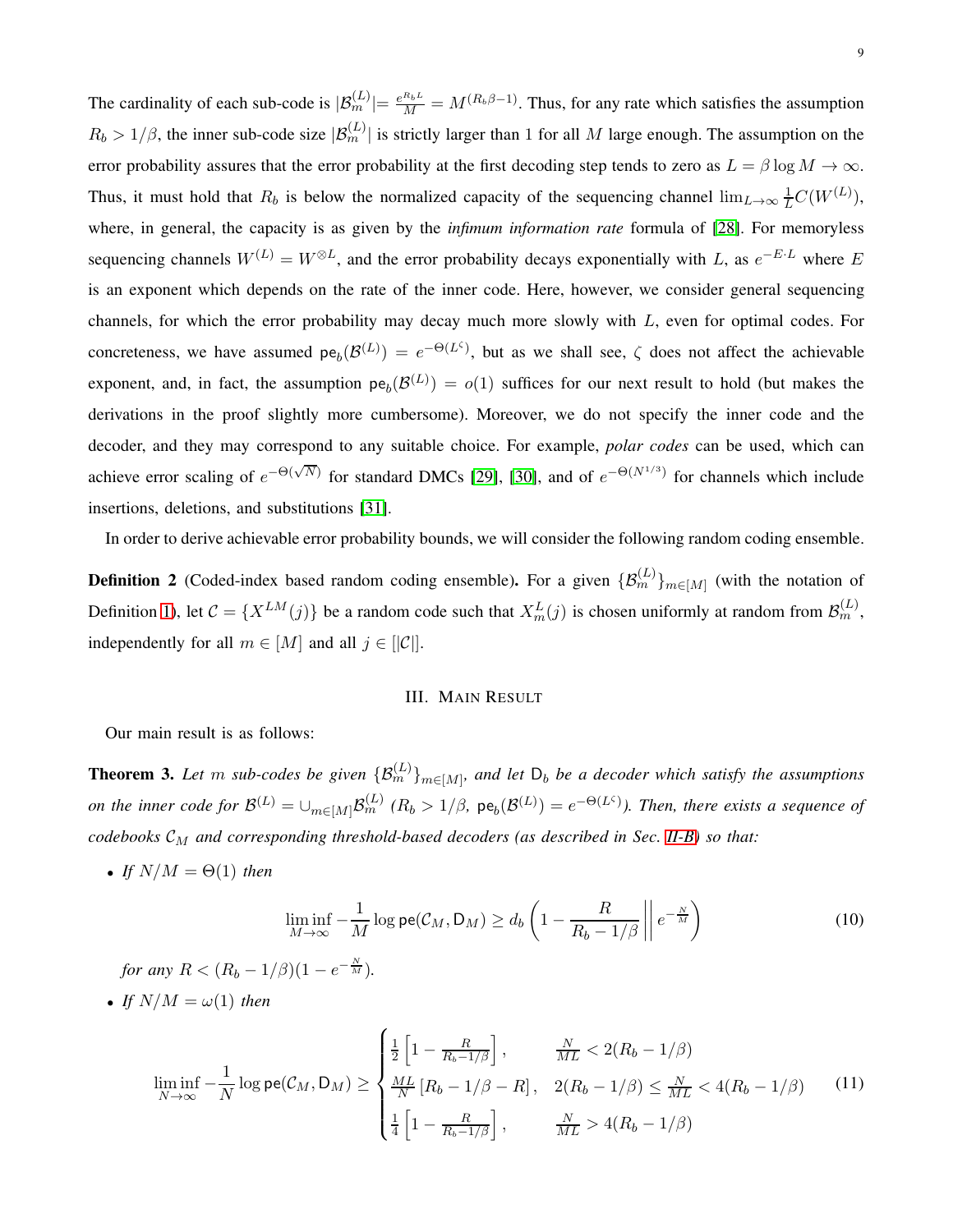*for any*  $R < R_b - 1/\beta$ *.* 

The proof of Theorem [3](#page-8-1) follows directly by taking the better of a random coding bound (Prop. [9](#page-20-0) in Sec. [IV-B\)](#page-19-0) and an expurgated bound (Prop. [11](#page-27-0) in Sec. [IV-C\)](#page-27-1).

*Discussion:*

- 1) The exponent bound is not continuous in  $N$  (that is, there is a phase transition), and the behavior is markedly different between  $N = \Theta(M)$  and  $N = \omega(M)$ . As emanates from the analysis, in both regimes, the threshold is chosen so that  $T \equiv T_M = o(N/M)$ . This is because the error probability of the inner code decay to zero as  $e^{-\Theta(L^{\zeta})} = e^{-\Theta(\log^{\zeta} M)}$ , and so the average number of erroneously sequenced molecules is  $o(N/M)$  per molecule. It is plausible that similar bounds can be obtained with a simpler decoder which only checks if there exists a unique molecule of index  $m$ , and otherwise declares an erasure (which is equivalent to setting  $T = 1$ ), or a decoder based on majority for each index m. Nonetheless, the insight from the random coding analysis of our general threshold decoder is that even if  $N/M$  is large, there is no gain in setting the threshold to be Θ(N/M). This is not obvious *a priori*.
- 2) The only regime in which the expurgated bound is better than the random coding bound is  $\frac{N}{ML} > 4(R_b 1/\beta$ ). Consequently, in the two other regimes the error probability bound holds for a typical code from the ensemble.
- 3) The result does not depend on  $\zeta$ , the assumed scaling of the inner code error probability ( $pe_b(\mathcal{B}^{(L)})$  =  $e^{-\Theta(L^{\zeta})}$ , and manifests the fact that sampling events dominate the error probability, compared to sequencing error events.
- 4) For the standard channel coding problem over DMCs with blocklength N, the method of types leads to random coding and expurgated bounds which tend to their asymptotic values up to a  $O((\log N)/N)$  term (this can be avoided using Gallager's method [\[32,](#page-35-5) Ch. 5], see also [\[33,](#page-35-6) Problem 10.33]). Here, it is evident from the proof that the decay is much slower, and could be as slow as  $O(1/\log M)$ . As discussed in [\[18,](#page-34-7) Sec. VII] this seems to be an inherent property of this channel.
- 5) Proof outline: The proof appears in Sec. [IV](#page-11-1) that follows. There, in Sec. [IV-A,](#page-11-2) we analyze the channel operation, and evaluate the probability of events in which either some of the molecules are not sampled enough times, or that there are many sequencing errors (respectively, Lemmas [4,](#page-13-0) [5](#page-14-0) and [7\)](#page-17-0). Using these bounds, we evaluate a large-deviation bound for the number of erasures and undetected errors in the output of the decoder (Lemma [8\)](#page-18-0). Then, in Sec. [IV-B](#page-19-0) we consider the random coding ensemble of Definition [2,](#page-8-2) and evaluate the probability that a single randomly chosen codeword from this ensemble is decoded instead of the true codeword, conditioning on a specific number of erasures and undetected errors (Lemma [10\)](#page-20-1). This bound uses the erasure/undetected-error probability bounds of Sec. [IV-A.](#page-11-2) A clipped union bound is then invoked to prove the random coding bound. In Sec. [IV-C,](#page-27-1) the expurgated bound is proved by first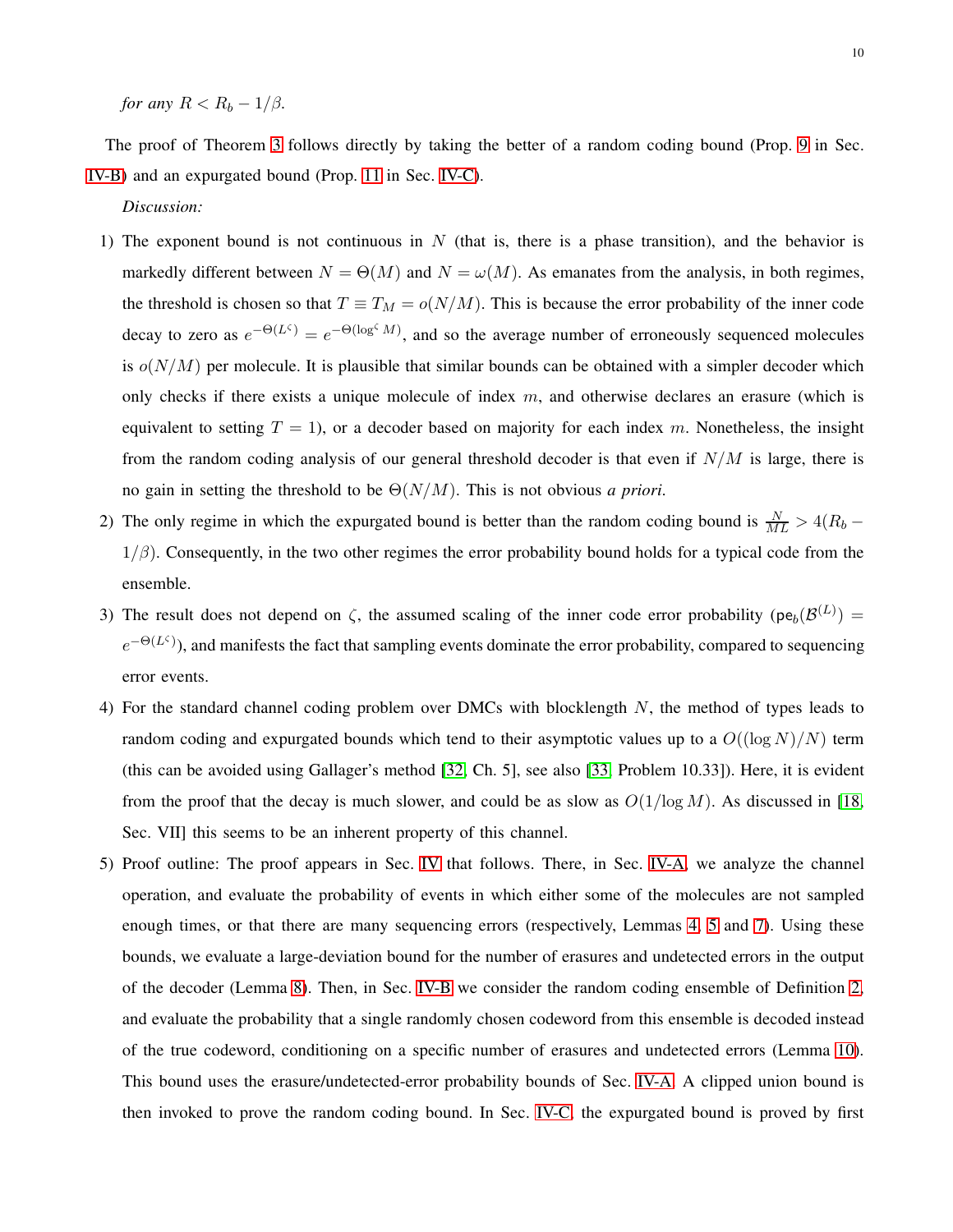establishing the existence of a codebook with specific values of distance spectrum, according to the  $\rho$ distance defined in [\(5\)](#page-7-0) (Lemma [12\)](#page-27-2). The expurgated bound is then proved by upper bounding the error probability of this codebook by the sum of all its pairwise error probabilities.

- 6) Theorem [3](#page-8-1) only provides an achievable bound, and establishing tightness of this bound seems to be a challenging task for the multinomial model assumed here. Recall that the sampling model is such that each molecule from the codeword  $x^{LM}$  is chosen uniformly at random, with replacement. Consequently, the molecule duplicate vector  $S^M$  follows a multinomial distribution. Lemma [5](#page-14-0) bounds the probability that  $\sigma M$  molecules have been under-sampled during the sampling stage. The direct analysis of this event under the multinomial distribution of  $S^M$  is difficult. To circumvent this, the proof of the lemma utilizes the *Poissonization of the multinomial* effect, proposed in [\[15\]](#page-34-5), [\[25\]](#page-34-15) to analyze the capacity of the channel. Specifically, the aforementioned probability is upper bounded by the probability of the same sampling event, while replacing  $S^M$  with an independent and identically distributed (i.i.d.) Poisson r.v.'s,  $\tilde{S}_m \sim \text{Pois}(N/M)$ ,  $m \in [M]$ . While this provably upper bounds the error probability, this upper bound is tight at the center of the multinomial distribution, but may be loose at its tails. It is thus anticipated that a lower bound on the error probability would require a direct analysis of the multinomial distribution. Nonetheless, if one adopts a pure Poisson model for the number of times each molecule is sampled, i.e.,  $S_m \sim \text{Pois}(N/M)$ i.i.d., then a simple lower bound can be derived using the following considerations. The probability that a molecule is erased is at least  $\mathbb{P}[\text{Pois}(N/M) \leq T]$ , and is independent over different molecules. Thus, the error probability of the code is larger than that of the optimal error probability in an erasure channel with erasure probability  $\mathbb{P}[\text{Pois}(N/M) \leq T]$ , neglecting undetected errors, which will only increase the error probability (informally speaking). The optimal error exponent for binary erasure channel can then be lower bounded by standard bounds for erasure channel, e.g., the sphere packing bound [\[32,](#page-35-5) Thm. 5.8.1], [\[33,](#page-35-6) Thm. 10.3].
- 7) For  $N/M = \Theta(1) = \alpha$ , and a DMC sequencing channel W, a lower bound on capacity (which is tight for all  $\beta$  above a critical value depending on W), was obtained in [\[34,](#page-35-7) Thm. 5]. This lower bound is given by

$$
\max_{P_X \in \mathcal{P}(\mathcal{X})} \sum_{d \in \mathbb{N}^+} \pi_\alpha(d) \cdot I(P_X, W^{\oplus d}) - \frac{1}{\beta} \left( 1 - \pi_\alpha(0) \right),\tag{12}
$$

where  $\pi_{\alpha}(d) := \frac{\alpha^d e^{-\alpha}}{d!}$  $\frac{de^{-\alpha}}{d!}$  for  $d \in \mathbb{N}$  is the Poisson probability mass function for parameter  $\alpha$ ,  $I(P_X, V)$  is the mutual information of a channel  $V: A \to B$  with input distribution is  $P_X$ , and  $V^{\otimes d}$  is the *d-order binomial extension of* V, that is the DMC  $V^{\oplus d}$ :  $A \rightarrow \mathcal{B}^d$  for which

$$
V^{\oplus d}[b^d \mid a] = \prod_{i=0}^{d-1} V(b_i \mid a). \tag{13}
$$

From Theorem [3,](#page-8-1) a lower bound on the maximal rate achieved by the considered scheme is  $(R_b-1/\beta)(1-$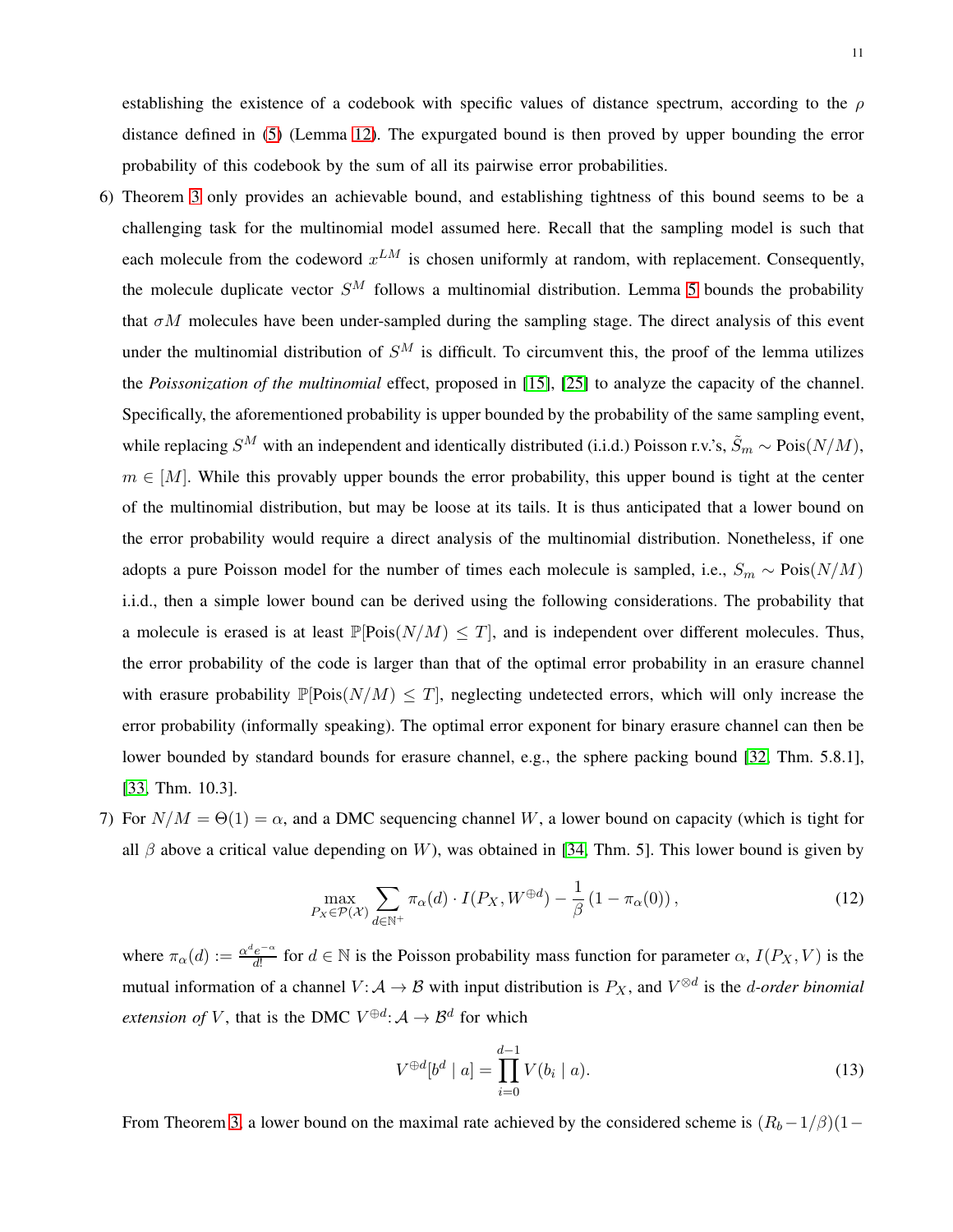

<span id="page-11-0"></span>Figure 1. The difference between the lower bound on capacity for optimal decoding of [\[18,](#page-34-7) Thm. 5] and the lower bound implied by Theorem [3](#page-8-1) for  $N/M = \alpha$ , assuming a BSC sequencing channel with crossover probability w (in nats).

 $\pi_{\alpha}(0)$ ). To maximize this lower bound, we choose the maximal possible rate for which vanishing inner code error probability can be attained, that is  $R_b = I(P_X, W)$ . Thus, the difference between the capacity lower bounds is

<span id="page-11-3"></span>
$$
\sum_{d \in \mathbb{N}^+} \pi_\alpha(d) \cdot I(P_X, W^{\oplus d}) - I(P_X, W) \left(1 - \pi_\alpha(0)\right). \tag{14}
$$

This is expected since our decoder does not combines information from multiple output molecules. The difference [\(14\)](#page-11-3) for a BSC sequencing channel with crossover probability  $w$ , and an optimal input distribution  $P_X = (1/2, 1/2)$  is shown in Fig. [1,](#page-11-0) as a function of  $\alpha$ , for various values of w. As expected, for a low values of  $w = 10^{-3}$ , this difference is rather small (at most  $\sim 0.01$  nats). While the difference is increasing with w, it saturates as a function of  $\alpha$ , and can still be low for low values of  $\alpha$  (close to 1). Note also that the difference in [\(14\)](#page-11-3) is independent of  $\beta$ . For the case  $N/M = \omega(1)$  the lower bound on capacity implied by Theorem [3](#page-8-1) is  $R_b - 1/\beta$ , where  $R_b$  can be chosen to be as large as the normalized capacity of the sequencing channel. Thus, the result agrees with the capacity lower bound of the  $N/M = \Theta(1)$  case, when taking the limit  $N/M \to \infty$ .

#### IV. PROOF OF THEOREM [3](#page-8-1)

# <span id="page-11-2"></span><span id="page-11-1"></span>*A. Error Events for the Threshold Based Decoder*

In the coded-index based coding, each codeword  $x^{LM}(j)$  contains exactly a single molecule from each of the sub-codes  $\mathcal{B}_m^{(L)}$ . The molecule  $x_m^L(j)$  is sampled  $s_m$  times, where  $s^M \in [N]^M$  is the molecule duplicate vector. According to the definition of the decoder, an error in the "inner" decoding of the mth molecule, that is  $\hat{x}_m^L \neq x_m(j)$ , may occur for several reasons. First, it may occur that the number of times that  $x_m(j)$  was sampled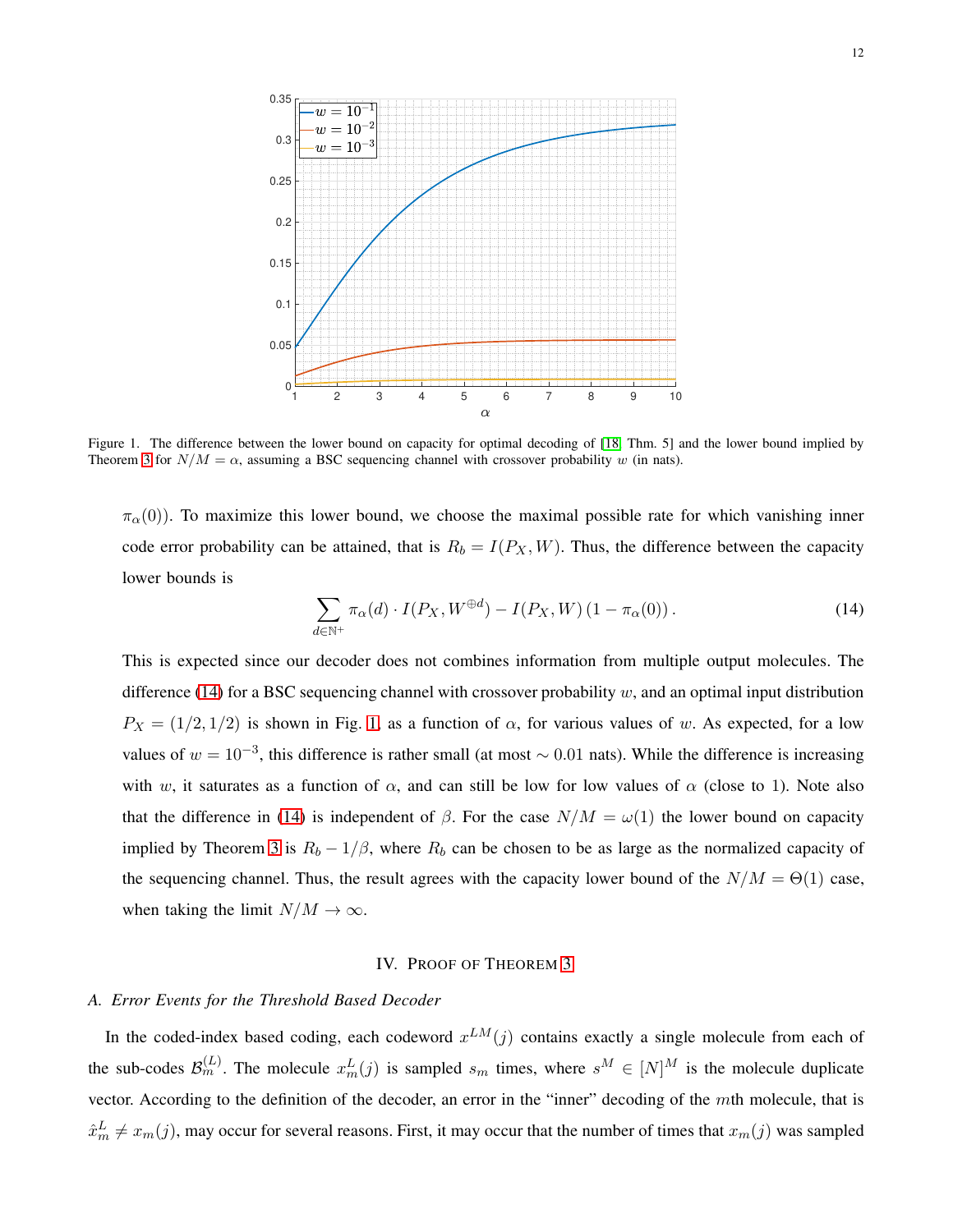is below the required threshold T, that is, the event  $\mathbb{1}\{s_m \leq T\}$ . This is an erasure/undetected-error event caused by non-ideal sampling. Second, it may occur that  $x_m(j)$  was sampled more than T times, however, sequencing errors have caused the number of appearances of  $x_m(j)$  in  $z^{LN}$  to drop below the threshold T. Third, it may occur that  $x_m(j)$  appears in  $z^{LN}$  more than T times, yet sequencing errors have caused a different molecule  $\tilde{x}^L \in \mathcal{B}_m^{(L)}$  to appear in  $z^{LN}$  more than T times. If neither of these events has occurred then the molecule  $\hat{x}_{m}^{L} = x_{m}(j)$  is decoded correctly. Otherwise, the mth molecule is either erased in the second step of the decoder or is erroneously decoded (which is an *undetected error*).

For such events to have an effect on the exponential decrease of the error probability after the decoding of the outer code, they must have  $\Theta(M)$  occurrences. In accordance, we analyze in this section the large deviations of the erasure-probability and undetected-error-probability. To this end, we recall that the decoder D is defined by a threshold T, and we next parameterize this threshold by a parameter  $\tau \in (0, \frac{1}{2})$  $\frac{1}{2}$ ), and write

<span id="page-12-0"></span>
$$
T \equiv T_{\tau} := \frac{N}{M} \left( 1 - \sqrt{2\tau} \right). \tag{15}
$$

Note that the constraint  $\tau < \frac{1}{2}$  assures that  $T_{\tau} > 0$ . For the analysis, we will use the following notation for random variables that correspond to channel events:

- $K_m \in [s_m + 1]$  is the number of copies of the molecule  $x_m^L(j)$  that have been erroneously inner-decoded.
- $K := \sum_{m \in [M]} K_m \in [N+1]$  is the total number of molecules which have been erroneously inner-decoded.
- $V_m \in [K+1]$  is the number of output molecules  $y^L$  that originated from reading a molecule  $x^L_{m'}(j)$ for some  $m' \in [M] \setminus \{m\}$ , and that have been erroneously inner-decoded to have index m. Note that  $\sum_{m\in[M]}V_m\leq K$  holds.

With these definitions, the event in which the molecule  $x_m^L$  was not decoded correctly in the second stage of the operation of the decoder is included in a union of the following events:

- 1)  $S_m < T_\tau$ , that is, the molecule have not been sampled enough times in the sampling stage.
- 2)  $S_m \geq T_\tau$  yet  $S_m K_m < T_\tau$ , that is, the molecule has been sampled enough times in the sampling stage step, but  $K_m$  sequencing errors have caused the number of appearances of  $x_m^L(j)$  to drop below the threshold  $T_{\tau}$ .
- 3)  $V_m \geq T_\tau$ , that is, there are more than  $T_\tau$  molecules with index m, which are not the correct molecule  $x_m^L(j)$ .

In correspondence to the three types of events, we define the following sets for the analysis of multiple erasures/undetected-errors:

$$
\mathcal{M}_{\text{sam}} := \{ m \in [M] : S_m < T_\tau \},\tag{16}
$$

<span id="page-12-2"></span><span id="page-12-1"></span>
$$
\mathcal{M}_{\text{cbt}} := \{ m \in [M] : S_m \ge T_\tau, \ S_m - K_m < T_\tau \},\tag{17}
$$

<span id="page-12-3"></span>
$$
\mathcal{M}_{\text{eat}} := \{ m \in [M] : V_m \ge T_\tau \},\tag{18}
$$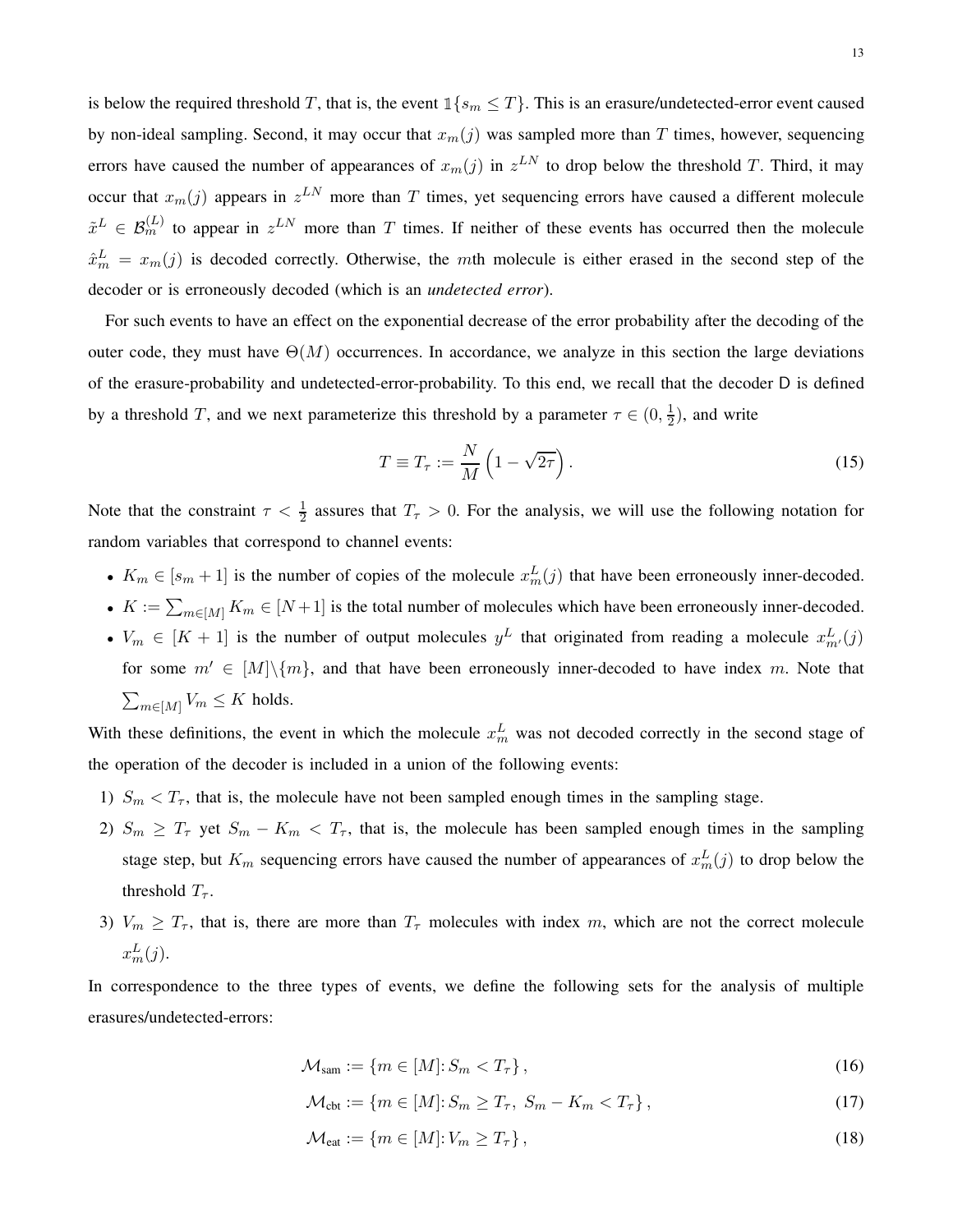where the subscripts are mnemonics to "sampling", "correct-below-threshold", "erroneous-above-threshold". We next make two remarks regarding the definition of the above events:

- 1) The threshold rule in [\(3\)](#page-6-1) requires that the number of occurrences of the chosen molecule  $b^L \in \mathcal{B}_m^{(L)}$  in  $z^{LN}$  is large by at least 1 over the maximal number of occurrences of other competing molecules in  $\mathcal{B}_m^{(L)}$ . Therefore, given a total of  $K$  sequencing errors (out of  $N$  molecules), there could be at most  $K$  molecules which were sampled a sufficient number of times, i.e.,  $S_m \geq T_{\tau}$ , yet sequencing errors have caused the number of appearances of this molecule after the first stage of decoding to drop below the threshold, i.e., the event  $S_m - K_m < T_\tau$ . This bound seems rather crude, but will be shown to be effective in what follows.
- 2) On the face of it, the third error event  $V_m \geq T_\tau$  can lead to a crude upper bound. In typical situations, the  $V_m$  molecules which are erroneously mapped to index m due to sequencing errors are not likely to be the exact same molecule in  $\mathcal{B}_m^{(L)}$ . However, a more precise analysis of this event would require making assumptions on the structure of the sub-codes  $\{\mathcal{B}_m^{(L)}\}$ , which we avoid here altogether. In other words, we take here a worst-case approach, and assume the most unfavorable situation in which the erroneous  $V_m$ molecules from  $\mathcal{B}_m^{(L)}$  are the exact same molecule, and whenever their number of appearances is larger than  $T_{\tau}$ , an erasure occurs.

Finally, we define the set of erased molecules and the set of molecules with undetected errors as

<span id="page-13-3"></span>
$$
\mathcal{M}_{\mathbf{e}} := \left\{ m \in [M] : \hat{x}_m^L = \mathbf{e} \right\},\tag{19}
$$

$$
\mathcal{M}_{\mathsf{u}} := \left\{ m \in [M] : \hat{x}_m^L \neq \mathsf{e}, \ \hat{x}_m^L \neq x_m^L(j) \right\},\tag{20}
$$

assuming that the jth codeword was stored. Our goal in this section is to bound the probability that  $|\mathcal{M}_e|$  is larger than  $\theta M$  for some  $\theta \in [0, 1]$ , and the same probability for  $|\mathcal{M}_u|$ . To this end, we begin by deriving relations between  $|\mathcal{M}_{sam}|, |\mathcal{M}_{cbt}|$  and  $|\mathcal{M}_{eat}|$  to the erasure and undetected error sets.

<span id="page-13-0"></span>**Lemma 4.** *Let*  $\tau \in (0, \frac{1}{2})$  $\frac{1}{2}$ ) be given. Then,

<span id="page-13-1"></span>
$$
|\mathcal{M}_{\mathsf{e}}| \le |\mathcal{M}_{\mathit{sam}}| + \left(1 + \frac{1}{T_{\tau}}\right)K\tag{21}
$$

*and*

<span id="page-13-4"></span><span id="page-13-2"></span>
$$
|\mathcal{M}_u| \le \frac{K}{T_\tau}.\tag{22}
$$

*Proof:* The bound [\(21\)](#page-13-1) is proved by the following chain of inequalities:

$$
|\mathcal{M}_{\rm e}| \leq |\mathcal{M}_{\rm sam} \cup \mathcal{M}_{\rm cbt} \cup \mathcal{M}_{\rm eat}| \tag{23}
$$

$$
\leq |\mathcal{M}_{sam}| + |\mathcal{M}_{cbt}| + |\mathcal{M}_{eat}| \tag{24}
$$

$$
\stackrel{(a)}{\leq} |\mathcal{M}_{\text{sam}}| + K + \frac{K}{T_{\tau}},\tag{25}
$$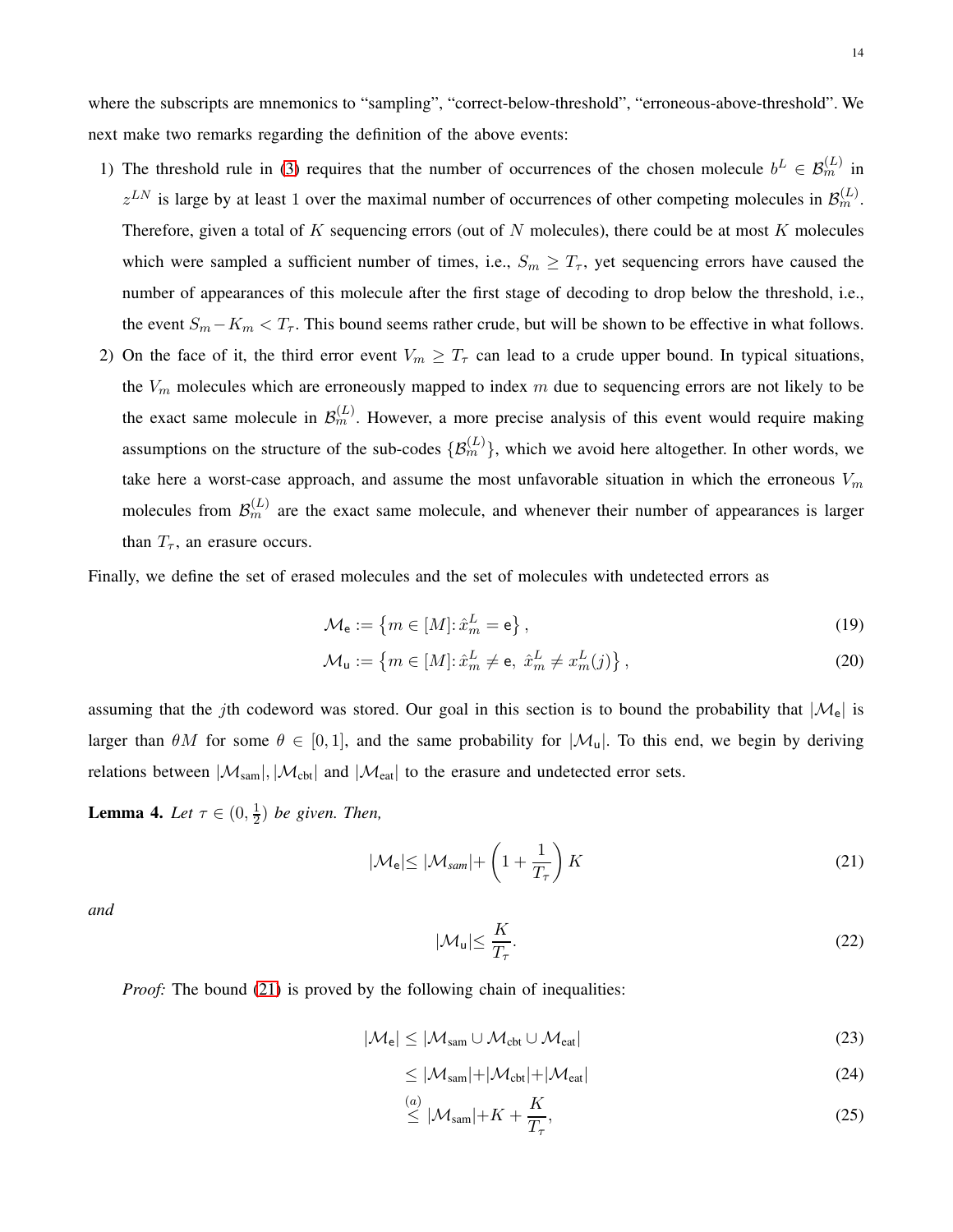where the inequality follows since both  $|\mathcal{M}_{\text{cbt}}| \leq K$  and  $|\mathcal{M}_{\text{eat}}| \leq \frac{K}{T_{\tau}}$  must hold at worst case (as discussed informally above). The bound [\(22\)](#page-13-2) follows immediately from the threshold definition in [\(15\)](#page-12-0) as

$$
|\mathcal{M}_{\mathsf{u}}| \le |\mathcal{M}_{\mathsf{eat}}| \le \frac{K}{T_{\tau}}.\tag{26}
$$

The next pair of lemmas is devoted to analyzing the probability that the cardinality of one of the index sets defined in [16,](#page-12-1) [17](#page-12-2) and [\(18\)](#page-12-3), is larger than some threshold. We begin with the cardinality of  $\mathcal{M}_{sam}$ .

<span id="page-14-0"></span>**Lemma 5.** *Let*  $\tau \in (0, \frac{1}{2})$  $\frac{1}{2}$ ) *be given, and let*  $x^{LM}(j)$  *be a codeword from a coded-index codebook. Let*  $\tilde{S}$  ∼ Pois(N/M) *and*

$$
\varphi_{\tau} := -\frac{1}{N/M} \log \mathbb{P}\left[\tilde{S} \le T_{\tau}\right].\tag{27}
$$

*Let*  $\mathcal{M}_{\text{sum}}$  *be as in* [\(16\)](#page-12-1)*. If*  $N/M = \Theta(1)$  *then* 

$$
\mathbb{P}\left[|\mathcal{M}_{\text{sam}}| \ge \sigma M \mid x^{LM}(j)\right] \le 2(1+o(1)\cdot \exp\left[-M \cdot d_b\left(\sigma \mid e^{-\varphi_{\tau \frac{N}{M}}}\right)\right] \tag{28}
$$

*for*  $\sigma \in (e^{-\varphi_{\tau} \frac{N}{M}}, 1]$ *. If*  $N/M = \omega(1)$  *then* 

$$
\mathbb{P}\left[|\mathcal{M}_{sam}| \ge \sigma M \mid x^{LM}(j)\right] \le 4e^{-\sigma\tau N \cdot [1+o(1)]}. \tag{29}
$$

*for*  $\sigma \in (e^{-\tau \frac{N}{M}}, 1]$ *.* 

*Proof:* The molecule duplicate vector  $S^M$  follows a multinomial distribution, and so its components  ${S_m}_{m \in M}$  are dependent random variables. To facilitate the analysis, we use the following well-known fact (e.g., [\[35,](#page-35-8) Thm. 5.6]):

Fact 6 (Poissonization of the multinomial distribution). Let  $\tilde{N}$  ∼ Pois( $\lambda$ ), and let  $\tilde{S}^M$  be a random vector *such that*  $\tilde{S}^M \sim \text{Multinomial}(\tilde{N}, (p_0, \ldots p_{M-1}))$  *conditioned on*  $\tilde{N}$ *, where*  $\sum_{m \in [M]} p_m = 1$  *and*  $p_m > 0$ *. Then,*  ${\{\tilde{S}_m\}}_{m∈[M]}$  *are statistically independent and*  $\tilde{S}_m \sim \text{Pois}(p_m\lambda)$  *(unconditioned on*  $\tilde{N}$ *).* 

Returning to the DNA storage model, let  $\tilde{N} \sim \text{Pois}(N)$  and  $\tilde{S}^M = (\tilde{S}_0 \dots, \tilde{S}_{M-1}) \sim \text{Multinomial}(\tilde{N}, (\frac{1}{M}, \dots, \frac{1}{M}))$ conditioned on  $\tilde{N}$ . By the above fact,  $\{\tilde{S}_m\}_{m\in[M]}$  are i.i.d. and  $\tilde{S}_m \sim \text{Pois}(\frac{N}{M})$ . Define the event  $\xi_m := \mathbbm{1}\{S_m \prec$  $T_{\tau}$ }, and similarly the event  $\tilde{\xi}_m := \mathbb{1}\{\tilde{S}_m < T_{\tau}\}\$ , where  $T_{\tau} = \frac{N}{M}(1-\sqrt{2\tau})$  is the threshold for some  $\tau \in (0, \frac{1}{2})$  $(\frac{1}{2})$ . Thus, clearly,  $T_{\tau} \leq \mathbb{E}[\tilde{S}_m] = \frac{N}{M}$ , and so the expected number of occurrences of the *mth* molecule at the output exceeds the threshold for noiseless sequencing.

We begin with the  $N/M = \Theta(1)$  case. In this regime,  $\mathbb{P}[\tilde{S}_m \leq T_\tau]$  can be computed directly, and it specifically holds by the definition of  $\varphi_{\tau}$  that  $\mathbb{P}[\tilde{S}_m \leq T_{\tau}] = e^{-\varphi_{\tau} \frac{N}{M}}$ . Next, we derive an inequality which will be used to bound the probability that  $\sum_{m\in[M]} \xi_m \ge \sigma M$ . Recall that the sum of two independent multinomial distributions with the same probability parameters  $(p_0, \ldots p_{M-1})$  and  $N_1$  (resp.  $N'_1$ ) trials is distributed as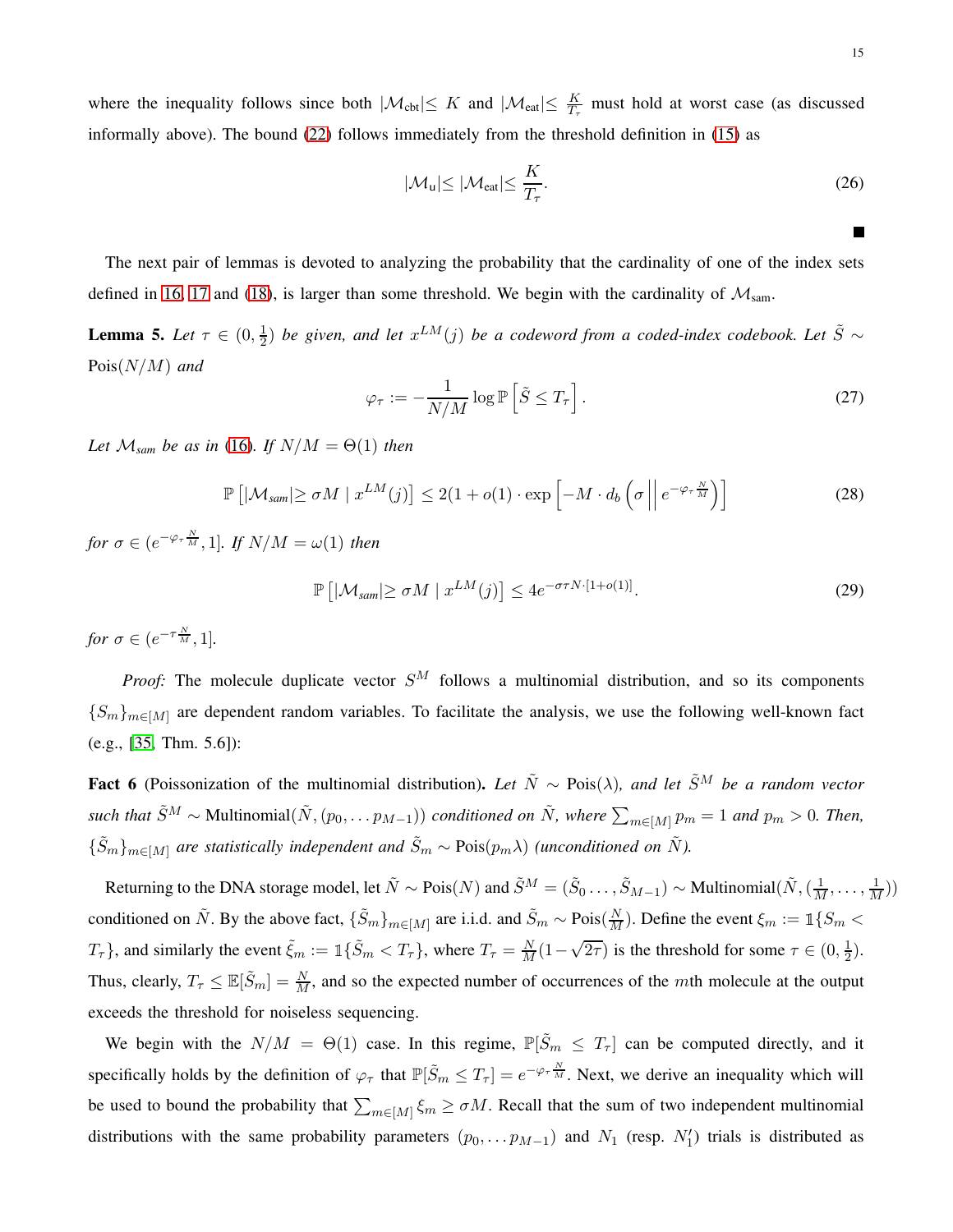Multinomial $(N_1 + N'_1, (p_0, \dots p_{M-1}))$ . Thus, if  $N_1 \le N_2 = N_1 + N'_1$  then

$$
\mathbb{P}\left[\sum_{m\in[M]}\mathbb{1}\{\tilde{S}_m < T_\tau\} \ge \sigma M \middle| \tilde{N} = N_1\right] \ge \mathbb{P}\left[\sum_{m\in[M]}\mathbb{1}\{\tilde{S}_m < T_\tau\} \ge \sigma M \middle| \tilde{N} = N_2\right] \tag{30}
$$

holds. A simple application of the law of total expectation then implies that

<span id="page-15-0"></span>
$$
\mathbb{P}\left[\sum_{m\in[M]}\mathbb{1}\{\tilde{S}_m < T_\tau\} \ge \sigma M \middle| \tilde{N} = N\right] \le \mathbb{P}\left[\sum_{m\in[M]}\mathbb{1}\{\tilde{S}_m < T_\tau\} \ge \sigma M \middle| \tilde{N} \le N\right].\tag{31}
$$

Hence, the required probability is bounded as (see also [\[35,](#page-35-8) Exercise 5.14])

$$
\mathbb{P}\left[\sum_{m\in[M]}\xi_m\geq\sigma M\right]=\mathbb{P}\left[\sum_{m\in[M]}\mathbb{1}\{S_m\n(32)
$$

$$
= \mathbb{P}\left[\sum_{m\in[M]} \mathbb{1}\{\tilde{S}_m < T_\tau\} \ge \sigma M \middle| \tilde{N} = N\right] \tag{33}
$$

$$
\stackrel{(a)}{\leq} \mathbb{P}\left[\sum_{m\in[M]} \mathbb{1}\{\tilde{S}_m < T_\tau\} \geq \sigma M \middle| \tilde{N} \leq N\right] \tag{34}
$$

$$
= \frac{\mathbb{P}\left[\sum_{m\in[M]}\mathbb{1}\{\tilde{S}_m < T_\tau\} \ge \sigma M, \ \tilde{N} \le N\right]}{\mathbb{P}\left[\tilde{N} \le N\right]} \tag{35}
$$

$$
\leq \frac{\mathbb{P}\left[\sum_{m\in[M]}\mathbb{1}\{\tilde{S}_m < T_\tau\} \geq \sigma M\right]}{\mathbb{P}\left[\tilde{N} \leq N\right]} \tag{36}
$$

$$
\stackrel{(b)}{\leq} 2 \cdot (1 + o(1)) \cdot \mathbb{P}\left[\sum_{m \in [M]} \mathbb{1}\{\tilde{S}_m < T_\tau\} \geq \sigma M\right] \tag{37}
$$

$$
= 2 \cdot (1 + o(1)) \cdot \mathbb{P}\left[\sum_{m \in [M]} \tilde{\xi}_m \ge \sigma M\right]
$$
\n(38)

$$
\stackrel{(c)}{\leq} 2 \cdot (1 + o(1)) \cdot \exp\left[-M \cdot d_b\left(\sigma \middle| \mathbb{E}[\tilde{\xi}_m]\right)\right] \tag{39}
$$

<span id="page-15-1"></span>
$$
\leq 2 \cdot (1 + o(1)) \cdot \exp\left[-M \cdot d_b\left(\sigma || e^{-\varphi_\tau N/M}\right)\right],\tag{40}
$$

where  $(a)$  follows from [\(31\)](#page-15-0),  $(b)$  follows from the central limit theorem for Poisson random variables which states that  $\frac{\tilde{N}-N}{\sqrt{N}} \to \mathcal{N}(0,1)$  in distribution as  $N \to \infty$  and so  $\mathbb{P}[\tilde{N} \leq N] \to \frac{1}{2}$ , and (c) follows since the random variables  $\tilde{\xi}_m = \mathbb{1}\{\tilde{s}_m \leq T\}$ ,  $m \in [M]$  are i.i.d., and so Chernoff's bound for the binomial distribution implies this bound for any  $\sigma \in (e^{-\varphi_{\tau}N/M}, 1]$ . The claimed bound then follows for  $N/M = \Theta(1)$ .

Next, for  $N/M = \omega(1)$  we utilize Chernoff's bound for Poisson random variables. Specifically, if  $A \sim \text{Pois}(\lambda)$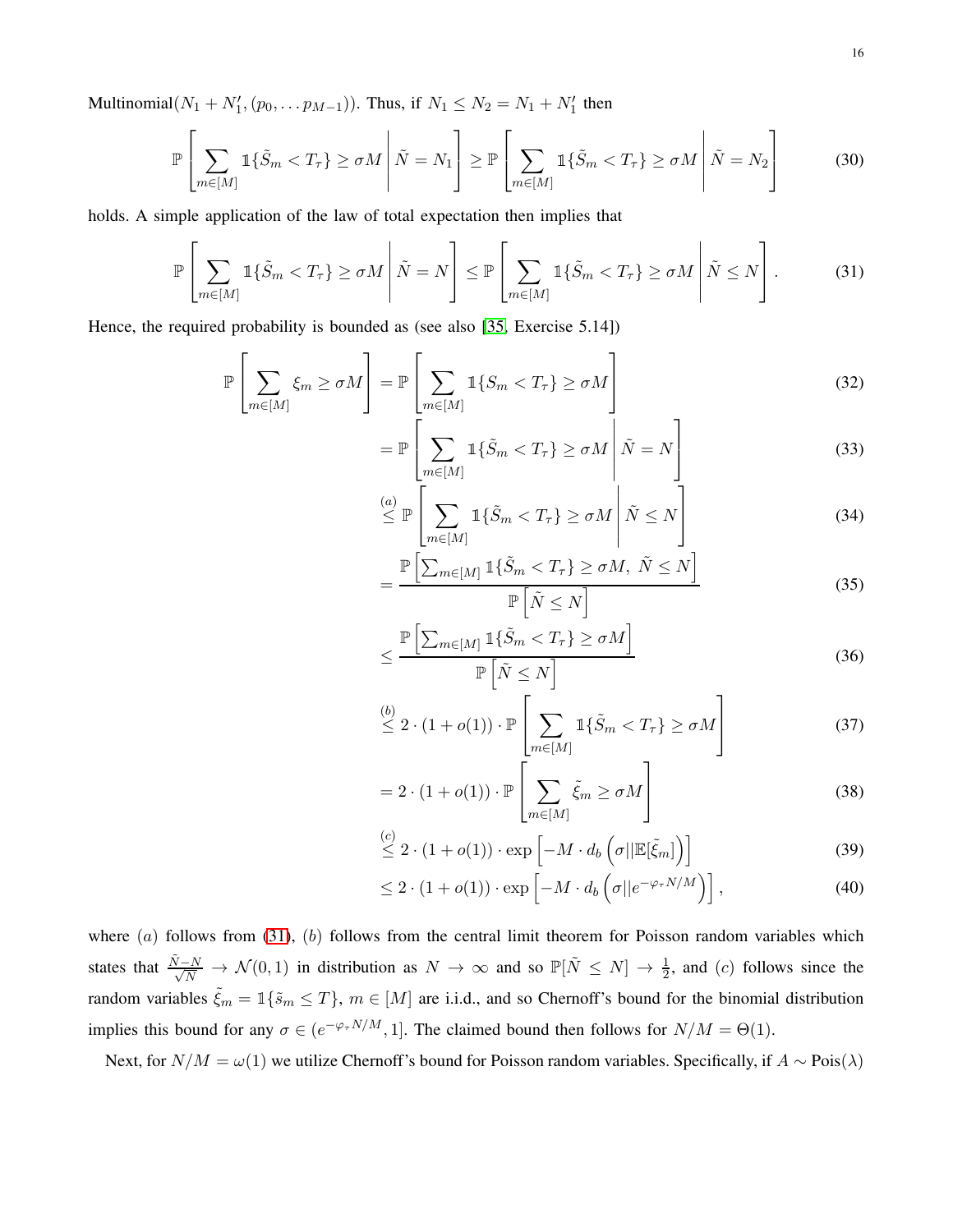then for any  $a < \lambda$  it holds that [\[35,](#page-35-8) Thm. 5.4]

$$
\mathbb{P}[A \le a] \le \left(\frac{e\lambda}{a}\right)^a e^{-\lambda}.\tag{41}
$$

Then, setting  $a = c\lambda$  for  $c \in [0, 1)$  we obtain

$$
\mathbb{P}[A \le c\lambda] \le \left(\frac{e}{c}\right)^a e^{-\lambda} \tag{42}
$$

$$
=e^{c\lambda \log(e/c)-\lambda} \tag{43}
$$

$$
=e^{-\lambda[c\log c-c+1]}\tag{44}
$$

$$
\stackrel{(a)}{\leq} \exp\left[-\lambda \left(c\left(c-1-\frac{1}{2}(c-1)^2\right)-c+1\right)\right] \tag{45}
$$

$$
= \exp\left[-\lambda\left((c-1)^2 - \frac{c}{2}(c-1)^2\right)\right]
$$
\n(46)

$$
\leq \exp\left[-\frac{\lambda}{2}(c-1)^2\right],\tag{47}
$$

where (*a*) follows from  $\log c \geq c - 1 - \frac{1}{2}$  $\frac{1}{2}(c-1)^2$  for  $c \in [0,1]$ . Then, using [\(47\)](#page-16-0), we obtain

$$
\mathbb{E}[\tilde{\xi}_m] = \mathbb{P}[\tilde{S}_m \le T_\tau] \tag{48}
$$

<span id="page-16-0"></span>
$$
\leq \exp\left[-\frac{N}{2M}\left(\frac{T_{\tau}M}{N}-1\right)^2\right]
$$
\n(49)

$$
= \exp\left[-\frac{\tau N}{M}\right],\tag{50}
$$

that is, the bound  $\varphi_{\tau} \geq \tau$  holds. We then approximate

<span id="page-16-1"></span>
$$
\exp\left[-M \cdot d_b\left(\sigma || e^{-\varphi_\tau N/M}\right)\right] \le \exp\left[-M \cdot d_b\left(\sigma || e^{-\tau N/M}\right)\right] = \exp\left[-\sigma \tau N \cdot \left[1 + o(1)\right]\right],\tag{51}
$$

using the asymptotic expansion of the binary KL divergence  $d_b(a||b) = -[1 + o(1)] \cdot a \log b$  (see Proposition [13](#page-32-0) in Appendix [A\)](#page-32-1). The result then follows by an analysis similar to the  $N/M = \Theta(1)$  case above until [\(40\)](#page-15-1), followed by an application of the bound [\(51\)](#page-16-1).  $\blacksquare$ 

In the next lemma, we bound the large deviations of the total number of sequencing errors  $K$ . To this end, we first discuss the statistical dependency between sampling events and sequencing errors events. In principle, the random behavior of the sequencing channel is independent of the sampling operation. However, since the error probability of the inner-code  $\mathcal{B}^{(L)}$  may be different when conditioned on different codewords, the total number of sequencing errors may depend on the sampling event.<sup>[9](#page-16-2)</sup> Following our general approach in this paper, we avoid assuming any structure on the inner code, and so we take a worst-case approach. Let  $\overline{b}^L \in \mathcal{B}^{(L)}$  be the inner-code codeword which achieves the maximal error probability over all possible codewords of the code

<span id="page-16-2"></span><sup>&</sup>lt;sup>9</sup>For example, consider the case in which the sub-code  $\mathcal{B}_1^{(L)}$  has a low average error probability compared to the other  $M-1$  sub codes  $\{\mathcal{B}_m^{(L)}\}_{m\in[M]\setminus\{1\}}$ . In this case, the expected value of the number of sequencing errors conditioned the sampling event  $S_1 = M$ is lower than the unconditional expected value.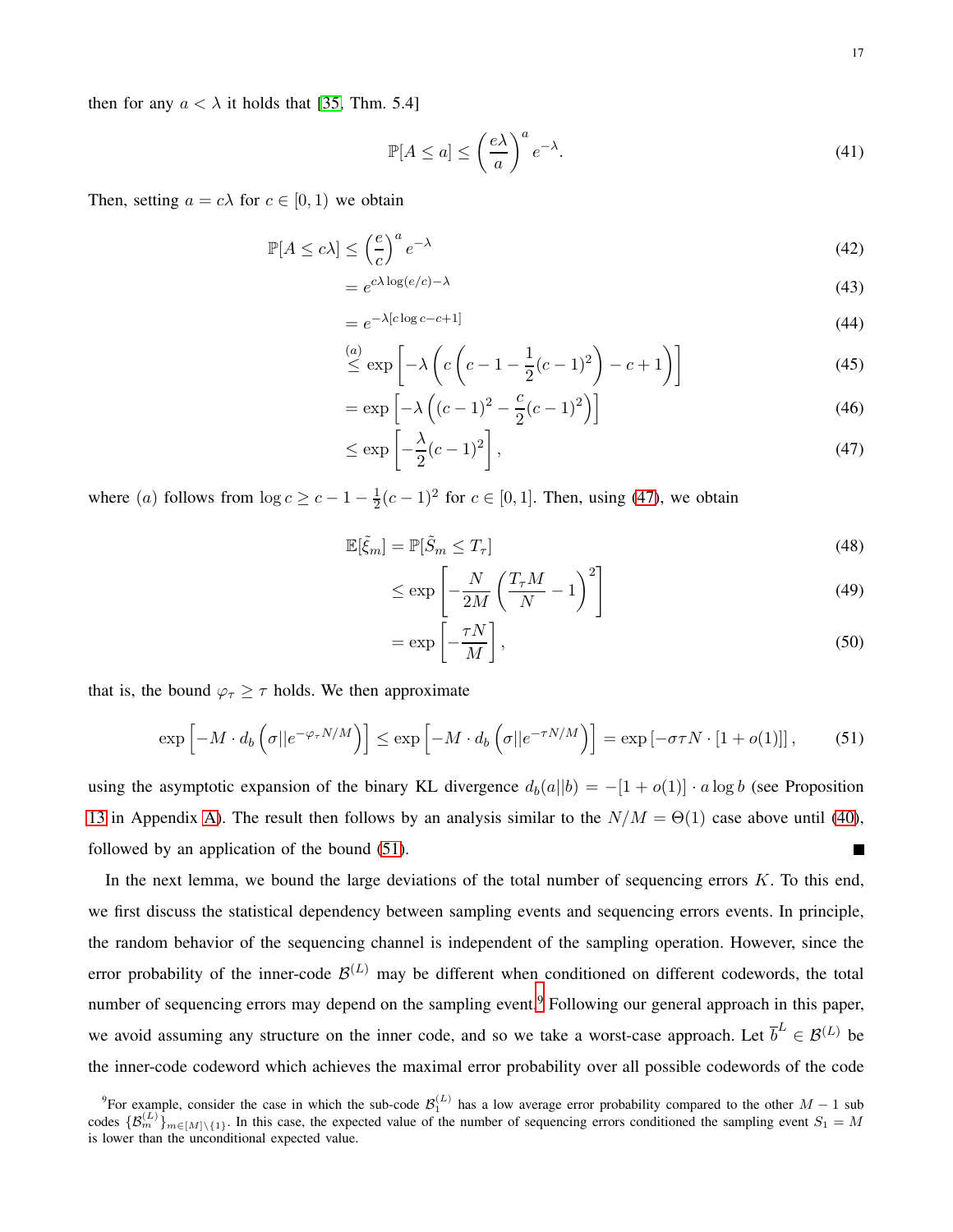$\mathcal{B}^{(L)}$ , and let  $\overline{Y}^{(L)} \in \mathcal{Y}^{(L)}$  be a random sequenced output given that  $\overline{b}^L$  was input to  $W^{(L)}$ . Then,

$$
\mathrm{pe}_{b}(\mathcal{B}^{(L)}) = W^{(L)}\left[\mathrm{D}_{b}(\overline{Y}^{(L)}) \neq \overline{b}^{L} \mid \overline{b}^{L}\right] = \max_{b^{L} \in \mathcal{B}^{(L)}} W^{(L)}\left[\mathrm{D}_{b}(\overline{Y}^{(L)}) \neq b^{L} \mid b^{L}\right].
$$
 (52)

We define by  $\tilde{K}$  the total number of molecules which were erroneously sequenced, conditioned on the event that the only sampled molecule is  $\overline{b}^L$ . Then, clearly  $\tilde{K} \sim \text{Binomial}(N, \text{pe}_b(\mathcal{B}^{(L)}))$ , and  $\tilde{K}$  is independent of the sampling event.

<span id="page-17-0"></span>Lemma 7. *Let* K *be the total number of erroneously sequenced molecules out of the* N *sampled molecules.* Let  $\mathcal{U} \subset [M]^N$  be an arbitrary sampling event, and assume that  $\mathsf{pe}_b(\mathcal{B}^{(L)}) = e^{-c \cdot L \zeta}$ . Then, for any  $\kappa \in (0,1]$ 

$$
\mathbb{P}\left[K \geq \kappa N \mid \mathcal{U}\right] \leq \exp\left(-c(1 + o(1)) \cdot \kappa N L^{\zeta}\right). \tag{53}
$$

*Proof:* Assume that an arbitrary codeword  $x^{LM}$  has been stored. Let  $E_n = \mathbb{1}[D_b(Y_n^{(L)}) \neq x_{U_n}^L]$  denote the indicator of the event that a sequencing error has occurred in the first stage of the decoder, for the nth sampled molecule,  $n \in [N]$ . Then, conditioned on any sampling event  $\mathcal{U}$ ,

$$
\mathbb{P}\left[K \ge \kappa M \mid \mathcal{U}\right] \le \mathbb{P}\left[\sum_{n \in [N]} E_n \ge \kappa M \mid \mathcal{U}\right]
$$
\n(54)

$$
\stackrel{(*)}{\leq} \mathbb{P}\left[\tilde{K} \geq \kappa M \mid \mathcal{U}\right] \tag{55}
$$

<span id="page-17-1"></span>
$$
= \mathbb{P}\left[\tilde{K} \ge \kappa M\right],\tag{56}
$$

where (\*) follows from the following consideration: Let  $E^N \in \{0,1\}^N$  be a sequence of independent Bernoulli trials so that  $\mathbb{P}[E_n = 1] = p_n$ . Let  $p_{\text{max}} := \max_{n \in [N]} p_n$ , and let  $A \sim \text{Binomial}(N, p_{\text{max}})$ . Let  $\tilde{E}^N \in \{0, 1\}^N$  be another sequence of independent Bernoulli trials, statistically independent of  $E^N$ , so that  $\mathbb{P}[E_n \vee \tilde{E}_n = 1] = p_{\max}$ for all  $n \in [N]$  (concretely,  $\mathbb{P}[\tilde{E}_n = 1] = \tilde{p}_n = (p_{\text{max}} - p_n)/(1 - p_n)$ ). Then,

$$
\mathbb{P}\left[\sum_{n\in[N]} E_n \ge t\right] \le \mathbb{P}\left[\sum_{n\in[N]} (E_n \vee \tilde{E}_n) \ge t\right] = \mathbb{P}\left[A \ge t\right].\tag{57}
$$

Given [\(56\)](#page-17-1), we may next analyze the large-deviations of  $\tilde{K}$  in lieu of that of K. For any fixed  $\kappa \in (0,1]$ , the expected number of sequencing errors is

$$
\mathbb{E}[\tilde{K}] = Ne^{-c \cdot L^{\zeta}} = o(\kappa N). \tag{58}
$$

Thus, the event  $\tilde{K} \geq \kappa N$  is a large-deviations event. Since  $\tilde{K} \sim \text{Binomial}(N, e^{-c \cdot L^{\zeta}})$ , Chernoff's bound implies that

$$
\mathbb{P}\left[\tilde{K} \geq \kappa N\right] \leq \exp\left(-N \cdot d_b\left(\kappa \left\|e^{-c \cdot L^c}\right)\right),\tag{59}
$$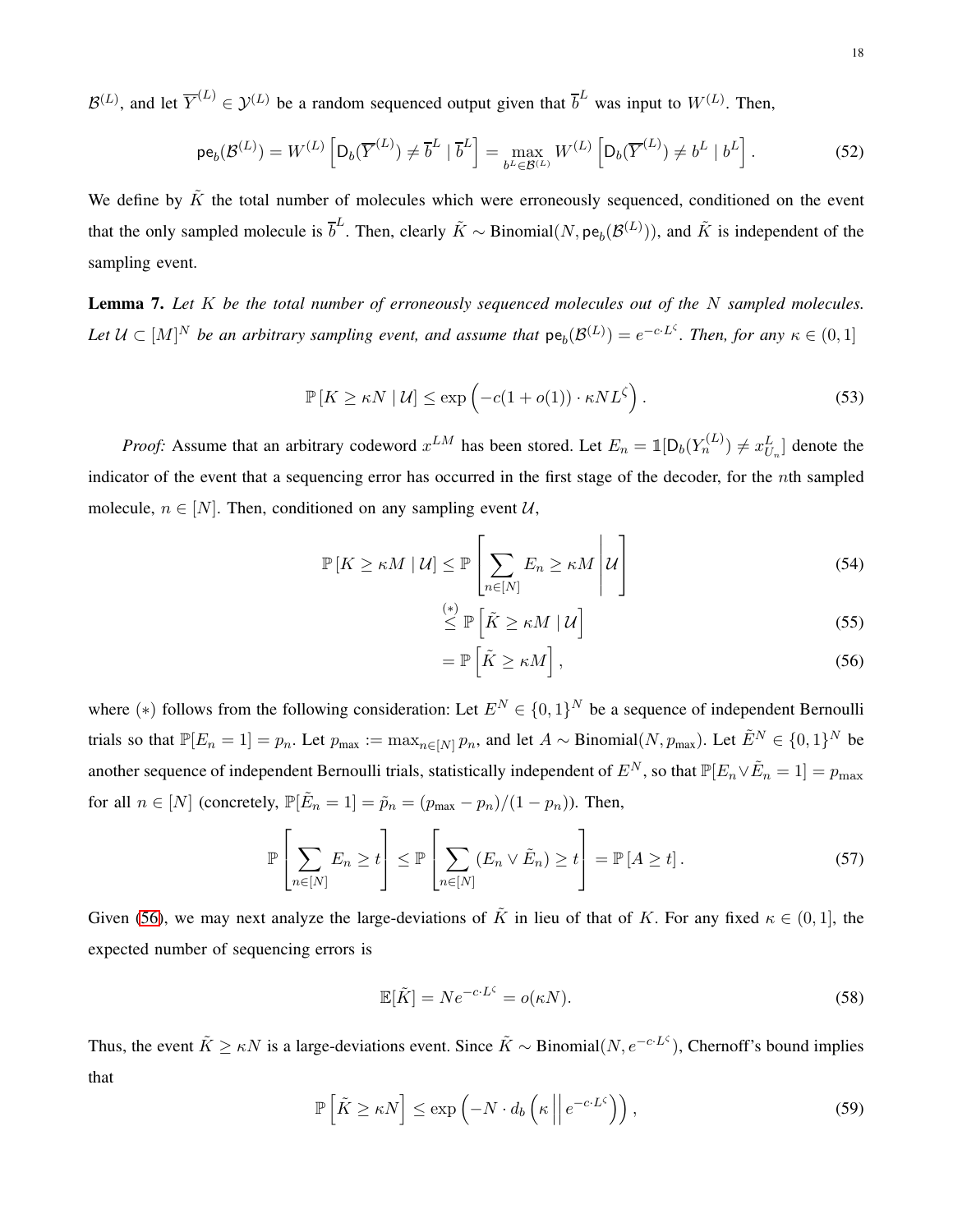and the result follows from the asymptotic expansion of the binary KL divergence  $d_b(a||b) = -[1+o(1)] \cdot a \log b$ (see Proposition [13](#page-32-0) in Appendix [A\)](#page-32-1).  $\blacksquare$ 

We next utilize Lemmas [5,](#page-14-0) and [7](#page-17-0) to obtain the large-deviations behavior of the cardinality of erasure and undetected errors sets. As will be apparent, the dominating event is  $\mathbb{P}[|\mathcal{M}_{sam}| \ge \sigma M]$  – to wit, the probability that the molecules have not been amplified enough times – which is on the exponential order of  $N$ , compared to the probability evaluated in Lemma [7](#page-17-0) which is on the exponential order of  $LN = N\beta \log M$ . Therefore, as also discussed in the introduction, for the coded-index based codebooks and the type of decoders studied here, the effect of sequencing errors is much less profound compared to erasures.

<span id="page-18-0"></span>**Lemma 8.** *Let*  $\tau \in (0, \frac{1}{2})$  $\frac{1}{2}$ ) *be given. Consider a decoder* D *for a coded-index based codebook. For the erasure set* Me*:*

- *If*  $N/M = \Theta(1)$  $-\log \mathbb{P}\left[|\mathcal{M}_{e}| \geq \theta M\right] \geq M \cdot d_{b}\left(\theta||e^{-\varphi_{\tau}\frac{N}{M}}\right) + o(M)$  (60)
	- *for all*  $\theta \in (e^{-\varphi_{\tau} \frac{N}{M}}, 1].$
- *If*  $N/M = \omega(1)$  *then*

$$
-\log \mathbb{P}\left[|\mathcal{M}_{e}| \geq \theta M\right] \geq \theta \tau N \cdot [1 + o(1)] \tag{61}
$$

*for all*  $\theta \in (e^{-\tau \frac{N}{M}}, 1]$ *.* 

*Furthermore, for the undetected error set* Mu*:*

$$
-\log \mathbb{P}\left[|\mathcal{M}_{\mathsf{u}}| \geq \theta M\right] \geq c(1 + o(1)) \cdot (1 - \sqrt{2\tau})\theta N L^{\zeta}.
$$
 (62)

*Proof:* For any  $\theta, \kappa \in \frac{1}{M} \cdot [M+1]$ 

$$
\mathbb{P}\left[\left|\mathcal{M}_{e}\right| \geq \theta M\right] \leq \mathbb{P}\left[\left|\mathcal{M}_{\text{sam}}\right| + \left(1 + \frac{1}{T_{\tau}}\right)K \geq \theta M\right]
$$
\n(63)

$$
\stackrel{(b)}{\leq} \sum_{\sigma,\kappa \in \frac{1}{M} \cdot [M+1]: \sigma + \kappa \geq \theta} \mathbb{P}\left[|\mathcal{M}_{\text{sam}}| \geq \sigma M\right] \cdot \mathbb{P}\left[\left(1 + \frac{1}{T_{\tau}}\right)K \geq \kappa M \middle| |\mathcal{M}_{\text{sam}}| = \sigma M\right] \tag{64}
$$

$$
\stackrel{(c)}{\leq} \sum_{\sigma,\kappa \in \frac{1}{M} \cdot [M+1]: \sigma + \kappa \geq \theta} \mathbb{P}\left[|\mathcal{M}_{\text{sam}}| \geq \sigma M\right] \cdot \exp\left(-c(1+o(1)) \cdot \frac{\kappa\left(1 \wedge T_{\tau}\right)}{2} M L^{\zeta}\right) \tag{65}
$$

where  $(a)$  follows from Lemma [4,](#page-13-0)  $(b)$  follows from the union bound,  $(c)$  follows from Lemma [7](#page-17-0) by

<span id="page-18-1"></span>
$$
\mathbb{P}\left[\left(1+\frac{1}{T_{\tau}}\right)K \geq \kappa M \middle| |\mathcal{M}_{\text{sam}}| = \sigma M \right]
$$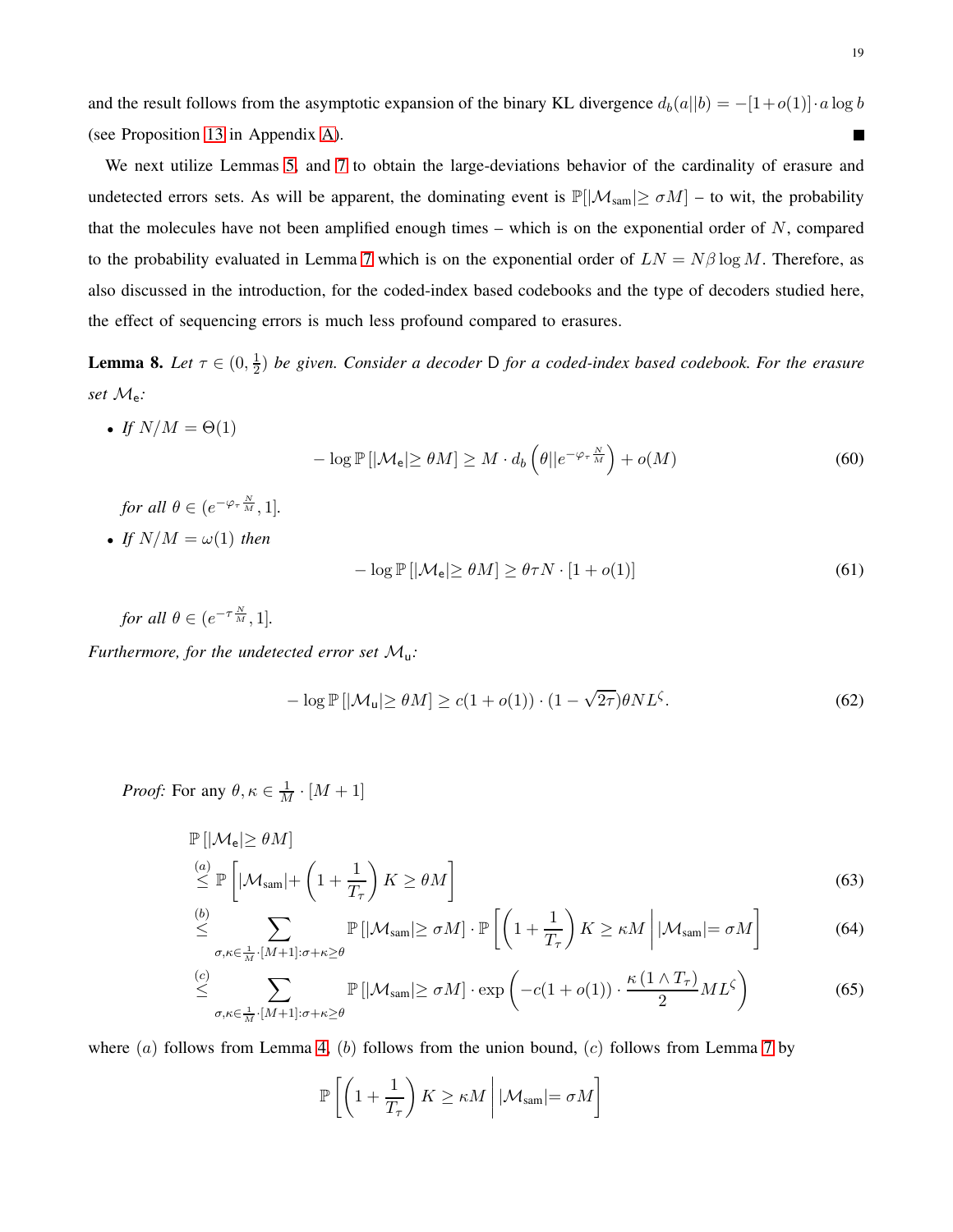$$
= \mathbb{P}\left[K \ge \frac{\kappa}{\frac{N}{M}\left(1 + \frac{1}{T_{\tau}}\right)}N\middle|\mathcal{M}_{\text{sam}}\middle| = \sigma M\right]
$$
\n(66)

$$
\leq \exp\left(-c(1+o(1))\cdot \frac{\kappa}{\frac{N}{M}\left(1+\frac{1}{T_{\tau}}\right)}NL^{\zeta}\right) \tag{67}
$$

$$
\leq \exp\left(-c(1+o(1))\cdot \frac{\kappa(1\wedge T_{\tau})}{2}ML^{\zeta}\right) \tag{68}
$$

$$
\leq \exp\left(-c(1+o(1))\cdot \frac{\kappa(1\wedge T_{\tau})}{2}ML^{\zeta}\right),\tag{69}
$$

where  $c > 0$  is the constant for which  $pe_b(\mathcal{B}^{(L)}) \leq e^{-c \cdot L^{\zeta}}$ . We continue to bound the probability of interest for the  $N/M = \Theta(1)$  case. Using Lemma [5](#page-14-0) in [\(65\)](#page-18-1)

$$
\mathbb{P}\left[|\mathcal{M}_{\mathsf{e}}| \geq \theta M\right] \leq 2(1+o(1)) \cdot M^2 \times \max_{\sigma,\kappa \in [0,1]:\sigma+\kappa \geq \theta} \exp\left[-M \cdot \left(d_b\left(\sigma \left\|e^{-\varphi_\tau \frac{N}{M}}\right) + \frac{\kappa\left(1 \wedge T_\tau\right)}{2} M L^\zeta\right)\right] \tag{70}
$$

and so

$$
-\frac{1}{M}\log\mathbb{P}\left[|\mathcal{M}_{e}|\geq\theta M\right]\geq\min_{\sigma,\kappa\in[0,1]:\sigma+\kappa\geq\theta}d_{b}\left(\sigma\left|\left|e^{-\varphi_{\tau}\frac{N}{M}}\right.\right\rangle+\frac{\kappa\left(1\wedge T_{\tau}\right)}{2}L^{\zeta}-O\left(\frac{\log M}{M}\right)\right]
$$
(71)

for all  $\sigma \in (e^{-\varphi_{\tau} \frac{N}{M}}, 1]$ . In the last minimization problem, any choice of  $\kappa > 0$  will cause the exponent to be  $\Theta(L^{\zeta}) = \Theta(\log^{\zeta} M)$  and thus diverge as  $M \to \infty$ . Thus, the minimum is obtained for  $\kappa = o(1)$  and if  $\theta \ge e^{-\varphi_{\tau} \frac{N}{M}}$  the minimum is obtained at  $\sigma = \theta - o(1)$ . The claimed result then follows since

$$
d_b\left(\sigma \left| \left| e^{-\varphi_\tau \frac{N}{M}} \right.\right\right) = d_b\left(\theta - o(1) \left| \left| e^{-\varphi_\tau \frac{N}{M}} \right.\right\right) = d_b\left(\theta \left| \left| e^{-\varphi_\tau \frac{N}{M}} \right.\right) - o(1) \tag{72}
$$

for any fixed  $\tau$ , and since  $N/M = \Theta(1)$  was assumed. If  $\theta \le e^{-\varphi_{\tau} \frac{N}{M}}$  then the exponent is  $O(\frac{\log M}{M})$ . The analysis for the  $N/M = \omega(1)$  case is analogous and thus omitted.

Next, the probability that the cardinality of the undetected error set exceeds a certain threshold is bounded as:

$$
\mathbb{P}\left[|\mathcal{M}_{\mathsf{u}}|\geq\theta M\right] \stackrel{(a)}{\leq} \mathbb{P}\left[K\geq(1-\sqrt{2\tau})\theta N\right]
$$
\n(73)

$$
\stackrel{(b)}{\leq} \exp\left[-c(1+o(1)) \cdot (1-\sqrt{2\tau})\theta NL^{\zeta}\right]
$$
\n(74)

<span id="page-19-0"></span>where  $(a)$  is using Lemma [4,](#page-13-0) and  $(b)$  is by Lemma [7.](#page-17-0)

# *B. Random Coding Analysis*

After analyzing the effect of the channel on the number of erasures and undetected error events at the decoder (the probability that the number of erasures or undetected errors exceeds  $\theta M$ ), we turn to the analysis of the average error probability of the random coding ensemble. We let  $\overline{pe}(\mathcal{C}_M, D_M)$  denote the ensemble average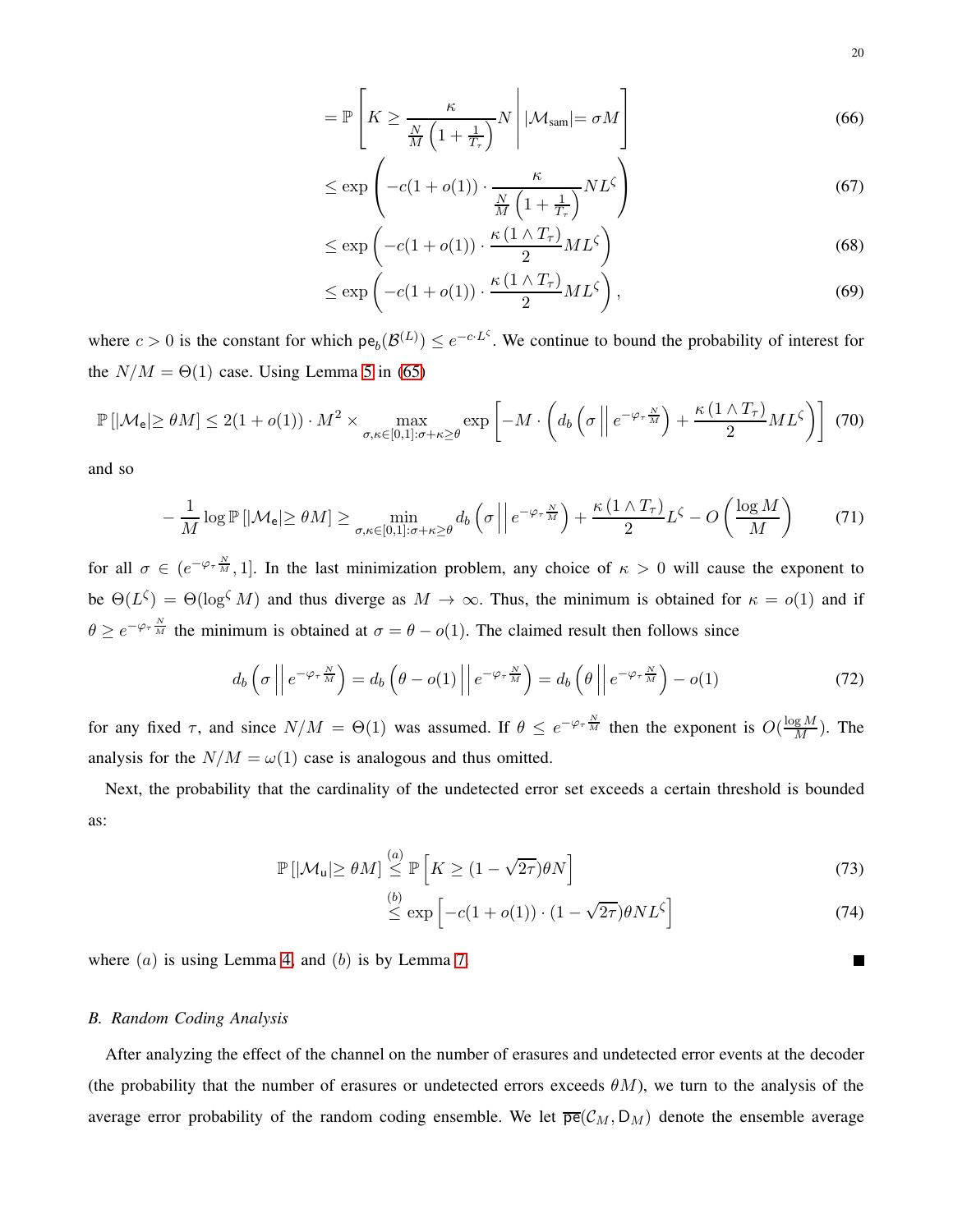over the choice of random codebook  $C_M$  from the ensemble of Definition [2.](#page-8-2) The random coding bound is as follows:

<span id="page-20-0"></span>**Proposition 9** (Random coding bound). Let an inner code be given by  $\{\mathcal{B}_m^{(L)}\}\subset \mathcal{X}^L$  for  $m\in [M]$ , and let  $D_b$ *be a decoder which satisfy the assumption on the inner code at rate*  $R_b$ . The random coding exponent over the *random ensemble from Definition [2,](#page-8-2) with the decoder described in Sec. [II-B](#page-5-2) is bounded as follows:*

• *If*  $N/M = \Theta(1)$  *then* 

$$
-\liminf_{M \to \infty} \frac{1}{M} \log \overline{\mathsf{pe}}(\mathcal{C}_M, \mathsf{D}_M) \ge d_b \left( 1 - \frac{R}{R_b - 1/\beta} \left\| e^{-\frac{N}{M}} \right) \right)
$$
(75)

*for any*  $R < (R_b - 1/\beta)(1 - e^{-\frac{N}{M}})$ *.* 

• *If*  $N/M = \omega(1)$  *then* 

$$
-\liminf_{N \to \infty} \frac{1}{N} \log \overline{\mathsf{pe}}(\mathcal{C}_M, \mathsf{D}_M) \ge \begin{cases} \frac{1}{2} \left[ 1 - \frac{R}{R_b - 1/\beta} \right], & \frac{N}{ML} \le 2[R_b - 1/\beta] \\ \frac{ML}{N} \cdot [R_b - 1/\beta - R], & \frac{N}{ML} > 2[R_b - 1/\beta] \end{cases}
$$
(76)

*for any*  $R < R_b - 1/\beta$ .

In the rest of the section we prove Prop. [9.](#page-20-0) The next lemma bounds the probability that an erroneous codeword will be decoded conditioned on a given number of channel erasures and undetected errors.

<span id="page-20-1"></span>**Lemma 10.** Let C be drawn from the coded-index based random coding ensemble (Definition [2\)](#page-8-2). Let  $X^{LM}(0)$  =  $x^{LM}(0)$  be arbitrary, and let  $\hat{X}^{LM}$  be the output of the decoder conditioned on the input  $x^{LM}(0)$ . Then, for  $\theta_e, \theta_u \in \frac{1}{M}[M+1]$  *such that*  $\theta_e + \theta_u \le 1$  *and any*  $j \in [|\mathcal{C}|] \setminus \{0\}$  *it holds that* 

$$
-\frac{1}{M}\log \mathbb{P}\left[\rho(\hat{X}^{LM}, X^{LM}(j)) \le \rho(\hat{X}^{LM}, x^{LM}(0)) \Big| |\mathcal{M}_{e}| = \theta_{e}M, |\mathcal{M}_{u}| = \theta_{u}M\right] \ge (R_{b}\beta - 1)(1 - \theta_{e} - \theta_{u})\log M - 1 + \frac{\log M}{M}.
$$
 (77)

*Proof:* We may assume without loss of generality (w.l.o.g.) that  $\mathcal{M}_e = [\theta_e M]$  and that  $\mathcal{M}_u = [(\theta_e +$  $\theta_{\sf u})M]\backslash [\theta_{\sf e}M].$  Let  $R_b=\frac{1}{L}$  $\frac{1}{L} \log |\mathcal{B}^{(L)}|$  be the rate of the inner code. By the definition of the random ensemble, the total number of possibilities to choose the codeword  $X^{LM}(j)$  is  $(e^{R_b L}/M)^M = M^{M(R_b \beta - 1)}$  where  $R_b \le \log |\mathcal{X}|$ . Let  $\hat{X}^{LM}$  be an arbitrary decoder output such that the event  $\{|\mathcal{M}_e| = \theta_e M, |\mathcal{M}_u| = \theta_u M\}$  holds. We next upper bound the number of possible codewords that result a distance  $\rho(\hat{X}^{LM}, X^{LM}(j))$  that is no larger than  $\rho(\hat{X}^{LM}, x^{LM}(0)) = \theta_u M$  as follows: For the indices  $m \in \mathcal{M}_e$  the choice of  $X_m(j)$  may be arbitrary since it does not affect the distance  $\rho(\hat{X}^{LM}, X^{LM}(j))$ . The number of possibilities to choose molecules for these indices is  $(e^{R_b L}/M)^{\theta_e M} = M^{\theta_e M (R_b \beta - 1)}$ . Then, the codeword  $X^{LM}(j)$  will cause an error if the  $\rho$ -distance at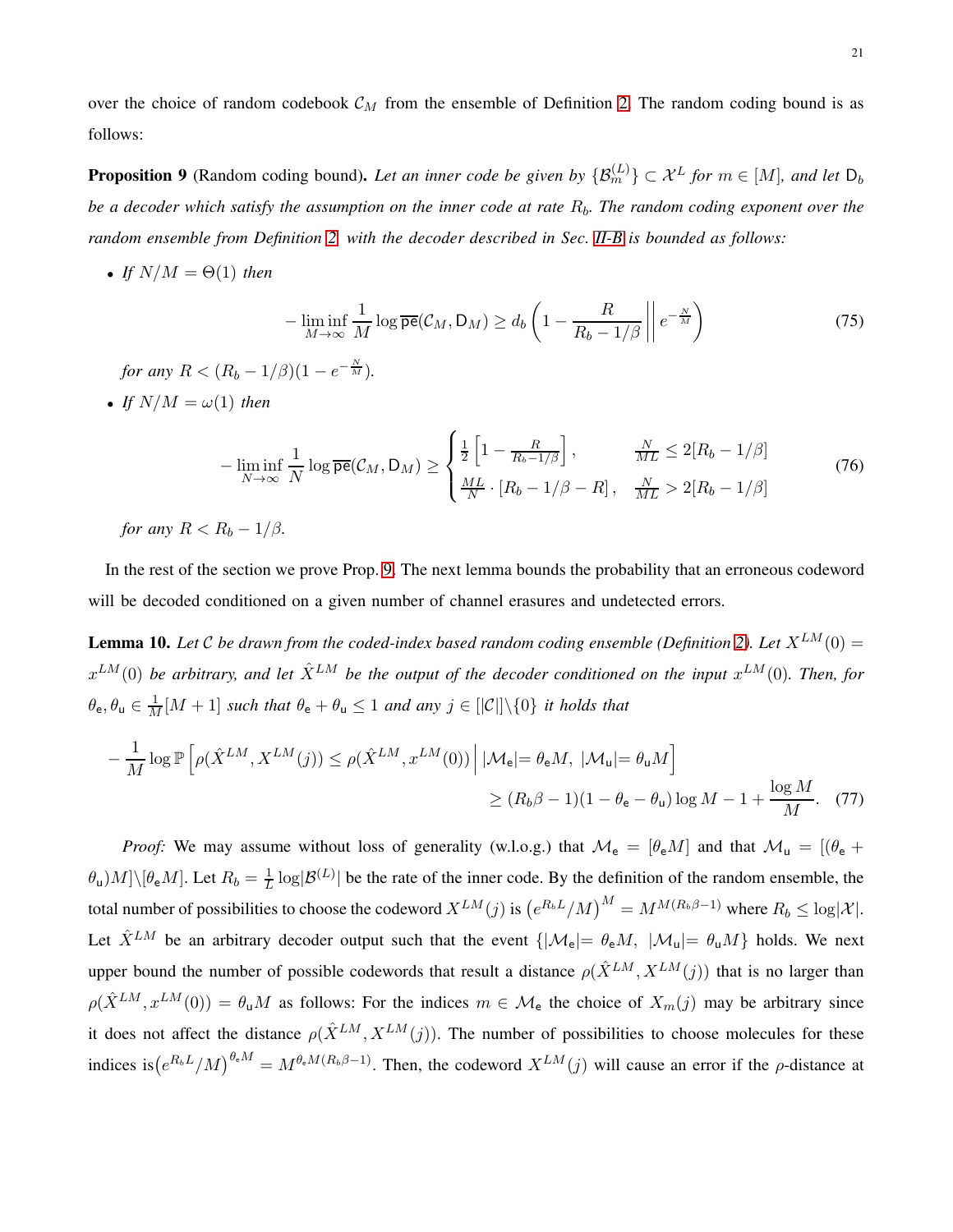the remaining set of indices  $[M]\setminus\mathcal{M}_e$  is less or equal to  $\theta_uM$ . The number of possibilities for this choice is

$$
\sum_{r=0}^{\theta_{\rm u}M} \binom{M(1-\theta_{\rm e})}{r} \cdot \left(\frac{e^{R_b L}}{M} - 1\right)^r,\tag{78}
$$

where in the summation above r is the resulting distance  $\rho(\hat{X}^{LM}, X^{LM}(j))$ ,  $\binom{M(1-\theta_e)}{r}$  is the number of possibilities to choose a subset of cardinality r from the set of indices  $\{m \in [M] \setminus \mathcal{M}_e : X_m^L(j) \neq \hat{X}^L\}$ , and  $(e^{R_bL}/M-1)^r$  is the number of ways to choose molecules for these indices. Since the choice of codeword  $X^{LM}(j)$  is uniform over the set of all possibilities, it holds that

$$
\mathbb{P}\left[\rho(\hat{X}^{LM}, X^{LM}(j)) \leq \rho(\hat{X}^{LM}, X^{LM}(0)) \Big| \mathcal{M}_{e}, \mathcal{M}_{u}\right] \leq \frac{M^{\theta_{e}M(R_{b}\beta-1)} \cdot \sum_{r=0}^{\theta_{u}M} {M(1-\theta_{e})} \cdot \left(\frac{e^{R_{b}L}}{M} - 1\right)^{r}}{M^{M(R_{b}\beta-1)}}
$$
\n(79)

$$
\stackrel{(a)}{\leq} \sum_{r=0}^{\theta_u M} \binom{M(1-\theta_e)}{r} \cdot M^{(R_b\beta-1)(\theta_e + \frac{r}{M}-1)M} \tag{80}
$$

$$
\stackrel{(b)}{\leq} \theta_{\mathsf{u}} M \cdot \binom{M(1-\theta_{\mathsf{e}})}{\theta_{\mathsf{u}} M \wedge \frac{M(1-\theta_{\mathsf{e}})}{2}} M^{(R_b \beta - 1)(\theta_{\mathsf{e}} + \theta_{\mathsf{u}} - 1)M} \tag{81}
$$

$$
\stackrel{(c)}{\leq} Me^{M(1-\theta_e)}M^{(R_b\beta-1)(\theta_e+\theta_u-1)M} \tag{82}
$$

$$
\leq Me^M M^{(R_b \beta - 1)(\theta_e + \theta_u - 1)M},\tag{83}
$$

where (a) follows from  $\frac{e^{R_b L}}{M} - 1 \le \frac{e^{R_b B}}{M} = \frac{e^{R_b \beta \log M}}{M} = M^{(R_b \beta - 1)}$ , (b) follows since the binomial coefficient  $\binom{n}{k}$  $\binom{n}{k}$  is monotonic increasing in k for  $k \leq n/2$ , (c) follows from the bound  $\binom{n}{k}$  ${k \choose k} \leq e^{nh_b(k/n)} \leq e^n$ . The claim of the lemma follows by rearranging the terms and noting that the bound depends on  $\mathcal{M}_e$ ,  $\mathcal{M}_u$  only via their respective cardinality  $\theta_e$ ,  $\theta_u$ . П

We next prove the random coding bound of Proposition [9:](#page-20-0)

*Proof of Proposition [9:](#page-20-0)* By symmetry of the random coding ensemble w.r.t. the choice of codeword, we may assume w.l.o.g. that  $X^{LM}(0) = x^{LM}(0)$  was stored, and condition on this event. We further condition that  $\hat{X}^{LM} = \hat{x}^{LM}$  was obtained after the first two stages of decoding, and that  $|\mathcal{M}_e| = \theta_e M$  and  $|\mathcal{M}_u| = \theta_u M$  for some  $\theta_e$ ,  $\theta_u \in [0, 1]$ . By the clipped union bound and symmetry, the conditional average error probability is

$$
\mathbb{P}\left[\text{error} \mid X^{LM}(0) = x^{LM}(0), \ \hat{X}^{LM} = \hat{x}^{LM}\right]
$$
\n
$$
\leq 1 \wedge \sum_{j=2}^{e^{MLR}} \mathbb{P}\left[\rho(\hat{x}^{LM}, X^{LM}(j)) \leq \rho(\hat{x}^{LM}, x^{LM}(0))\right]
$$
\n(84)

$$
\leq 1 \wedge e^{MLR} \cdot \mathbb{P}\left[\rho(\hat{x}^{LM}, X^{LM}(j)) \leq \rho(\hat{x}^{LM}, x^{LM}(0))\right],\tag{85}
$$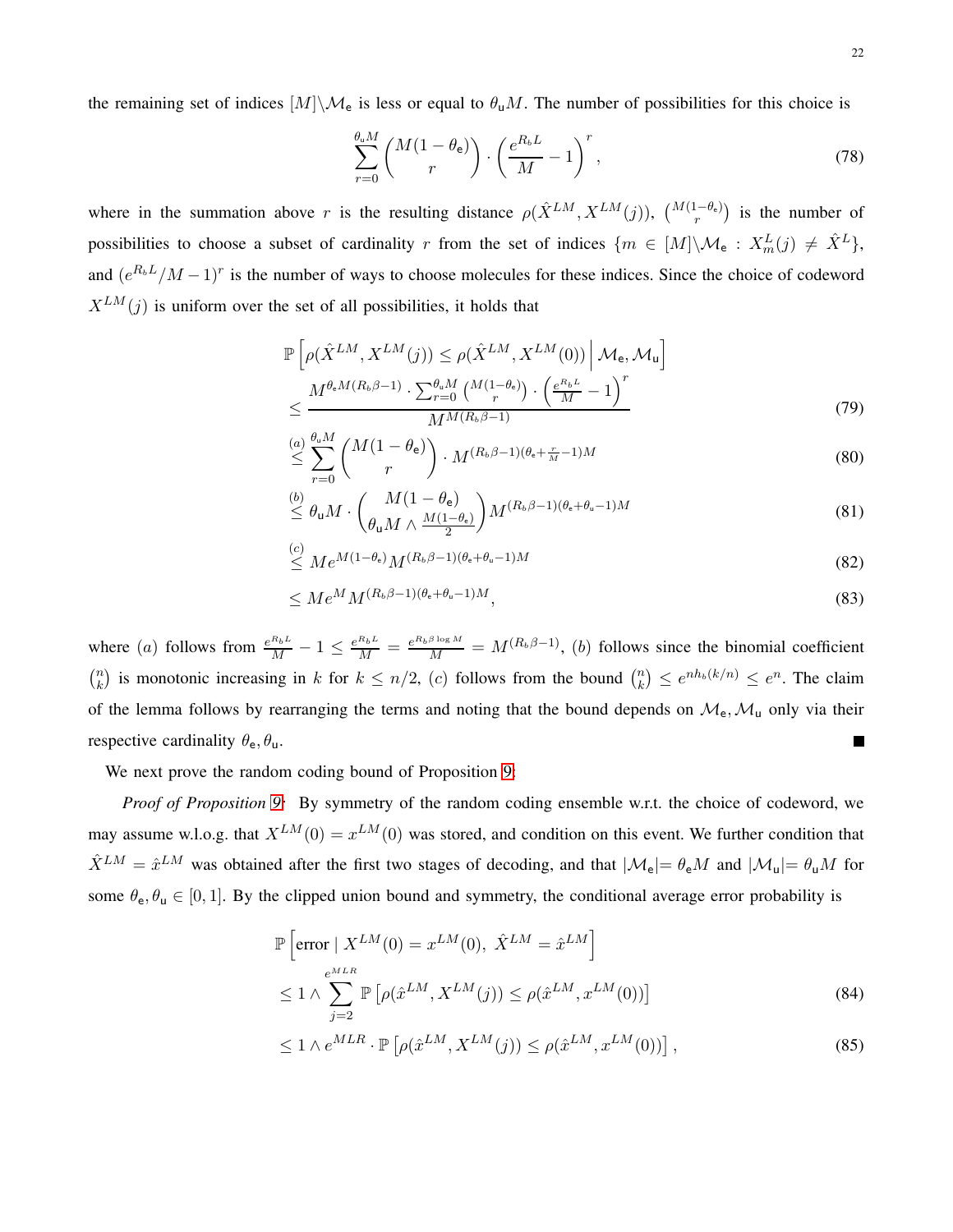and so by Lemma [10](#page-20-1)

$$
-\log \mathbb{P}\left[\text{error} \mid X^{LM}(0) = x^{LM}(0), \ \hat{X}^{LM} = \hat{x}^{LM}\right]
$$

$$
\geq M \cdot \left[-1 + (R_b \beta - 1)(1 - \theta_e - \theta_u)\log M - LR\right]_+ - \log M \tag{86}
$$

$$
= M \cdot \left[ (R_b \beta - 1)(1 - \theta_e - \theta_u) \log M - L \left( R + \frac{1}{L} \right) \right]_+ - \log M \tag{87}
$$

$$
:= M \cdot G_{R'}(\theta_{\mathsf{e}}, \theta_{\mathsf{u}}) - \log M,\tag{88}
$$

where  $G_{R}(\theta_e, \theta_u)$  was implicitly defined, and where  $R' = R + \frac{1}{L}$  $\frac{1}{L}$ . Clearly  $R' \geq \frac{1}{L}$  must hold, however, we will continue the analysis without this constraint, and then eventually take it into account.

The bound above on the error probability depends on  $\hat{x}^{LM}$ ,  $x^{LM}(0)$  only via  $\theta_e$ ,  $\theta_u$ , which satisfy the constraint  $\theta_e + \theta_u \le 1$ . Let  $\overline{pe}(C_M, D_M)$  denote the ensemble average error probability. Then, it is bounded as

<span id="page-22-1"></span>
$$
\overline{\mathsf{pe}}(\mathcal{C}_M, \mathsf{D}_M)
$$
\n
$$
\leq \sum_{\theta_{\mathsf{e}}, \theta_{\mathsf{u}} \in \frac{1}{M} \cdot [M+1]} \mathbb{P}\left[|\mathcal{M}_{\mathsf{e}}| = \theta_{\mathsf{e}} M, |\mathcal{M}_{\mathsf{u}}| = \theta_{\mathsf{u}} M\right] \cdot e^{-M \cdot G_{R'}(\theta_{\mathsf{e}}, \theta_{\mathsf{u}}) + \log M} \tag{89}
$$
\n
$$
\leq M^2 \cdot \max_{\theta_{\mathsf{e}} \in \mathcal{M}} \mathbb{P}\left[|M_{\mathsf{e}}| > \theta_{\mathsf{e}} M \mid M_{\mathsf{e}}| > \theta_{\mathsf{e}} M\right] \cdot e^{-M \cdot G_{R'}(\theta_{\mathsf{e}}, \theta_{\mathsf{u}}) + \log M} \tag{90}
$$

$$
\leq M^2 \cdot \max_{\theta_{\mathbf{e}}, \theta_{\mathbf{u}} \in [0,1]} \mathbb{P}\left[|\mathcal{M}_{\mathbf{e}}| \geq \theta_{\mathbf{e}} M, |\mathcal{M}_{\mathbf{u}}| \geq \theta_{\mathbf{u}} M\right] \cdot e^{-M \cdot G_{R'}(\theta_{\mathbf{e}}, \theta_{\mathbf{u}}) + \log M}.\tag{90}
$$

Let  $\delta \in (0,1)$  be arbitrary. We next separate the maximization in the last display into two intervals  $\theta_u \in [\delta,1]$ and  $\theta_u \in [0, \delta]$ . The maximum over the first interval,  $\theta_u \in [\delta, 1]$  is bounded as:

$$
M^{2} \cdot \max_{\theta_{\mathbf{u}} \in [\delta, 1], \theta_{\mathbf{e}} \in [0, 1 - \theta_{\mathbf{u}}]} \mathbb{P} \left[ |\mathcal{M}_{\mathbf{e}}| \geq \theta_{\mathbf{e}} M, \ |\mathcal{M}_{\mathbf{u}}| \geq \theta_{\mathbf{u}} M \right] \cdot e^{-M \cdot G_{R'}(\theta_{\mathbf{e}}, \theta_{\mathbf{u}}) + \log M}
$$
  

$$
\leq M^{3} \cdot \mathbb{P} \left[ |\mathcal{M}_{\mathbf{u}}| \geq \delta M \right] \cdot 1
$$
 (91)

<span id="page-22-2"></span>
$$
\leq M^3 \cdot \exp\left[-c(1+o(1)) \cdot (1-\sqrt{2\tau})\delta N L^{\zeta}\right],\tag{92}
$$

where we have utilized Lemma [8.](#page-18-0) Similarly, the maximum over the second interval,  $\theta_u \in [0, \delta]$ , is bounded as:

<span id="page-22-0"></span>
$$
M^{2} \cdot \max_{\theta_{u} \in [0,\delta], \theta_{e} \in [0,1-\theta_{u}]} \mathbb{P}\left[|\mathcal{M}_{e}| \geq \theta_{e}M, |\mathcal{M}_{u}| \geq \theta_{u}M\right] \cdot e^{-M \cdot G_{R'}(\theta_{e},\theta_{u}) + \log M}
$$
  

$$
\leq M^{3} \cdot \max_{\theta_{e} \in [0,1]} \mathbb{P}\left[|\mathcal{M}_{e}| \geq \theta_{e}M\right] \cdot e^{-M \cdot G_{R'}(\theta_{e},\delta)},
$$
(93)

where the last inequality follows since  $\theta_u \to G_{R'}(\theta_e, \theta_u)$  is monotonic decreasing. Next, we will evaluate the maximum in [\(93\)](#page-22-0) over  $\theta_e \in [0, 1 - \delta]$  instead of  $\theta_e \in [0, 1]$ . We will eventually take the limit  $\delta \downarrow 0$ , and so the continuity of our exponential bounds implies that the maximum over interval  $\theta_e \in [1 - \delta, 1]$  can be ignored. To further bound this term using Lemma [8,](#page-18-0) and to obtain the bound on the ensemble average error probability, we separate the analysis to  $N/M = \Theta(1)$  and  $N/M = \omega(1)$ .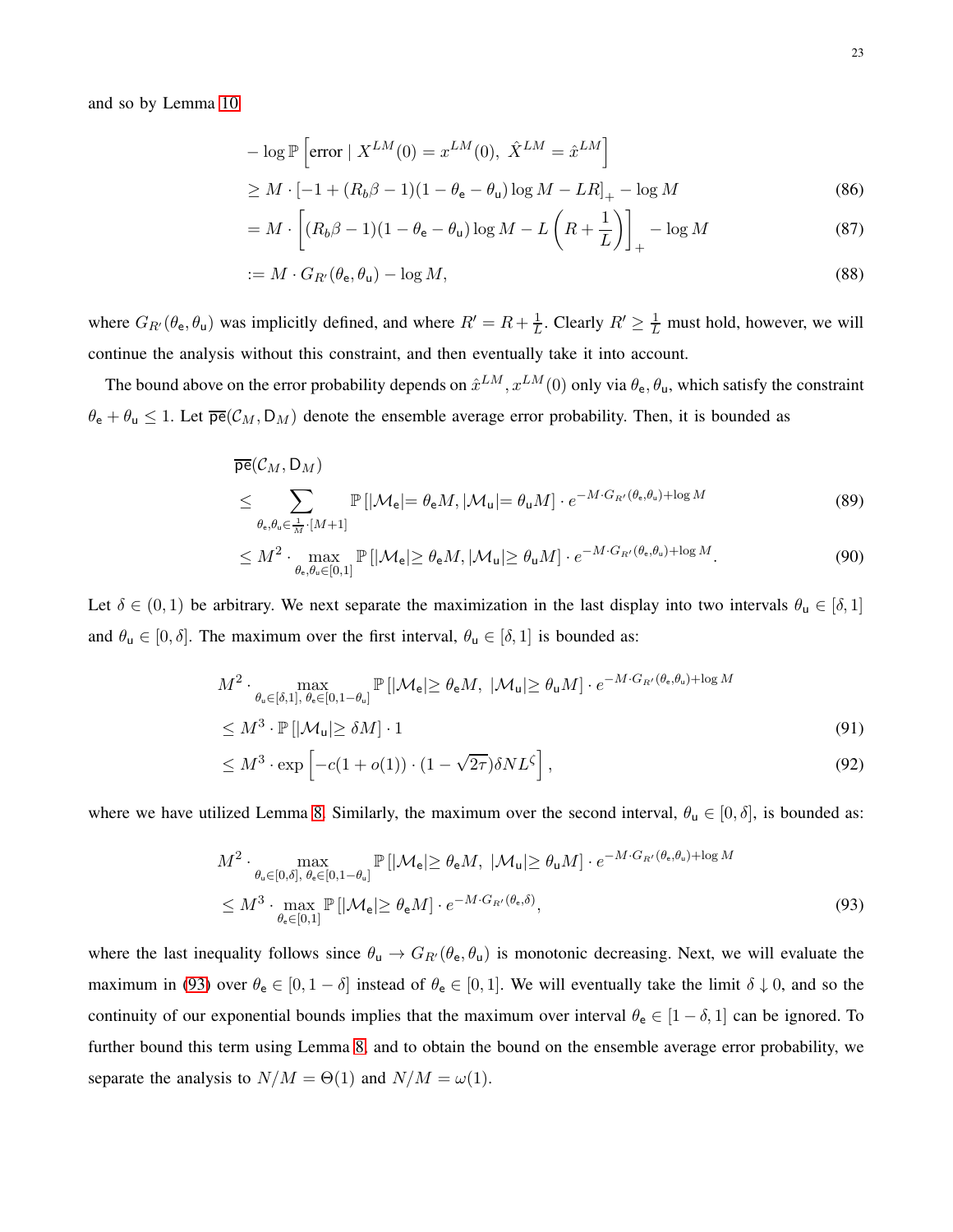**Case**  $N/M = \Theta(1)$ : In this case, Lemma [8](#page-18-0) yields

$$
-\log \overline{\mathsf{pe}}(\mathcal{C}_M, \mathsf{D}_M) \ge M \cdot \lim_{\delta \downarrow 0} \min \left\{ c(1 + o(1)) \cdot (1 - \sqrt{2\tau}) \delta \frac{N}{M} L^{\zeta}, \right\}
$$

$$
\min_{\theta_{\mathsf{e}} \in [0, 1 - \delta]} d_b \left( \theta_{\mathsf{e}} || e^{-\varphi_{\tau} \frac{N}{M}} \right) \cdot \mathbb{1} \{ \theta_{\mathsf{e}} \ge e^{-\varphi_{\tau} \frac{N}{M}} \} + G_{R'}(\theta_{\mathsf{e}}, \delta) \right\} - 4 \log M. \tag{94}
$$

Consider the outer minimization between two terms for any  $\delta > 0$ : While the first term in the minimization is

$$
c(1 + o(1)) \cdot (1 - \sqrt{2\tau})\delta \frac{N}{M} L^{\zeta} = \Theta(\log^{\zeta} M) = \omega(1),\tag{95}
$$

the second term is

$$
\min_{\theta_{\mathbf{e}} \in [0,1-\delta]} d_b \left( \theta_{\mathbf{e}} || e^{-\varphi_{\tau} \frac{N}{M}} \right) \cdot \mathbb{1} \{ \theta_{\mathbf{e}} \ge e^{-\varphi_{\tau} \frac{N}{M}} \} + G_{R'}(\theta_{\mathbf{e}}, \delta) = O(1),\tag{96}
$$

as can be obtained by the choice  $\theta_e = 1 - \delta$  (which yields  $G_{R'}(1 - \delta, \delta) = 0$ , and is possibly a sub-optimal choice). Thus, for all large enough  $M$ , the minimum between the two terms is obtained by the second term. The exponential bound on the ensemble average error probability is obtained by solving (up to negligible terms)

$$
M \cdot \min_{\theta_{\mathbf{e}} \in [0,1-\delta]} d_b \left( \theta_{\mathbf{e}} || e^{-\varphi_{\tau} \frac{N}{M}} \right) \cdot \mathbb{1} \{ \theta_{\mathbf{e}} \ge e^{-\varphi_{\tau} \frac{N}{M}} \} + \left[ (R_b \beta - 1)(1 - \theta_{\mathbf{e}} - \delta) \log M - LR' \right]_+ \tag{97}
$$

and then taking the limit  $\delta \downarrow 0$ . The last minimization has the form

$$
L \cdot \left[ \min_{\theta_{e} \in [0, 1-\delta]} f(\theta_{e}) + [g(\theta_{e}) - R']_{+} \right],
$$
\n(98)

where

$$
f(\theta_{\mathbf{e}}) := \frac{1}{L} d_b \left( \theta_{\mathbf{e}} || e^{-\varphi_{\tau} \frac{N}{M}} \right) \cdot \mathbb{1} \{ \theta_{\mathbf{e}} \ge e^{-\varphi_{\tau} \frac{N}{M}} \}
$$
(99)

is a nonnegative, monotonically increasing, and convex function, and

$$
g(\theta_{\mathbf{e}}) := (R_b - 1/\beta)(1 - \theta_{\mathbf{e}} - \delta) \tag{100}
$$

is a nonnegative, monotonically decreasing and linear (and hence also convex) function. This minimization is solved by a standard procedure which involves finding the minimizer  $\tilde{\theta}_e$  for  $R' = 0$ , the critical rate  $R_{cr}$  which is the minimal rate in which the clipping is active for  $\tilde{\theta}_e$ , i.e.,  $R_{cr}$  is defined as the unique rate satisfying  $g(\tilde{\theta}_e) = R_{cr}$ , and for  $R' > R_{cr}$  by setting  $\tilde{\theta}_e$  to be  $\theta_{e,R'}$ , which is defined as the unique parameter satisfying  $g(\theta) = R'$ . The minimizer is then given by  $\tilde{\theta}_e$  for  $0 < R' < R_{cr}$ , which yields the linear, unity-slope part of the error exponent function, and by  $\theta_{e,R'}$  for  $R' > R_{cr}$  which is curved part of the error exponent function. The details appear in Proposition [14,](#page-32-2) Appendix [B.](#page-32-3)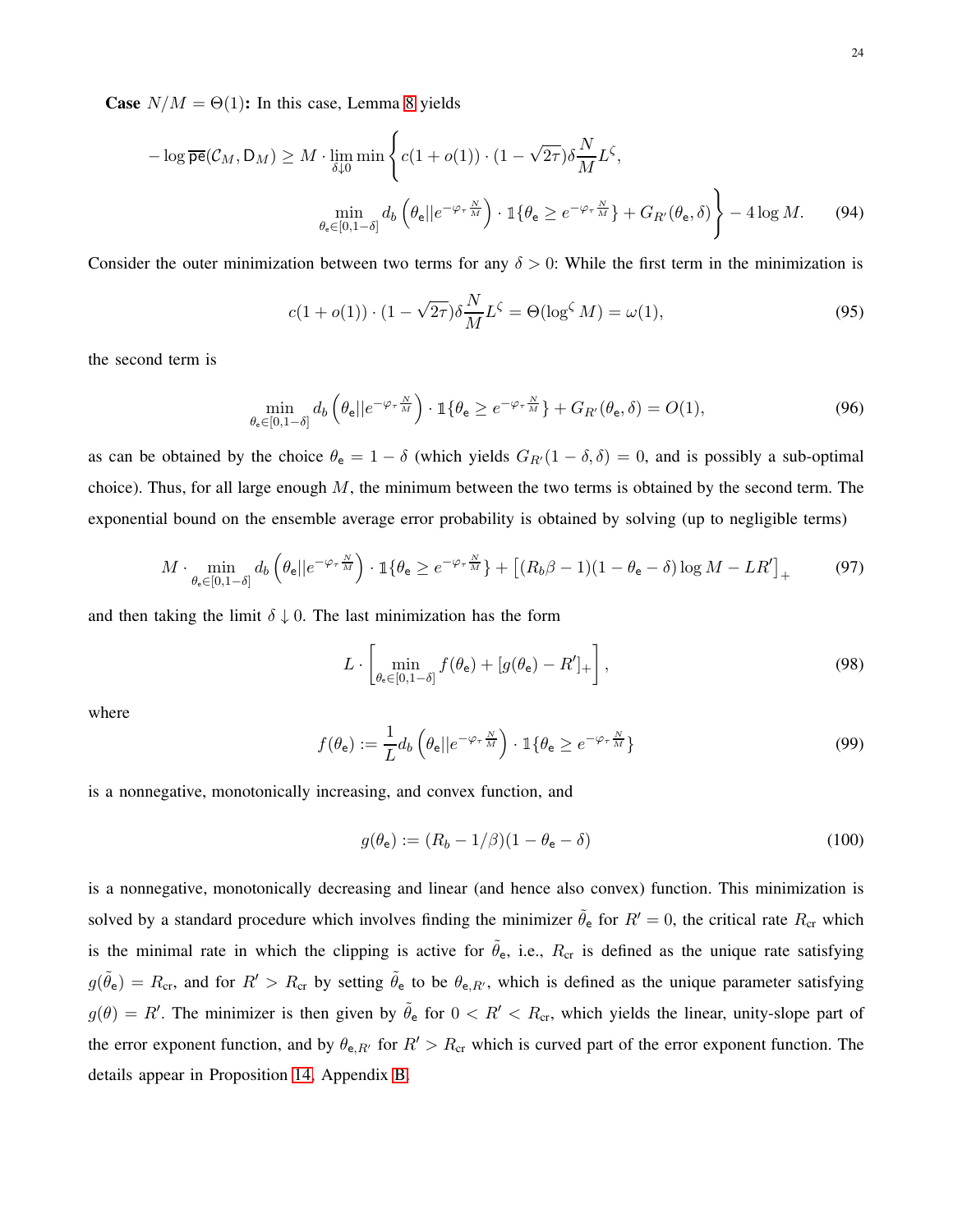According to the above procedure, we first find  $\tilde{\theta}_e$ , the minimizer of at zero rate  $R = 0$ :

$$
\tilde{\theta}_{\mathbf{e}} := \underset{\theta_{\mathbf{e}} \in [0,1-\delta]}{\arg \min} d_{b} \left( \theta_{\mathbf{e}} || e^{-\varphi_{\tau} \frac{N}{M}} \right) \cdot \mathbb{1} \{ \theta_{\mathbf{e}} \ge e^{-\varphi_{\tau} \frac{N}{M}} \} + (R_{b}\beta - 1)(1 - \theta_{\mathbf{e}} - \delta) \log M. \tag{101}
$$

The minimum value is  $\Theta(1)$  as attained by the possibly sub-optimal choice  $\theta_e = 1 - \delta$ . Thus, it must hold that for the minimizer  $\theta_e$ 

$$
(R_b \beta - 1)(1 - \tilde{\theta}_e - \delta) \log M = O(1),\tag{102}
$$

and so  $\tilde{\theta}_e = 1 - \delta - c_M$  for some  $c_M = O(\frac{1}{\log M})$ . Furthermore, since  $\delta > 0$  will be chosen to arbitrary small, we may further restrict to  $1-2\delta > \max_{\tau \in [0,1/2]} e^{-\varphi_{\tau} \frac{N}{M}}$ . For such restricted  $\delta$ , it holds that  $\mathbb{1}{1-\delta - c_M} \ge$  $e^{-\varphi_{\tau} \frac{N}{M}}$  = 1 for all large enough M, and the minimal value is then obtained for  $c_M$  chosen as

$$
\min_{c_M : c_M = O\left(\frac{1}{\log M}\right)} d_b \left(1 - \delta - c_M ||e^{-\varphi_\tau \frac{N}{M}}\right) + (R_b \beta - 1)c_M \log M
$$
\n
$$
= d_b \left(1 - \delta ||e^{-\varphi_\tau \frac{N}{M}}\right) + O(c_M \log M). \tag{103}
$$

The critical rate  $R_{cr}$  is then

$$
R_{\rm cr} = g(\tilde{\theta}_{\rm e}) = (R_b - 1/\beta)c_M = o(1). \tag{104}
$$

Thus, for any  $R' > 0$ , and all M sufficiently large, the minimizing  $\theta$  is  $\theta_{e,R'}$  (and so we are at the curved part of the random coding exponent function), which is the solution to

$$
(R_b \beta - 1)(1 - \theta_{e,R'} - \delta) \log M = LR',
$$
\n(105)

or, as  $L = \beta \log M$ ,

$$
\theta_{\mathsf{e},R'} = 1 - \delta - \frac{R'}{R_b - 1/\beta}.
$$
\n(106)

The resulting bound on the random coding error exponent is then

$$
-\log \overline{\mathsf{pe}}(\mathcal{C}_M, \mathsf{D}_M) \ge M \cdot \lim_{\delta \downarrow 0} d_b \left( \theta_{\mathsf{e}, R'} || e^{-\varphi_\tau \frac{N}{M}} \right) \cdot \mathbb{1} \{ \theta_{\mathsf{e}, R'} \ge e^{-\varphi_\tau \frac{N}{M}} \} - O \left( \log M \right) \tag{107}
$$

$$
= -O\left(\log M\right) + \begin{cases} M \cdot d_b\left(\theta_{\mathsf{e},R'}||e^{-\varphi_\tau \frac{N}{M}}\right), & 1 - \frac{R'}{R_b - 1/\beta} \ge e^{-\varphi_\tau \frac{N}{M}}\\ 0, & 1 - \frac{R'}{R_b - 1/\beta} \le e^{-\varphi_\tau \frac{N}{M}} \end{cases} \tag{108}
$$

The condition for a positive exponent in the last display is

$$
R' \le (R_b - 1/\beta) \left( 1 - e^{-\varphi_\tau \frac{N}{M}} \right). \tag{109}
$$

This exponent is maximized by minimizing  $e^{-\varphi_{\tau}\frac{N}{M}}$ , that is maximizing  $\varphi_{\tau} = -\frac{1}{N/M} \log \mathbb{P}[\tilde{S}_m \leq T_{\tau}]$ . This maximum is clearly obtained by minimizing  $T_{\tau} = \frac{N}{M}(1-\sqrt{2\tau})$ , or, equivalently, taking the limit  $\tau \uparrow 1/2$ . Since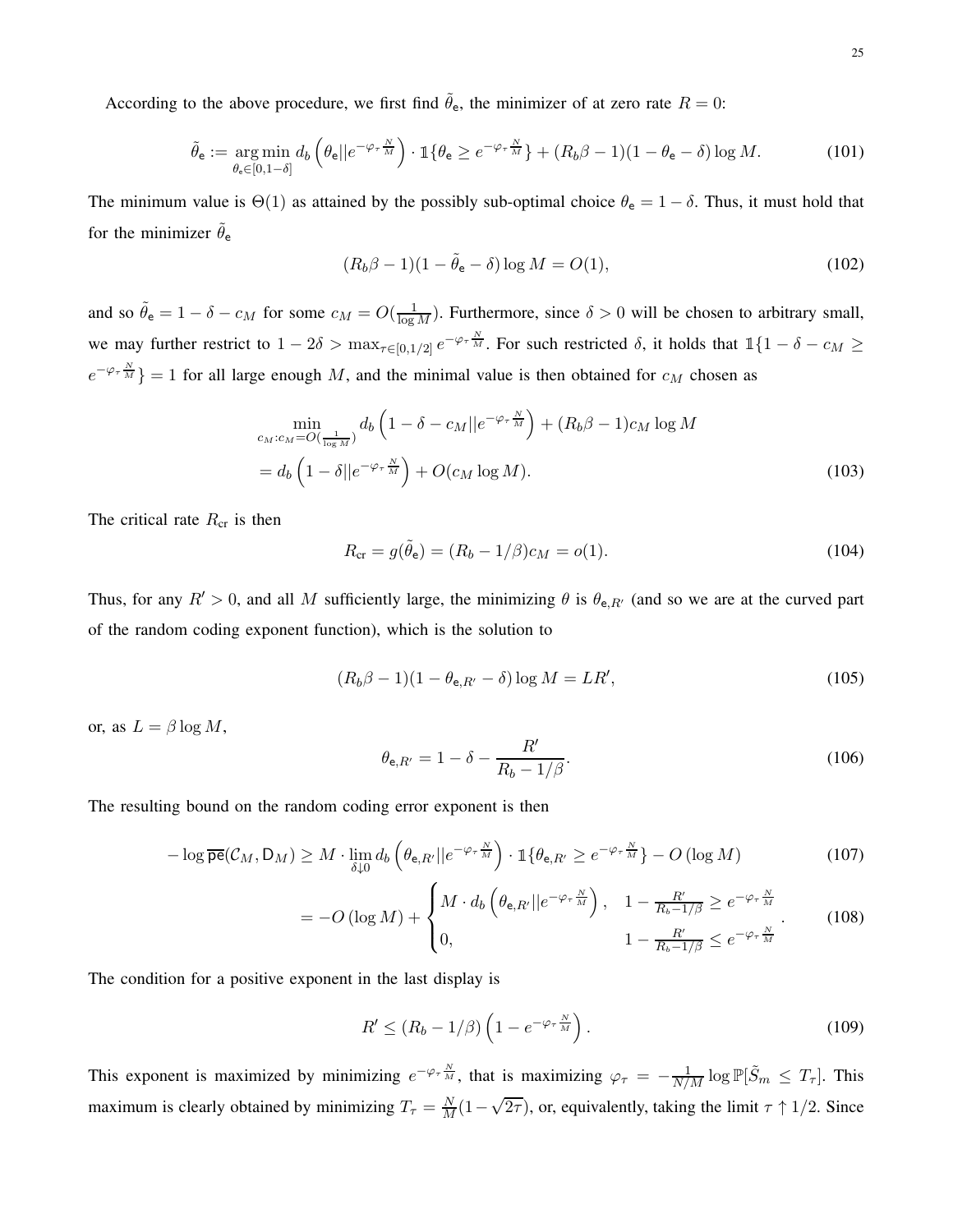$N/M = \Theta(1)$  there exists  $\delta^* > 0$  such that for all  $\delta \in (0, \delta^*)$  it holds that  $T_{1/2-\delta} < 1$ . So, for such  $\delta$ 

$$
\varphi_{1/2-\delta} = -\frac{1}{N/M} \log \mathbb{P}[\tilde{S}_m \le T_{1/2-\delta}] \tag{110}
$$

$$
= -\frac{1}{N/M} \log \mathbb{P}\left[\tilde{S}_m = 0\right] = 1. \tag{111}
$$

Hence, by taking  $\delta \downarrow 0$ , which specifically results  $\delta < \delta^*$ , yields the bound

$$
-\liminf_{M \to \infty} \frac{1}{M} \log \overline{pe}(\mathcal{C}_M, D_M) \ge \liminf_{M \to \infty} \begin{cases} d_b \left( 1 - \frac{R'}{R_b - 1/\beta} || e^{-\frac{N}{M}} \right), & R' \le (R_b - 1/\beta) \left( 1 - e^{-\frac{N}{M}} \right) \\ 0, & R' > (R_b - 1/\beta) \left( 1 - e^{-\frac{N}{M}} \right) \end{cases} \tag{112}
$$
\n
$$
\stackrel{\left(\frac{*}{2}\right)}{\equiv} \begin{cases} d_b \left( 1 - \frac{R}{R_b - 1/\beta} || e^{-\frac{N}{M}} \right), & R \le (R_b - 1/\beta) \left( 1 - e^{-\frac{N}{M}} \right) \\ 0, & R > (R_b - 1/\beta) \left( 1 - e^{-\frac{N}{M}} \right) \end{cases}, \tag{113}
$$

where (\*) follows from  $R' = R + \frac{1}{L}$  $\frac{1}{L}$ , and a first-order Taylor approximation of  $d_b(\theta || e^{-\frac{N}{M}})$  around  $\theta = 1 - \frac{R}{R_b - 1/\beta}$ . The claimed bound then follows.

**Case**  $N/M = \omega(1)$ : As in the previous case, we utilize Lemma [8,](#page-18-0) and continue bounding [\(90\)](#page-22-1) separately for the two intervals  $\theta_u \in [0, \delta]$  and  $\theta_u \in [\delta, 1]$ . The bound [\(92\)](#page-22-2) remains the same, and this leads to the bound

$$
- \log \overline{\mathbf{pe}}(\mathcal{C}_M, \mathbf{D}_M)
$$
  
\n
$$
\geq ML \cdot \lim_{\delta \downarrow 0} \min \left\{ c \cdot (1 + o(1))(1 - \sqrt{2\tau}) \delta \frac{N}{ML^{1-\zeta}}, \right\}
$$
  
\n
$$
\min_{\theta_e \in [0, 1-\delta]} \theta_e \tau \frac{N}{ML} \cdot [1 + o(1)] \mathbb{1} \{\theta_e \geq e^{-\tau \frac{N}{M}}\} + \frac{G_{R'}(\theta_e, \delta)}{L} \right\} + O(\log M). \tag{114}
$$

As in the previous case, the first term in the outer minimization (which is  $\Theta(\frac{N}{ML^{1-\zeta}})$ ) is larger than the second term (which is  $O(\frac{N}{ML})$ ). Hence, the minimum is obtained by the second term for all large enough M, and so the required exponential bound is obtained by solving

$$
\min_{\theta_{\mathbf{e}} \in [0,1-\delta]} \theta_{\mathbf{e}} \tau \frac{N}{ML} \cdot [1+o(1)] \mathbb{1} \{ \theta_{\mathbf{e}} \ge e^{-\tau \frac{N}{M}} \} + \left[ (R_b - 1/\beta)(1 - \theta_{\mathbf{e}} - \delta) - R' \right]_+.
$$
\n(115)

We follow the same procedure as in the  $N/M = \Theta(1)$  case. For  $R' = 0$ , it is required to solve

$$
\min_{\theta_{\mathbf{e}} \in [0,1-\delta]} \theta_{\mathbf{e}} \tau \frac{N}{ML} \mathbb{1} \{ \theta_{\mathbf{e}} \ge e^{-\tau \frac{N}{M}} \} + (R_b - 1/\beta)(1 - \theta_{\mathbf{e}} - \delta). \tag{116}
$$

We next consider three sub-cases:

• Suppose that  $\frac{N}{ML} = o(1)$ . Then the term  $(R_b - 1/\beta)(1 - \theta_e - \delta)$  asymptotically dominates and  $\tilde{\theta}_e \to 1 - \delta$ . The critical rate is  $R_{cr} = o(1)$ , and for any  $R' > 0$  and all sufficiently large M so that  $R' > R_{cr}$ 

$$
\theta_{e,R'} = 1 - \delta - \frac{R'}{R_b - 1/\beta}.
$$
\n(117)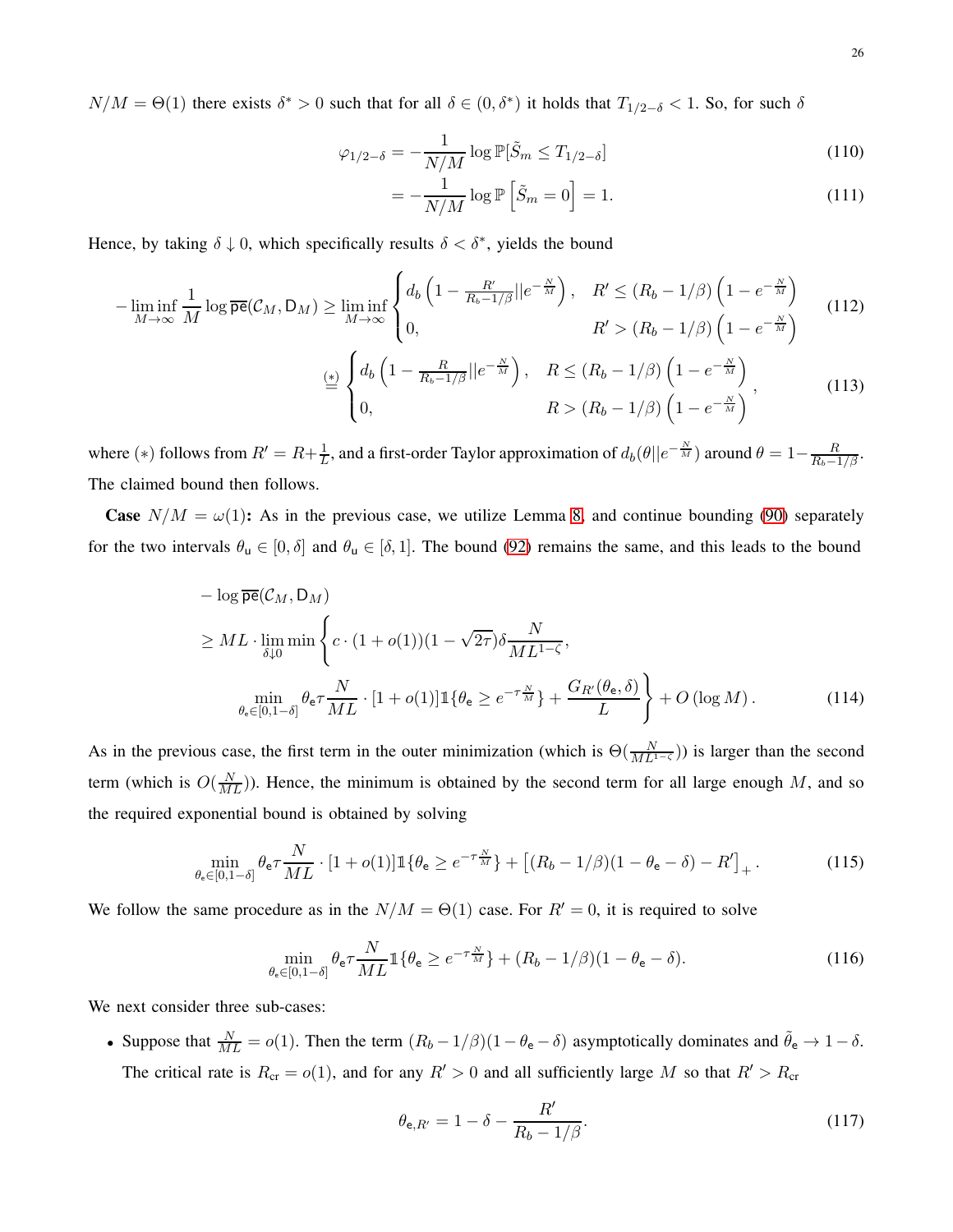In addition, for  $R' \le (1 - \delta)(R_b - 1/\beta)$  and all large enough M, it holds that  $\theta_{e,R'} > e^{-\tau \frac{N}{M}} = o(1)$  and so the exponent bound is

$$
\left[1 - \delta - \frac{R'}{R_b - 1/\beta}\right] \tau \frac{N}{ML}.
$$
\n(118)

Maximizing the bound by taking  $\tau = 1/2 - \delta$  using  $R' = R + \frac{1}{L}$  $\frac{1}{L}$ , for all  $R \leq R_b - 1/\beta$ , and then taking  $\delta \downarrow 0$  yields the bound

$$
-\liminf_{N \to \infty} \frac{1}{N} \log \overline{\mathsf{pe}}(\mathcal{C}_M, \mathsf{D}_M) \ge \frac{1}{2} \left[ 1 - \frac{R}{R_b - 1/\beta} \right]. \tag{119}
$$

• Suppose that  $\frac{N}{ML} = a$  where  $a = \Theta(1)$ . At  $R' = 0$  the minimization problem is

$$
\min_{\theta_{e} \in [0,1-\delta]} \theta_{e} a \tau \mathbb{1} \{ \theta_{e} \ge e^{-\tau \frac{N}{M}} \} + (R_{b} - 1/\beta)(1 - \theta_{e} - \delta)
$$
\n
$$
= \min_{\theta_{e} \in [0,1-\delta]} \theta_{e} \left[ a \tau \mathbb{1} \{ \theta_{e} \ge e^{-\tau \frac{N}{M}} \} - (R_{b} - 1/\beta) \right] + (R_{b} - 1/\beta)(1 - \delta). \tag{120}
$$

The minimum is attained at

$$
\tilde{\theta}_{\mathbf{e}} = \begin{cases} 0, & a > \frac{R_b - 1/\beta}{\tau} \\ 1 - \delta, & a < \frac{R_b - 1/\beta}{\tau} \end{cases},\tag{121}
$$

the values are, respectively,  $(R_b - 1/\beta)(1 - \delta)$  and  $(1 - \delta)a\tau$ , and the critical rates are, respectively,  $R_{cr} = (R_b - 1/\beta)(1 - \delta)$  and  $R_{cr} = 0$ . In the former case,  $\tilde{\theta}_e = 0$ , and so the exponent is a linear unity-slope function given by  $(R_b - 1/\beta)(1 - \delta) - R'$ . In the latter case,  $\tilde{\theta}_e = 1 - \delta$ , the exponent for all  $R' > 0$  is found by setting

$$
\theta_{\mathbf{e},R'} = 1 - \delta - \frac{R'}{R_b - 1/\beta} \tag{122}
$$

for which  $\mathbb{1}\{\theta_{e,R'} \geq e^{-\tau \frac{N}{M}}\} = 1$  for all M sufficiently large. This yields the exponent

$$
\theta_{e,R'}\tau a \cdot [1+o(1)] \cdot \mathbb{1}\{\theta_{e,R'} \ge e^{-\tau \frac{N}{M}}\} = [1+o(1)] \cdot \tau a \left[1 - \delta - \frac{R'}{R_b - 1/\beta}\right].
$$
 (123)

Maximizing the bounds in both cases by setting  $\tau = 1/2 - \delta$ , and then taking  $\delta \downarrow 0$  we obtain the exponent bound

$$
-\liminf_{N\to\infty}\frac{1}{N}\log\overline{\mathsf{pe}}(\mathcal{C}_M,\mathsf{D}_M)\geq ML\left[\frac{a}{2}\wedge\left(R_b-1/\beta\right)\right]\left[1-\frac{R}{R_b-1/\beta}\right].\tag{124}
$$

• Suppose that  $\frac{N}{ML} = \omega(1)$ . Then, at  $R' = 0$  the minimization problem is

$$
\min_{\theta_{\mathbf{e}} \in [0,1]} \theta_{\mathbf{e}} \frac{N}{ML} \tau \cdot \mathbb{1} \{ \theta_{\mathbf{e}} \ge e^{-\tau \frac{N}{M}} \} + (R_b - 1/\beta)(1 - \theta_{\mathbf{e}} - \delta). \tag{125}
$$

The minimizer is thus  $\tilde{\theta}_e = e^{-\tau \frac{N}{M}} + o(1) = o(1)$  and at  $R' = 0$  the exponent bound is

$$
(R_b - 1/\beta)(1 - e^{-\tau \frac{N}{M}} - \delta) = (R_b - 1/\beta)(1 - \delta) + o(1).
$$
 (126)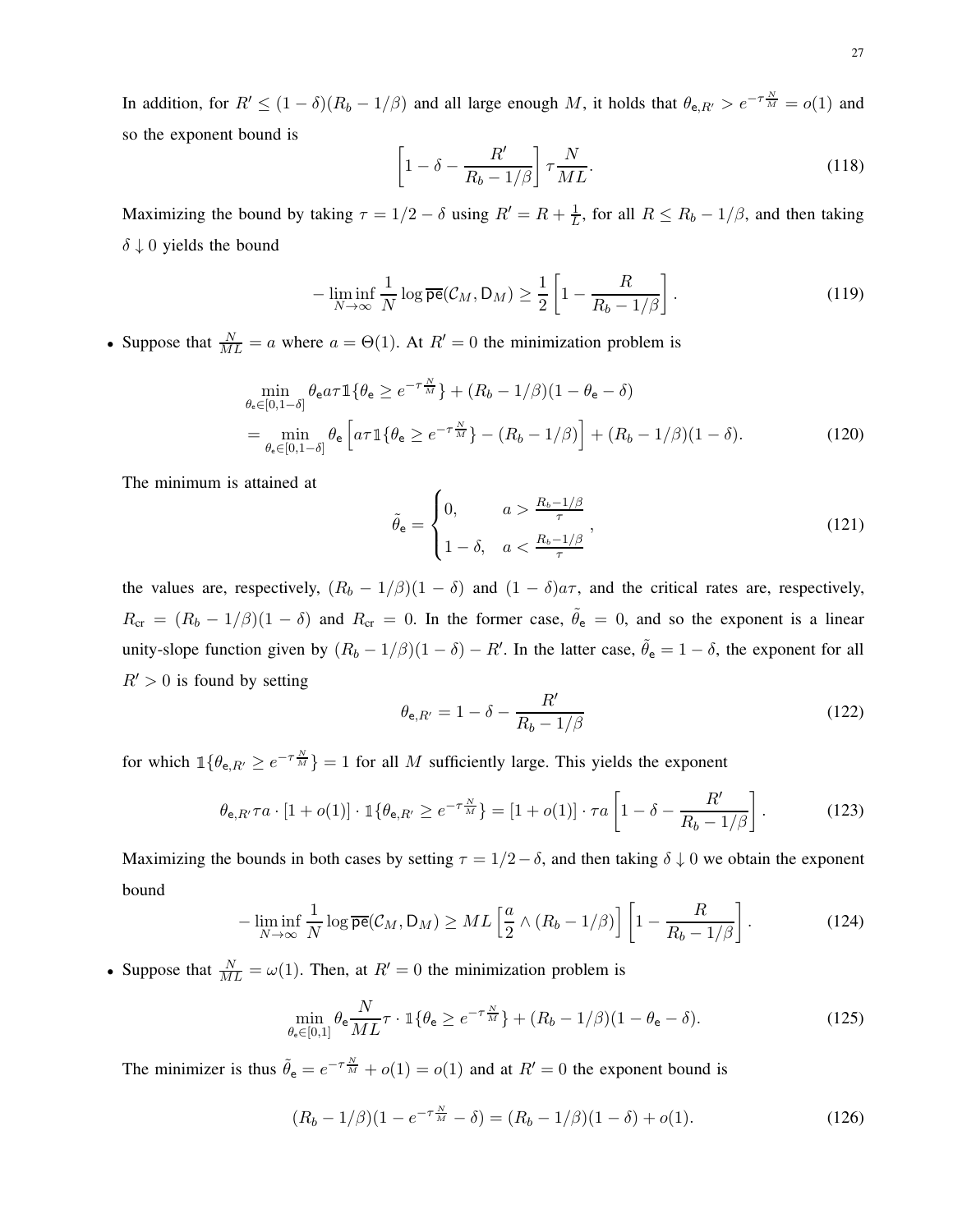The critical rate is

$$
R_{\rm cr} = (R_b - 1/\beta)(1 - e^{-\tau \frac{N}{M}} - \delta) = (R_b - 1/\beta)(1 - \delta) + o(1). \tag{127}
$$

Setting again  $\tau = 1/2 - \delta$ , and then taking  $\delta \downarrow 0$  and using  $R' = R + \frac{1}{L}$  $\frac{1}{L}$  leads to the exponential bound

$$
-\liminf_{N\to\infty}\frac{1}{N}\log\overline{\mathsf{pe}}(\mathcal{C}_M,\mathsf{D}_M)\geq ML\left[R_b-1/\beta-R\right].\tag{128}
$$

<span id="page-27-1"></span>Summarizing all possible cases leads to the claimed exponential bounds.

### *C. Expurgated Bound Analysis*

In this section, we improve the random coding bound in some regime of  $N$  via an expurgation argument. Specifically, we establish the following:

<span id="page-27-0"></span>**Proposition 11** (Expurgated bound). Let an inner code be given by  $\{\mathcal{B}_m^{(L)}\}\subset \mathcal{X}^L$  for  $m\in [M]$ , and let D<sup>b</sup> *be a decoder which satisfy the assumptions on the inner code at rate* Rb*. Then, there exists a sequence of coded-index based codebooks* {CM} *and corresponding decoders (as described in Sec. [II-B\)](#page-5-2) such that if*  $N/(ML) > 4(R_b - 1/\beta)$  *then* 

$$
\liminf_{N \to \infty} -\log \mathsf{pe}(\mathcal{C}_M, \mathsf{D}_M) \ge \frac{N}{4} \left[ 1 - \frac{R}{R_b - 1/\beta} \right],\tag{129}
$$

*for any*  $R < R_b - 1/\beta$ *.* 

We follow the expurgation argument of [\[36,](#page-35-9) Appendix]. To this end, we define the *distance enumerator* of the jth codeword,  $j \in |\mathcal{C}|$ , of a coded-index based codebook C at relative distance  $\gamma \in \frac{1}{M}[M+1]$ , as

$$
\mathcal{N}_j(\mathcal{C}, \gamma) := \left| \{ \tilde{j} \neq j : \rho(x^{LM}(j), x^{LM}(\tilde{j})) = \gamma M \} \right|.
$$
 (130)

We begin by proving the existence of a codebook with a specified distance spectrum.

<span id="page-27-2"></span>**Lemma 12.** Let rate R be given, and assume that  $\eta \equiv \eta_M = 4/(M\beta)$ . Then, there exists a codebook  $\mathcal{C}^*$  of *rate*  $R - \Theta(\frac{1}{M})$  *so that* 

$$
\mathcal{N}_j(\mathcal{C}^*, \gamma) \begin{cases} \le \exp\left[ML \cdot (R - (1 - \gamma)(R_b - 1/\beta))\right], & \gamma \ge 1 - \frac{R - \eta}{R_b - 1/\beta} \\ = 0, & \gamma < 1 - \frac{R - \eta}{R_b - 1/\beta} \end{cases} (131)
$$

*Proof:* The proof is by random selection over the coded-index based random coding ensemble (Definition [2\)](#page-8-2). We begin by evaluating the expected value of  $\mathcal{N}_j(\mathcal{C}, \gamma)$  over the ensemble. By symmetry and the uniformity of the random selection of the codebook, it is clear that we may assume w.l.o.g. that  $j = 0$ , and that  $x^{LM}(0)$  is arbitrary. By the definition of the random coding ensemble, the mth molecule of each codeword  $x^{LM}(j)$  is chosen uniformly at random from  $\mathcal{B}_m^{(L)}$  whose cardinality is  $|\mathcal{B}_m^{(L)}| = \frac{e^{R_b L}}{M} = M^{R_b \beta - 1}$ . Thus, the probability that  $x^{LM}(0)$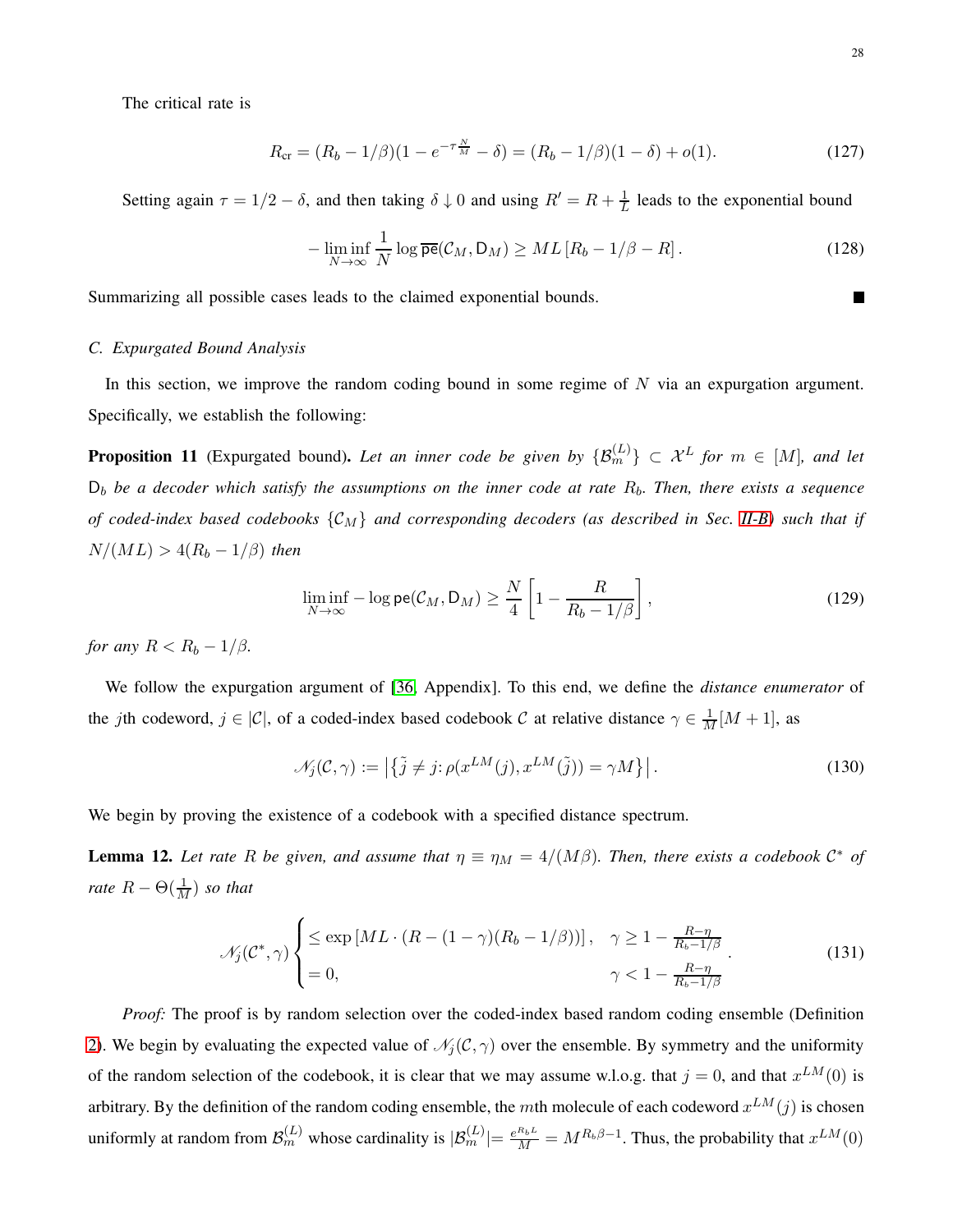and  $x^{LM}(1)$  (or any other  $j > 0$ ) are equal in their mth molecule is  $M^{1-R_b\beta} = o(1)$  (recall the assumption  $R_b\beta > 1$ ). Thus, the expected number of identical molecules in  $x^{LM}(0)$  and  $x^{LM}(1)$  is  $M^{2-R_b\beta} = o(M)$ . So, the probability that there are  $\gamma M$  identical molecules in  $x^{LM}(0)$  and  $x^{LM}(1)$  is a large-deviations event. Chernoff's bound then implies

$$
\mathbb{P}\left[\rho(x^{LM}(0), X^{LM}(1)) = \gamma M\right] = \mathbb{P}\left[\text{Binomial}(M, M^{1-R_b \beta}) = (1 - \gamma)M\right]
$$
\n(132)

$$
\leq \exp\left[-M \cdot d_b \left(1 - \gamma \mid M^{1 - R_b \beta}\right)\right] \tag{133}
$$

$$
\leq \exp[-ML \cdot [1 + o(1)] \cdot (1 - \gamma)(R_b - 1/\beta)], \tag{134}
$$

where the last inequality is by the asymptotic expansion of the binary KL divergence  $d_b(a||b) = -[1 + o(1)]$ .  $a \log b$  (see Proposition [13](#page-32-0) in Appendix [A\)](#page-32-1). Then, by linearity of expectation

$$
\mathbb{E}\left[\mathcal{N}_0(\mathcal{C}, \gamma)\right] = \left(|\mathcal{C}| - 1\right) \cdot \mathbb{P}\left[\rho(x^{LM}(1), X^{LM}(2)) = \gamma M\right]
$$
\n(135)

$$
\leq \exp\left[ML \cdot (R - [1 + o(1)](1 - \gamma)(R_b - 1/\beta))\right]. \tag{136}
$$

Similar bound holds for any  $j > 0$ . Then, by the union bound and Markov's inequality,

$$
\mathbb{P}\left[\bigcup_{\gamma\in\frac{1}{M}[M+1]}\left\{\frac{1}{|\mathcal{C}|}\sum_{j\in[|\mathcal{C}|]}\mathcal{N}_j(\mathcal{C},\gamma)\geq \exp\left[ML\cdot(R-(1-\gamma)(R_b-1/\beta)+\eta/2)\right]\right\}\right]
$$
\n
$$
\leq \sum_{\gamma\in\frac{1}{M}[M+1]}\mathbb{P}\left[\left\{\frac{1}{|\mathcal{C}|}\sum_{j\in[|\mathcal{C}|]}\mathcal{N}_j(\mathcal{C},\gamma)\geq \exp\left[ML\cdot(R-(1-\gamma)(R_b-1/\beta)+\eta/2)\right]\right\}\right]
$$
\n(137)

$$
\leq M \cdot e^{-ML\eta/2} = e^{-ML\left(\eta/2 - \frac{\log M}{ML}\right)} = e^{-ML\eta/4} = \frac{1}{M},\tag{138}
$$

where the last inequality follows from the choice  $\eta = 4/(M\beta)$ . So, with probability larger than  $1 - \frac{1}{M}$ M

<span id="page-28-0"></span>
$$
\frac{1}{|\mathcal{C}|} \sum_{j \in [|\mathcal{C}|]} \mathcal{N}_j(\mathcal{C}, \gamma) \le \exp\left[ ML \cdot (R - (1 - \gamma)(R_b - 1/\beta) + \eta/2) \right] \tag{139}
$$

holds for all  $\gamma \in \frac{1}{M}[M+1]$ . Let C' be a code which satisfies the property [\(139\)](#page-28-0) for all  $\gamma \in \frac{1}{M}[M+1]$  whose cardinality is  $e^{MLR}$ . Then, for any given  $\gamma \in \frac{1}{M}[M+1]$  there must exist a sub-codebook  $\mathcal{C}''(\gamma)$  of cardinality larger than  $(1 - e^{-ML\eta/2}) \cdot e^{MLR}$  such that

<span id="page-28-1"></span>
$$
\mathcal{N}_j(\mathcal{C}''(\gamma), \gamma) \le \exp\left[ML \cdot (R - (1 - \gamma)(R_b - 1/\beta) + \eta)\right]
$$
\n(140)

holds for any  $j \in [C''(\gamma)]$ . Indeed, assume by contradiction that this is not the case. Then, there exists more than  $e^{-ML\eta/2} \cdot e^{MLR}$  codewords for which  $\mathcal{N}_j(\mathcal{C}', \gamma)$  satisfies the opposite inequality to [\(140\)](#page-28-1). Summing  $\frac{1}{|C|}$   $\mathcal{N}_j(C', \gamma)$  over these codewords will then lead to a value larger than the right-hand side (r.h.s.) of [\(139\)](#page-28-0),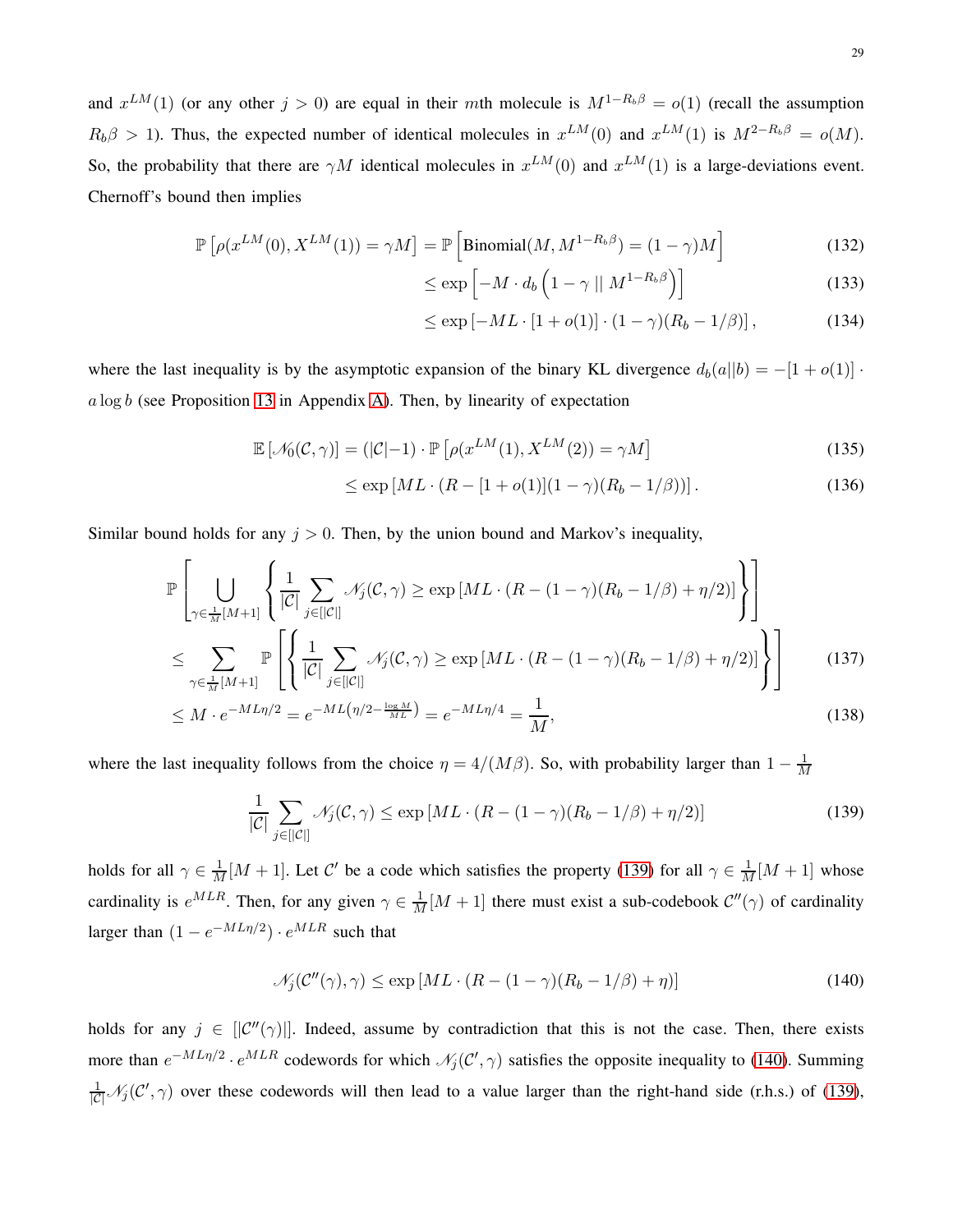which is a contradiction. Thus,  $\mathcal{C}''' := \bigcap_{\gamma \in \frac{1}{M}[M+1]} \mathcal{C}''(\gamma)$  satisfies that

<span id="page-29-0"></span>
$$
\mathcal{N}_j(\mathcal{C}''', \gamma) \le \exp\left[ML \cdot (R - (1 - \gamma)(R_b - 1/\beta) + \eta)\right]
$$
\n(141)

for all  $j \in [|\mathcal{C}'''|]$  and  $\gamma \in \frac{1}{M}[M+1]$ . In addition,

$$
|\mathcal{C}\backslash\mathcal{C}'''| = \left|\mathcal{C}\backslash\cap_{\gamma\in\frac{1}{M}[M+1]}\mathcal{C}''(\gamma)\right|
$$
\n(142)

$$
= \left| \bigcup_{\gamma \in \frac{1}{M}[M+1]} \mathcal{C} \backslash \mathcal{C}''(\gamma) \right| \tag{143}
$$

$$
\stackrel{(a)}{\leq} \sum_{\gamma \in \frac{1}{M}[M+1]} |C \backslash C''(\gamma)| \tag{144}
$$

$$
\stackrel{(b)}{\leq} \sum_{\gamma \in \frac{1}{M}[M+1]} e^{-ML\eta/2} e^{MLR} \tag{145}
$$

$$
\leq M \cdot e^{-ML\eta/2} e^{MLR},\tag{146}
$$

where (a) follows from the union bound, (b) follows since  $|\mathcal{C}''(\gamma)| \ge (1 - e^{-ML\eta/2}) \cdot e^{MLR}$  for all  $\gamma \in \frac{1}{M}[M+1]$ . Hence,

$$
|\mathcal{C}'''| \ge (1 - Me^{-ML\eta/2}) \cdot e^{MLR} = (1 - \frac{1}{M}) \cdot e^{MLR} \ge e^{ML(R - \Theta(1/(ML)))},\tag{147}
$$

for all large enough  $M$ . The proof is completed by noting that since the left-hand side of  $(141)$  is integer, it must be zero whenever the r.h.s. is strictly less than 1.  $\blacksquare$ 

We next prove Proposition [11:](#page-27-0)

*Proof of Proposition [11:](#page-27-0)* Let  $\eta = \frac{4}{\beta M}$  be given and assume that M is large enough so that  $\eta \in (0, R)$ . Further let  $C^*$  be a code as guaranteed by Lemma [12](#page-27-2) of rate  $R' = R - \eta$ , and let D be the corresponding decoder, as described in Sec. [II-B.](#page-5-2) By the union bound, for any  $j \in [[\mathcal{C}^*]]$ 

$$
\mathsf{pe}(\mathcal{C}^*, \mathsf{D} \mid x^{LM}(j)) \leq \sum_{\tilde{j} \in [[\mathcal{C}^*]] \setminus \{j\}} \mathbb{P}\left[\rho(\hat{x}^{LM}, x^{LM}(\tilde{j})) < \rho(\hat{x}^{LM}, x^{LM}(j))\right] \leq \sum_{\gamma \in \frac{1}{M}[M+1]}\sum_{\tilde{j} \in [[\mathcal{C}^*]] \setminus \{j\}: \rho(x^{LM}(j), x^{LM}(\tilde{j})) = \gamma M} \mathbb{P}\left[\rho(\hat{x}^{LM}, x^{LM}(\tilde{j})) < \rho(\hat{x}^{LM}, x^{LM}(j))\right]. \tag{149}
$$

We next bound the probability in the above summation for some arbitrary pair of codewords  $j \neq \tilde{j}$  for which  $\rho(x^{LM}(j), x^{LM}(\tilde{j})) = \gamma M$ . For the sake of this bound, we assume w.l.o.g. that this pair of codewords has different molecules in the set  $[\gamma M]$ . In Sec. [IV-A](#page-11-2) we have defined the cardinality of erasure and undetected error events for the entire set of molecules [M] [recall the definitions of  $\mathcal{M}_e$  and  $\mathcal{M}_u$  in [\(19\)](#page-13-3) and [\(20\)](#page-13-4)], and here, we consider, in lieu of  $\mathcal{M}_e$  and  $\mathcal{M}_u$ , a similar sets of indices which are restricted to  $[\gamma M]$ , to wit,

$$
\mathcal{M}_{\mathsf{e}}^{(\gamma)} := \left\{ m \in [\gamma M] : \hat{x}_m^L = \mathsf{e} \right\},\tag{150}
$$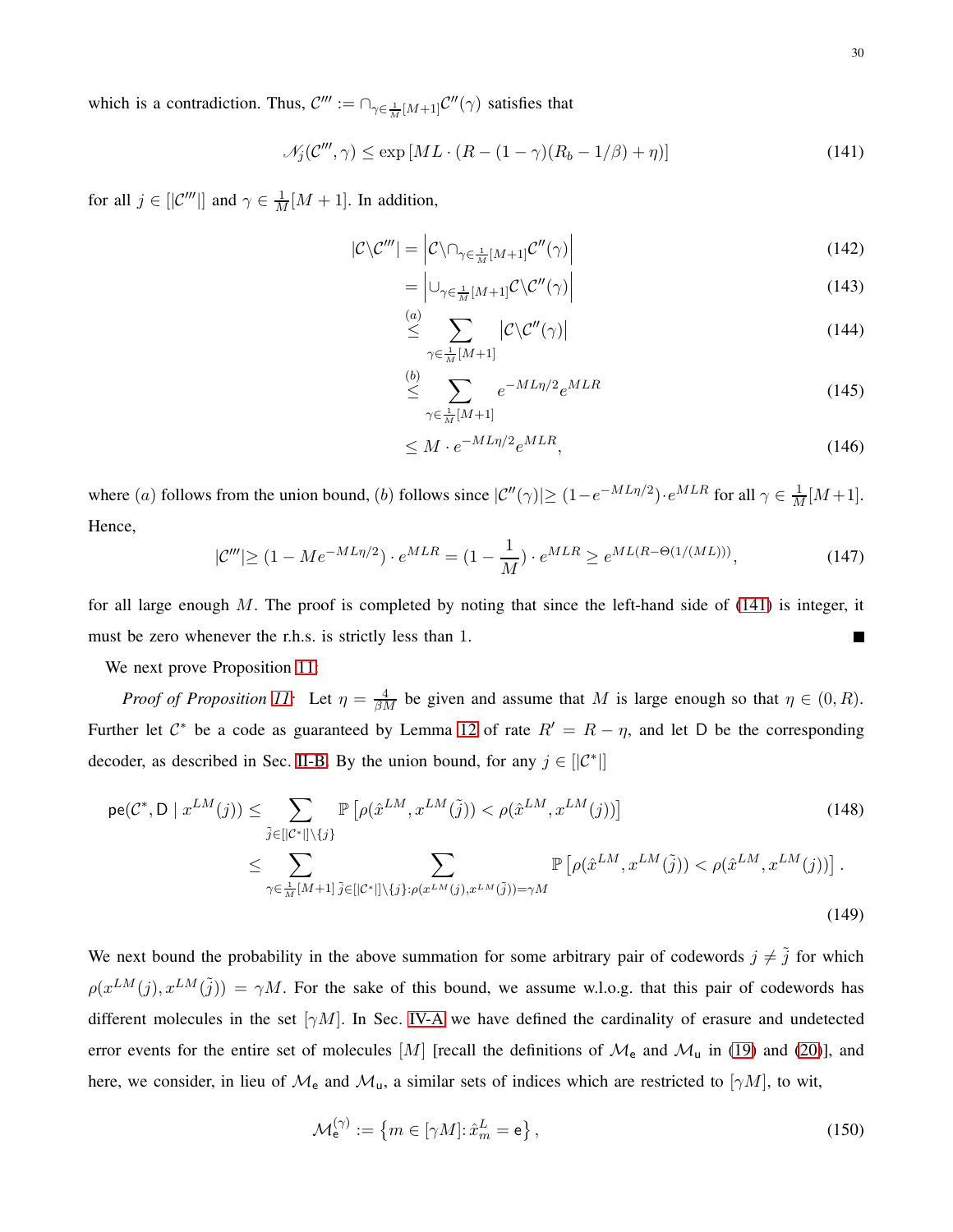31

$$
\mathcal{M}_{\mathsf{u}}^{(\gamma)} := \left\{ m \in [\gamma M] : \hat{x}_m^L \neq \mathsf{e}, \ \hat{x}_m^L \neq x_m^L(j) \right\}. \tag{151}
$$

Analogously to Lemma [4,](#page-13-0) it then holds that

$$
|\mathcal{M}_e^{(\gamma)}| + |\mathcal{M}_u^{(\gamma)}| \le |\mathcal{M}_{sam}^{(\gamma)}| + \left(1 + \frac{2}{1 - \sqrt{2\tau}} \cdot \frac{M}{N}\right) K,\tag{152}
$$

where

$$
\mathcal{M}_{\text{sam}}^{(\gamma)} := \{ m \in [\gamma M] : S_m < T_\tau \},\tag{153}
$$

and  $K$  is defined, exactly as in the random coding analysis of Sec. [IV-B,](#page-19-0) as the total number of molecules which were erroneously sequenced (even those in  $[M] \setminus [\gamma M]$ ). With these definitions, we may further upper bound

$$
\begin{aligned} \mathsf{pe}(\mathcal{C}^*, \mathsf{D} \mid x^{LM}(j)) \\ &\leq \sum_{\gamma \in \frac{1}{M}[M+1]} \mathcal{N}_j(\mathcal{C}^*, \gamma) \cdot \mathbb{P}\left[|\mathcal{M}_e^{(\gamma)}| + |\mathcal{M}_u^{(\gamma)}| \geq \frac{1}{2}\gamma M\right] \end{aligned} \tag{154}
$$

$$
\leq \sum_{\gamma \in \frac{1}{M}[M+1]} \mathcal{N}_j(\mathcal{C}^*, \gamma) \cdot \mathbb{P}\left[|\mathcal{M}_{sam}^{(\gamma)}| + \left(1 + \frac{2}{1 - \sqrt{2\tau}} \cdot \frac{M}{N}\right)K \geq \frac{1}{2}\gamma M\right]
$$
\n(155)

$$
\leq \sum_{\gamma \in \frac{1}{M}[M+1]} \mathcal{N}_j(\mathcal{C}^*, \gamma) \cdot \sum_{\sigma \in \frac{1}{M} \cdot [M+1], \kappa \in \frac{1}{N} \cdot [N+1] : \sigma + \kappa \left(\frac{N}{M} + \frac{2}{1-\sqrt{2\tau}}\right) \geq \frac{\gamma}{2}} \mathbb{P}\left[|\mathcal{M}_{sam}^{(\gamma)}| \geq \sigma M, K \geq \kappa N\right]
$$
(156)

$$
\stackrel{(*)}{\leq} \sum_{\gamma \in \frac{1}{M}[M+1]} \mathcal{N}_j(\mathcal{C}^*, \gamma) \cdot \sum_{\sigma \in \frac{1}{M} \cdot [M+1], \kappa \in \frac{1}{N} \cdot [N+1] : \sigma + \kappa \left(\frac{N}{M} + \frac{2}{1-\sqrt{2\tau}}\right) \geq \frac{\gamma}{2}} \mathbb{P}\left[|\mathcal{M}_{\text{sam}}^{(\gamma)}| \geq \sigma M\right] \cdot \mathbb{P}\left[\tilde{K} \geq \kappa N\right], \quad (157)
$$

where (\*) follows similarly to Lemma [7.](#page-17-0) We next bound  $\mathcal{N}_j(\mathcal{C}^*, \gamma)$  by exploiting the guarantees on  $\mathcal{C}^*$  (from Lemma [12\)](#page-27-2), and bounds on the probabilities  $\mathbb{P}[|\mathcal{M}_{sam}^{(\gamma)}| \ge \sigma M]$  and  $\mathbb{P}[\tilde{K} \ge \kappa N]$ . For the former, it can be easily deduced that the bound of Lemma [5](#page-14-0) holds verbatim, and given by

$$
\mathbb{P}\left[|\mathcal{M}_{\text{sam}}^{(\gamma)}| \ge \sigma M\right] \le 4e^{-\sigma\tau N \cdot [1+o(1)]} \tag{158}
$$

for  $\sigma \in (e^{-\tau \frac{N}{M}}, 1]$ . This is because the reduction in the randomness due to the change from a sum of M r.v.'s to a sum of  $\gamma M$  r.v.'s is compensated by the increase in the relative probability required to cross the threshold  $\sigma M$ . For the latter, we again use Lemma [7](#page-17-0) verbatim for  $\tilde{K}$  instead of K.

We next plug in those bounds only the  $N/M = \omega(1)$  case, as similar analysis for the other cases shows that there is no improvement for the  $N/M = \Theta(1)$  case. So, assuming  $N/M = \omega(1)$ , the bound is

$$
- \log \mathsf{pe}(\mathcal{C}^*, \mathsf{D} \mid x^{LM}(j))
$$
  
\n
$$
\geq ML \cdot \min_{\gamma \in [1 - \frac{R'}{R_b - 1/\beta}, 1]} \min_{\sigma \in [0,1], \kappa \in [0,1]: \sigma + \kappa(\frac{N}{M} + \frac{2}{1 - \sqrt{2\tau}}) \geq \frac{\pi}{2}} \left\{ \sigma \tau \frac{N(1 + o(1))}{ML} + c \cdot \kappa \frac{N}{ML} L^{\zeta} + (1 - \gamma)(R_b - 1/\beta) - R' \right\}
$$
  
\n
$$
- O(\log M)
$$
\n(159)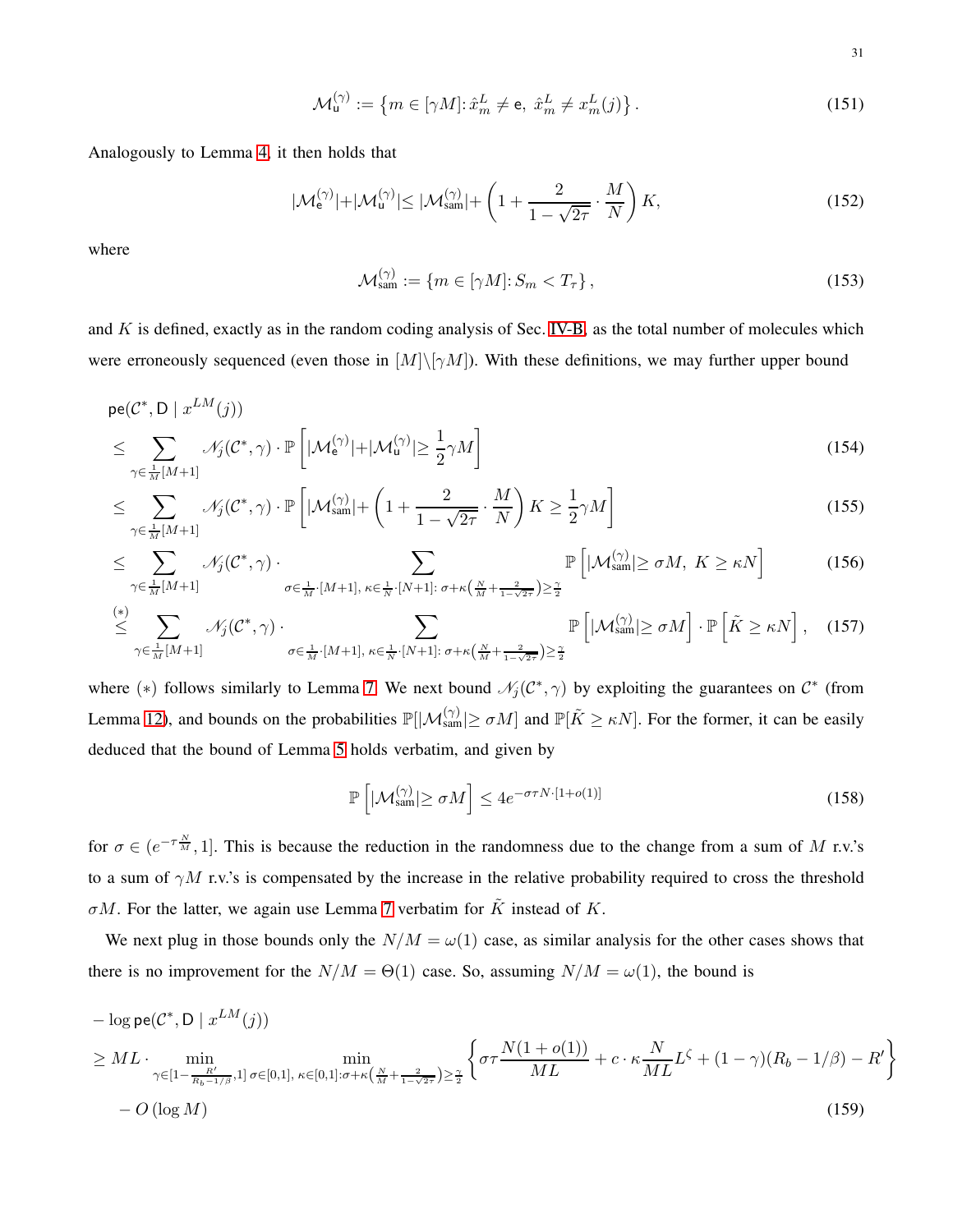for  $\sigma \in (e^{-\tau \frac{N}{M}}, 1]$ . Considering the inner minimization for some given  $\gamma$ , the minimum must be attained for  $\kappa = 0$  since  $L^{\zeta} = \omega(1)$ . This leads to the bound

$$
- \log \mathsf{pe}(\mathcal{C}^*, \mathsf{D} \mid x^{LM}(j))
$$
  
\n
$$
\geq ML \cdot \min_{\gamma \in [1 - \frac{R'}{R_b - 1/\beta}, 1]} \min_{\sigma \in [0, 1]: \sigma \geq \frac{\gamma}{2}} \left\{ \sigma \tau \frac{N}{ML} N(1 + o(1)) + (1 - \gamma)(R_b - 1/\beta) - R' \right\} - O(\log M) \quad (160)
$$

$$
= \min_{\gamma \in [1 - \frac{R'}{R_b - 1/\beta}, 1]} \left\{ \frac{\gamma \tau}{2} \frac{N(1 + o(1))}{ML} + (1 - \gamma)(R_b - 1/\beta) - R' \right\} - O(\log M) \tag{161}
$$

for  $\sigma \in (e^{-\tau \frac{N}{M}}, 1]$ . It is evident from that last bound that it is optimal to set  $\tau \uparrow 1/2$  and so we continue analyzing the bound with this choice, by further restricting to the case  $\frac{N}{ML} > 4(R_b - 1/\beta)$  assumed in the statement of the proposition. Then, the minimizer is obtained for  $\gamma = 1 - \frac{R'}{R_b - 1/\beta}$  and the non-vanishing term is

$$
ML \cdot \min_{\gamma \in [1 - \frac{R - \eta}{R_b - 1/\beta}, 1]} \left\{ \gamma \cdot \frac{N(1 + o(1))}{4ML} + (1 - \gamma)(R_b - 1/\beta) - R' \right\} \ge \left(1 - \frac{R}{R_b - 1/\beta}\right) \frac{N(1 + o(1))}{4} - O\left(\frac{N}{M}\right)
$$
(162)

<span id="page-31-0"></span>where we have used  $R' = R - \eta$  and the assumption that  $\eta = \Theta(1/M)$ .

# V. SUMMARY

We have considered a simple and general coding scheme for the DNA storage channel and analyzed its error probability. In the analysis of this scheme and in our previous research [\[18\]](#page-34-7) it was identified that sampling events dominate the error probability, and so lowering the rate of sequencing errors in this scheme is of secondary importance compared to proper sampling of all molecules. This phenomenon resembles wireless fading communication channels [\[37\]](#page-35-10), in which the transmitted signal experiences both fading (a random gain, or multiplicative noise) and additive noise (typically assumed to be Gaussian). Under common fading models such as Rayleigh, the probability that the random gain is close to zero decays *polynomially* with the signalto-noise ratio, and in this event the output signal is "lost", and so an error is inevitable. This event dominates the error probability, and as a result the error probability decays much slower compared to fixed gain additive noise channels, in which the decay rate is exponential (e.g., [\[32,](#page-35-5) Ch. 7]). Analogously, random sampling events, in which too many molecules are under-sampled, dominates the error probability over the sequencing errors.<sup>[10](#page-31-1)</sup>. Hence, since the error probability bound of this paper scales as  $e^{-\Theta(N)}$ , and analogously to *diversity* techniques [\[37,](#page-35-10) Ch. 3] in wireless communication, the importance of increasing the coverage depth  $N$  as much as possible.

Nonetheless, as discussed in [\[15\]](#page-34-5), future systems will aim for faster and cheaper sequencing machines, which inevitably will increase sequencing errors, which even include non-negligible rate of deletions and insertions.

<span id="page-31-1"></span> $10$ At least in the analysis of this paper and that of [\[18\]](#page-34-7).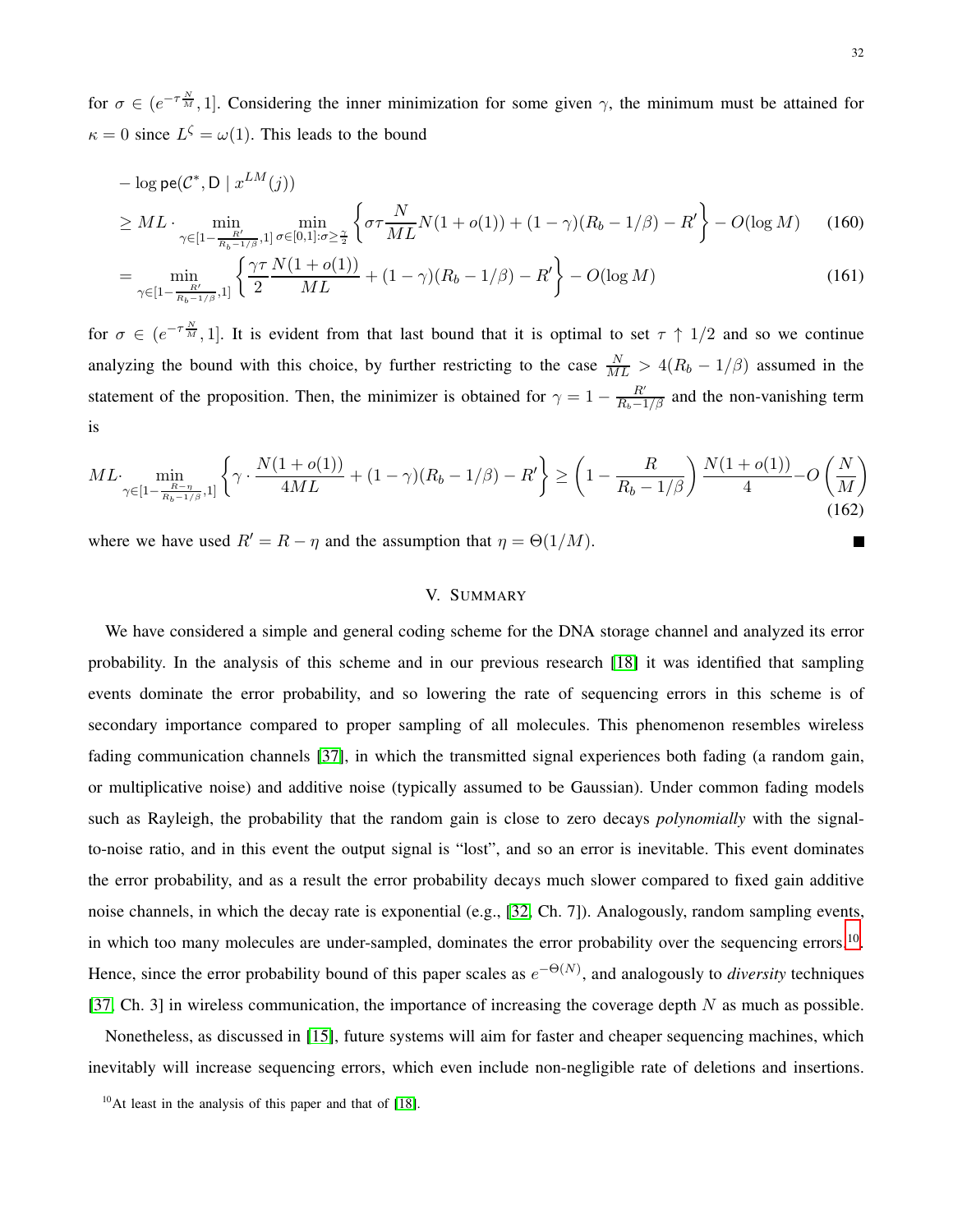п

Constructing *practical* coding methods and decoders for this channel, as was studied in [\[16\]](#page-34-6) and in this paper, is an important avenue for future research.

# ACKNOWLEDGMENT

Discussions with N. Merhav on this topic are acknowledged with gratitude. Various comments and suggestions made by the anonymous referees have significantly improved the manuscript, and are also acknowledged with gratitude.

## <span id="page-32-1"></span>APPENDIX A

# ASYMPTOTIC EXPANSION OF THE BINARY KL DIVERGENCE

<span id="page-32-0"></span>**Proposition 13.** *If*  $a \in [0, 1]$  *and*  $b_n = o(1)$  *then*  $d_b(a||b_n) = -[1 + o(1)] \cdot a \log b_n$ .

*Proof:* It holds that

$$
a \log \frac{a}{b_n} = -[1 + o(1)] \cdot a \log b_n = \omega(1) \tag{A.1}
$$

and using the expansion  $log(1 + x) = x + \Theta(x^2)$  we obtain that

$$
(1-a)\log\frac{(1-a)}{(1-b_n)} = (1-a)\log(1-a) - (1-a)\log(1-b_n)
$$
\n(A.2)

$$
= (1 - a) \log(1 - a) + b_n(1 - a) + \Theta(b_n^2)
$$
 (A.3)

$$
= [1 + o(1)] \cdot (1 - a) \log(1 - a)
$$
 (A.4)

$$
=\Theta(1).\tag{A.5}
$$

The result then follows by adding both terms.

#### <span id="page-32-3"></span>APPENDIX B

# A MINIMIZATION PROBLEM IN RANDOM CODING EXPONENT BOUNDS

The following provides a general solution for a standard minimization problem that occurs in the derivations of random coding bounds of the error exponent (as developed by Csiszár and Körner [\[33,](#page-35-6) Ch. 10]).

<span id="page-32-2"></span>**Proposition 14.** *Suppose that*  $f(\theta)$  *and*  $g(\theta)$  *are nonnegative and convex functions on* [0,1]*, and that*  $f(\theta)$  *is strictly increasing while* g(θ) *is strictly decreasing. Let*

$$
\theta_0 \in \underset{\theta \in [0,1]}{\arg \min} f(\theta) + g(\theta),\tag{B.1}
$$

*let*  $R_{cr} := g(\theta_0)$ *, and let*  $\theta_R$  *be defined by*  $g(\theta_R) = R$  *for*  $R > R_{cr}$ *. Then,* 

$$
\min_{\theta \in [0,1]} f(\theta) + [g(\theta) - R]_+ = \begin{cases} f(\theta_0) + g(\theta_0) - R, & R \le R_{\text{cr}} \\ f(\theta_R), & R \ge R_{\text{cr}} \end{cases} . \tag{B.2}
$$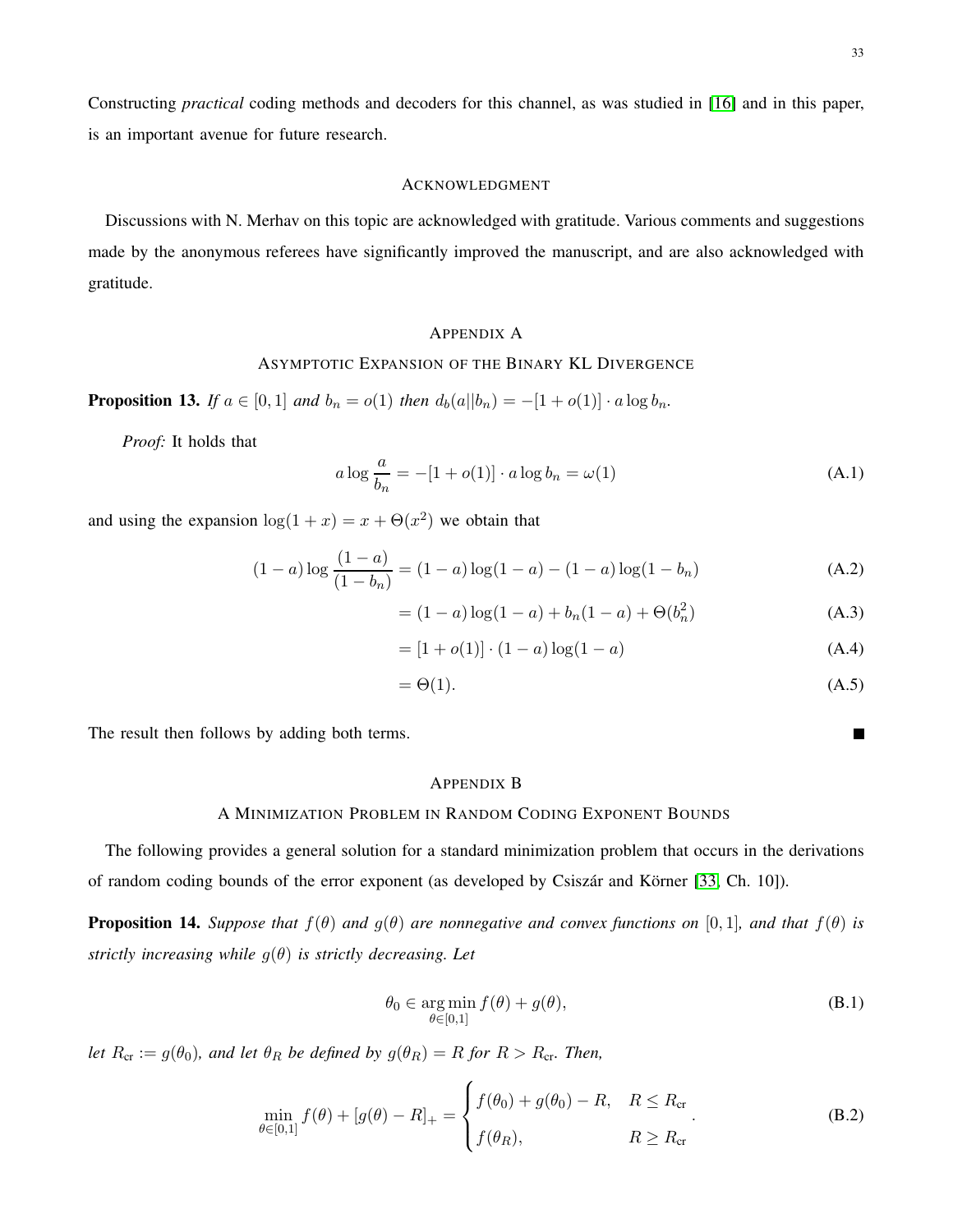*Proof:* For  $R = 0$  the minimum is clearly attained for  $\theta_0$ . Then, for  $R < R_{cr} = g(\theta_0)$ 

$$
f(\theta_0) + [g(\theta_0) - R]_+ = f(\theta_0) + g(\theta_0) - R
$$
 (B.3)

$$
= \min_{\theta \in [0,1]} f(\theta) + g(\theta) - R
$$
 (B.4)

$$
\leq \min_{\theta \in [0,1]} f(\theta) + [g(\theta) - R]_+\tag{B.5}
$$

and so  $\theta_0$  is the minimizer for all  $R \le R_{cr}$ . For  $R > R_{cr}$ , let us write

$$
\min_{\theta \in [0,1]} f(\theta) + [g(\theta) - R]_{+}
$$
\n
$$
= \min \left\{ \min_{\theta \in [0,1]: g(\theta) \le R} f(\theta), \min_{\theta \in [0,1]: g(\theta) \ge R} f(\theta) + g(\theta) - R \right\}.
$$
\n(B.6)

Regarding the second inner minimization, that is constrained to  $\{\theta \in [0,1]: g(\theta) \ge R\}$ , we may alternatively inspect the unconstrained minimization, and note that  $\theta_0$ , the unconstrained minimizer, satisfies  $g(\theta_0) < R$ . The convexity of  $f(\theta) + g(\theta)$  then implies that the solution to the same minimization problem constrained to  $\{\theta \in [0,1]: g(\theta) \geq R\}$ , that is

$$
\min_{\theta \in [0,1]: g(\theta) \ge R} f(\theta) + g(\theta) - R
$$
\n(B.7)

can be attained also on the boundary, that is, for  $g(\theta) = R$ . Hence, for  $R > R_{cr}$ 

$$
\min_{\theta \in [0,1]} f(\theta) + [g(\theta) - R]_{+}
$$
\n
$$
= \min \left\{ \min_{\theta \in [0,1]: g(\theta) \le R} f(\theta), \min_{\theta \in [0,1]: g(\theta) = R} f(\theta) + g(\theta) - R \right\}
$$
\n(B.8)

$$
= \min_{\theta \in [0,1]: g(\theta) \le R} f(\theta). \tag{B.9}
$$

The monotonicity properties of  $f(\theta)$  and  $g(\theta)$  then imply that the solution is obtained for  $\theta_R$  which satisfies  $g(\theta_R) = R.$ П

## **REFERENCES**

- <span id="page-33-1"></span><span id="page-33-0"></span>[1] M. S. Neiman, "Some fundamental issues of microminiaturization," *Radiotekhnika*, vol. 1, no. 1, pp. 3–12, 1964.
- [2] G. M. Church, Y. Gao, and S. Kosuri, "Next-generation digital information storage in DNA," *Science*, vol. 337, no. 6102, pp. 1628– 1628, 2012.
- <span id="page-33-2"></span>[3] N. Goldman, S. Bertone, P.and Chen, C. Dessimoz, E. M. LeProust, B. Sipos, and E. Birney, "Towards practical, high-capacity, low-maintenance information storage in synthesized DNA," *Nature*, vol. 494, no. 7435, pp. 77–80, 2013.
- [4] R. N. Grass, R. Heckel, M. Puddu, D. Paunescu, and W. J. S., "Robust chemical preservation of digital information on DNA in silica with error-correcting codes," *Angewandte Chemie International Edition*, vol. 54, no. 8, pp. 2552–2555, 2015.
- [5] S. M. H. T. Yazdi, Y. Yuan, J. Ma, H. Zhao, and O. Milenkovic, "A rewritable, random-access DNA-based storage system," *Scientific reports*, vol. 5, no. 1, pp. 1–10, 2015.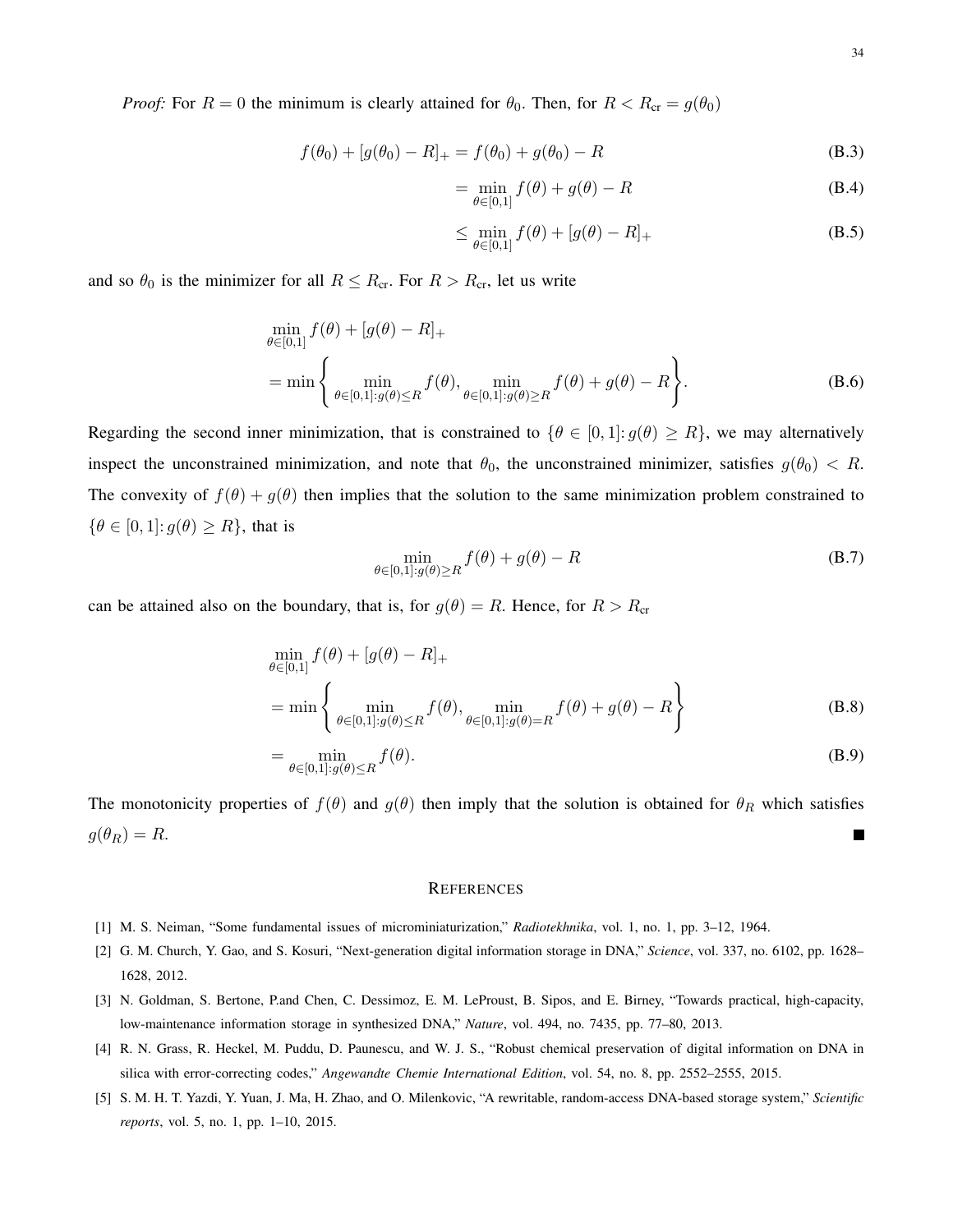- <span id="page-34-2"></span><span id="page-34-0"></span>[6] L. Organick, S. D. Ang, Y. Chen, R. Lopez, S. Yekhanin, K. Makarychev, M. Z. Racz, G. Kamath, P. Gopalan, and B. Nguyen, "Random access in large-scale DNA data storage," *Nature biotechnology*, vol. 36, no. 3, pp. 242–248, 2018.
- [7] J. Bornholt, R. Lopez, D. M. Carmean, L. Ceze, G. Seelig, and K. Strauss, "A DNA-based archival storage system," in *Proceedings of the Twenty-First International Conference on Architectural Support for Programming Languages and Operating Systems*, pp. 637– 649, 2016.
- <span id="page-34-3"></span><span id="page-34-1"></span>[8] R. Heckel, G. Mikutis, and R. N. Grass, "A characterization of the DNA data storage channel," *Scientific reports*, vol. 9, no. 1, pp. 1–12, 2019.
- <span id="page-34-14"></span>[9] H. M. Kiah, G. J. Puleo, and O. Milenkovic, "Codes for DNA sequence profiles," *IEEE Transactions on Information Theory*, vol. 62, no. 6, pp. 3125–3146, 2016.
- [10] Y. Erlich and D. Zielinski, "DNA fountain enables a robust and efficient storage architecture," *Science*, vol. 355, no. 6328, pp. 950– 954, 2017.
- [11] F. Sala, R. Gabrys, C. Schoeny, and L. Dolecek, "Exact reconstruction from insertions in synchronization codes," *IEEE Transactions on Information Theory*, vol. 63, no. 4, pp. 2428–2445, 2017.
- [12] A. Lenz, P. H. Siegel, A. Wachter-Zeh, and E. Yaakobi, "Anchor-based correction of substitutions in indexed sets," in *IEEE International Symposium on Information Theory*, pp. 757–761, IEEE, 2019.
- <span id="page-34-4"></span>[13] J. Sima, N. Raviv, and J. Bruck, "On coding over sliced information," *IEEE Transactions on Information Theory*, vol. 67, no. 5, pp. 2793–2807, 2021.
- <span id="page-34-5"></span>[14] Y. Tang and F. Farnoud, "Error-correcting codes for noisy duplication channels," *IEEE Transactions on Information Theory*, vol. 67, no. 6, pp. 3452–3463, 2021.
- <span id="page-34-6"></span>[15] I. Shomorony and R. Heckel, "DNA-based storage: Models and fundamental limits," *IEEE Transactions on Information Theory*, vol. 67, no. 6, pp. 3675–3689, 2021.
- <span id="page-34-8"></span>[16] A. Lenz, L. Welter, and S. Puchinger, "Achievable rates of concatenated codes in DNA storage under substitution errors," in *International Symposium on Information Theory and Its Applications*, pp. 269–273, IEEE, 2020.
- <span id="page-34-7"></span>[17] A. Lenz, P. H. Siegel, A. Wachter-Zeh, and E. Yaakobi, "An upper bound on the capacity of the DNA storage channel," in *IEEE Information Theory Workshop*, pp. 1–5, IEEE, 2019.
- <span id="page-34-9"></span>[18] N. Weinberger and N. Merhav, "The DNA storage channel: Capacity and error probability bounds," 2021. Available at https://arxiv.org/pdf/2109.12549.pdf.
- <span id="page-34-10"></span>[19] M. Mitzenmacher, "On the theory and practice of data recovery with multiple versions," in *IEEE International Symposium on Information Theory*, pp. 982–986, IEEE, 2006.
- [20] I. Sutskover, S. Shamai, and J. Ziv, "Extremes of information combining," *IEEE Transactions on Information Theory*, vol. 51, no. 4, pp. 1313–1325, 2005.
- <span id="page-34-11"></span>[21] I. Land, S. Huettinger, P. A. Hoeher, and J. B. Huber, "Bounds on information combining," *IEEE Transactions on Information Theory*, vol. 51, no. 2, pp. 612–619, 2005.
- <span id="page-34-12"></span>[22] I. Land and J. Huber, *Information combining*. Now Publishers Inc, 2006.
- <span id="page-34-13"></span>[23] K. A. S. Immink and K. Cai, "Design of capacity-approaching constrained codes for DNA-based storage systems," *IEEE Communications Letters*, vol. 22, no. 2, pp. 224–227, 2017.
- <span id="page-34-15"></span>[24] Y. Wang, M. Noor-A-Rahim, E. Gunawan, Y. L. Guan, and C. L. Poh, "Construction of bio-constrained code for DNA data storage," *IEEE Communications Letters*, vol. 23, no. 6, pp. 963–966, 2019.
- <span id="page-34-16"></span>[25] A. Lenz, P. H. Siegel, A. Wachter-Zeh, and E. Yaakohi, "Achieving the capacity of the DNA storage channel," in *IEEE International Conference on Acoustics, Speech and Signal Processing*, pp. 8846–8850, IEEE, 2020.
- [26] L. C. Meiser, P. L. Antkowiak, W. D. Koch, J.and Chen, A. X. Kohll, W. J. Stark, R. Heckel, and R. Grass, "Reading and writing digital data in DNA," *Nature protocols*, vol. 15, no. 1, pp. 86–101, 2020.